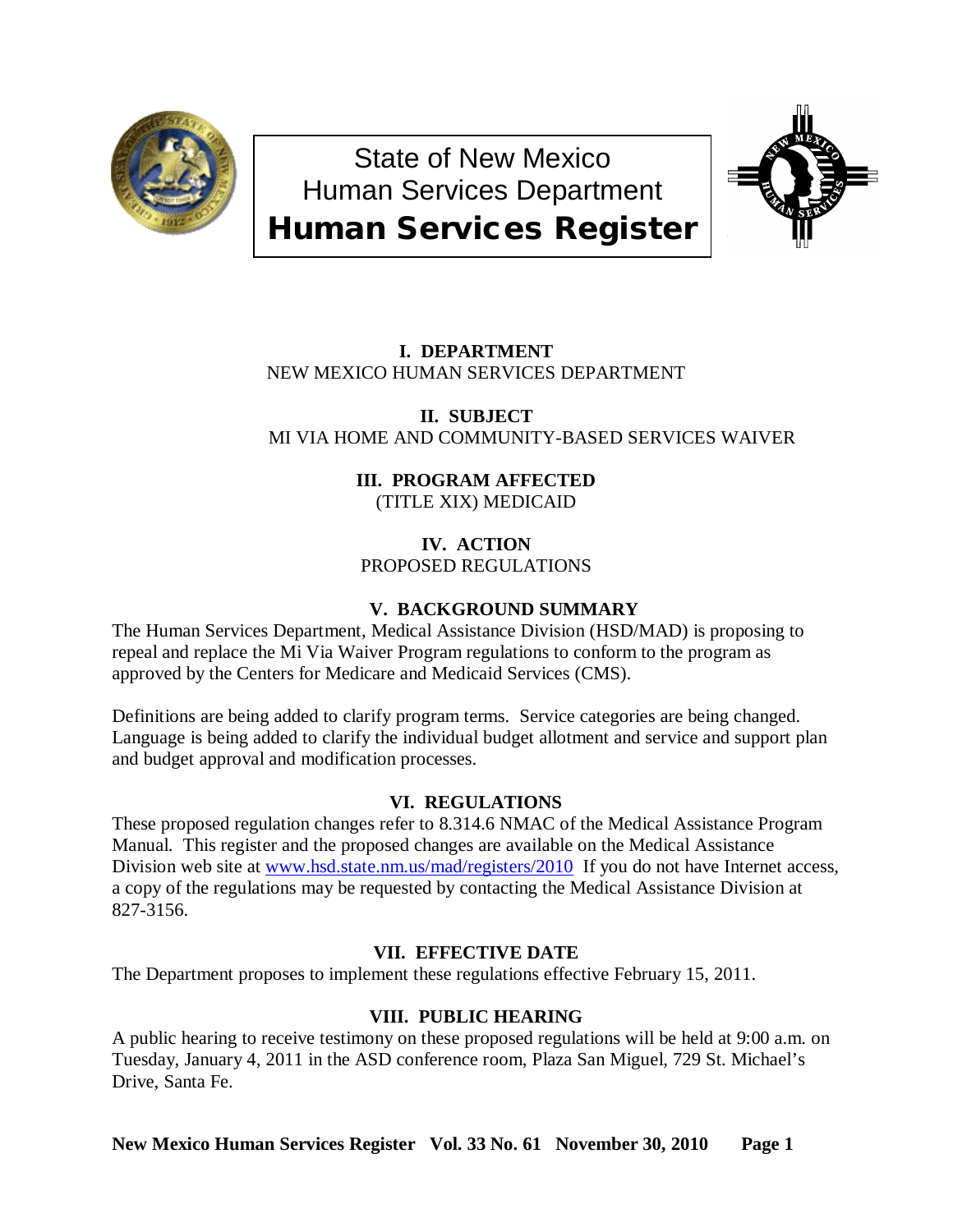If you are a person with a disability and you require this information in an alternative format or require a special accommodation to participate in the public hearing, please contact the Division toll free at 1-888-997-2583 and ask for extension 7-3156. In Santa Fe call 827-3156. The Department's TDD system may be accessed toll-free at 1-800-659-8331 or in Santa Fe by calling 827-3184. The Department requests at least ten (10) days advance notice to provide requested alternative formats and special accommodations.

Copies of all comments will be made available by the Medical Assistance Division upon request by providing copies directly to a requestor or by making them available on the MAD website or at a location within the county of the requestor.

## **IX. ADDRESS**

Interested persons may address written or recorded comments to:

Kathryn Falls, Secretary Human Services Department P.O. Box 2348 Santa Fe, New Mexico 87504-2348

These comments must be received no later than 5:00 p.m. on January 4, 2011. Written and recorded comments will be given the same consideration as oral comments made at the public hearing. Interested persons may also address comments via electronic mail to: [Magdalena.Romero@state.nm.us.](mailto:Magdalena.Romero@state.nm.us)

## **X. PUBLICATIONS**

Publication of these regulations approved by:

KATHRYN FALLS, SECRETARY HUMAN SERVICES DEPARTMENT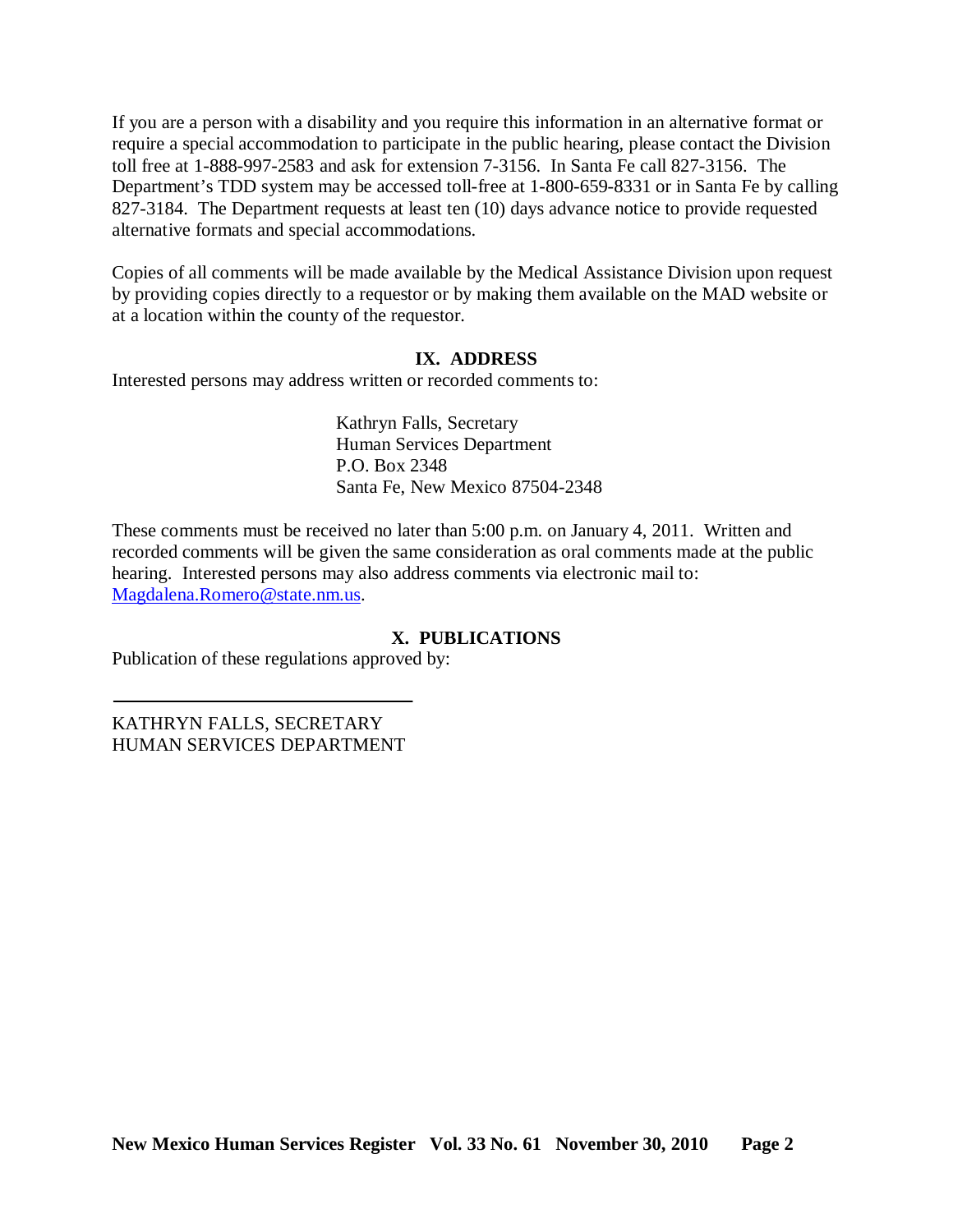#### **TITLE 8 SOCIAL SERVICES CHAPTER 314 LONG TERM CARE SERVICES - WAIVERS PART 6 MI VIA HOME AND COMMUNITY-BASED SERVICES WAIVER**

**8.314.6.1 ISSUING AGENCY:** New Mexico Human Services Department. [8.314.6.1 NMAC - N, 2-15-11]

**8.314.6.2 SCOPE:** The rule applies to the general public. [8.314.6.2 NMAC - N, 2-15-11]

**8.314.6.3 STATUTORY AUTHORITY:** The New Mexico medicaid program is administered pursuant to regulations promulgated by the federal department of health and human services under Title XIX of the Social Security Act, as amended and by the state human services department pursuant to state statute. See NMSA 1978, Sections 27-2-12 et seq. [8.314.6.3 NMAC - N, 2-15-11]

**8.314.6.4 DURATION:** Permanent. [8.314.6.4 NMAC - N, 12-1-06]

**8.314.6.5 EFFECTIVE DATE:** February 15, 2011, unless a later date is cited at the end of a section. [8.314.6.5 NMAC - N, 2-15-11]

**8.314.6.6 OBJECTIVE:** The objective of this rule is to provide rules for the service portion of the New Mexico medicaid program. This rule describes eligible providers, eligible participants, covered services, noncovered services, utilization review, and provider reimbursement. [8.314.6.6 NMAC - N, 2-15-11]

## **8.314.6.7 DEFINITIONS:**

A. **AIDS waiver:** A medicaid home and community-based services (HCBS) waiver program for recipients who are diagnosed as having acquired immunodeficiency syndrome (AIDS) or AIDS-related conditions and who meet the level of care provided in a nursing facility (NF).

B. **Authorized agent:** The participant may choose to appoint an authorized agent designated to have access to medical and financial information for the purpose of offering support and assisting the participant in understanding waiver services. The participant will designate a person to act as an authorized agent by signing a release of information form indicating the participant's consent to the release of confidential information. The authorized agent will not have the authority to direct mi via waiver services. Directing services remains the sole responsibility of the participant or his/her legal representative. The participant's authorized agent does not need a legal relationship with the participant. While the participant's authorized agent can be a service provider for the participant, the authorized agent cannot serve as the participant's consultant. If the authorized agent is an employee, he/she cannot sign his/her own timesheet.

C. **Authorized annual budget (AAB):** The actual amount of the annual budget approved for a participant by the TPA. Participants work with their consultant to develop an annual budget request, which is submitted to the TPA for review and approval. The total amount approved by the TPA is the authorized annual budget (AAB).

D. **Brain injury (BI):** Individuals (through age 65) with an injury to the brain of traumatic or acquired origin resulting in a total or partial functional disability or psychosocial impairment or both. The BI participant must have a documented BI diagnosis, as included in the international classification of diseases 9<sup>th</sup> revision clinical modification (ICD 9-CM) codes which are attached to this part of the NMAC as attachment I.

E. **Category of eligibility (COE):** To qualify for medicaid, a person must meet financial criteria AND belong to one of the groups that the state has defined as eligible. All participants in mi via must belong to one of the categories of eligibility (COE) described in 8.314.6.13 NMAC.

F. **Centers for medicare and medicaid services (CMS):** Federal agency within the United States department of health and human services that works in partnership with the states to administer medicaid.

G. **Consultant provider:** May be an agency or an individual. Provides consultant and support guide services to mi via participants that assist the participant (or the participant's family or legal representative,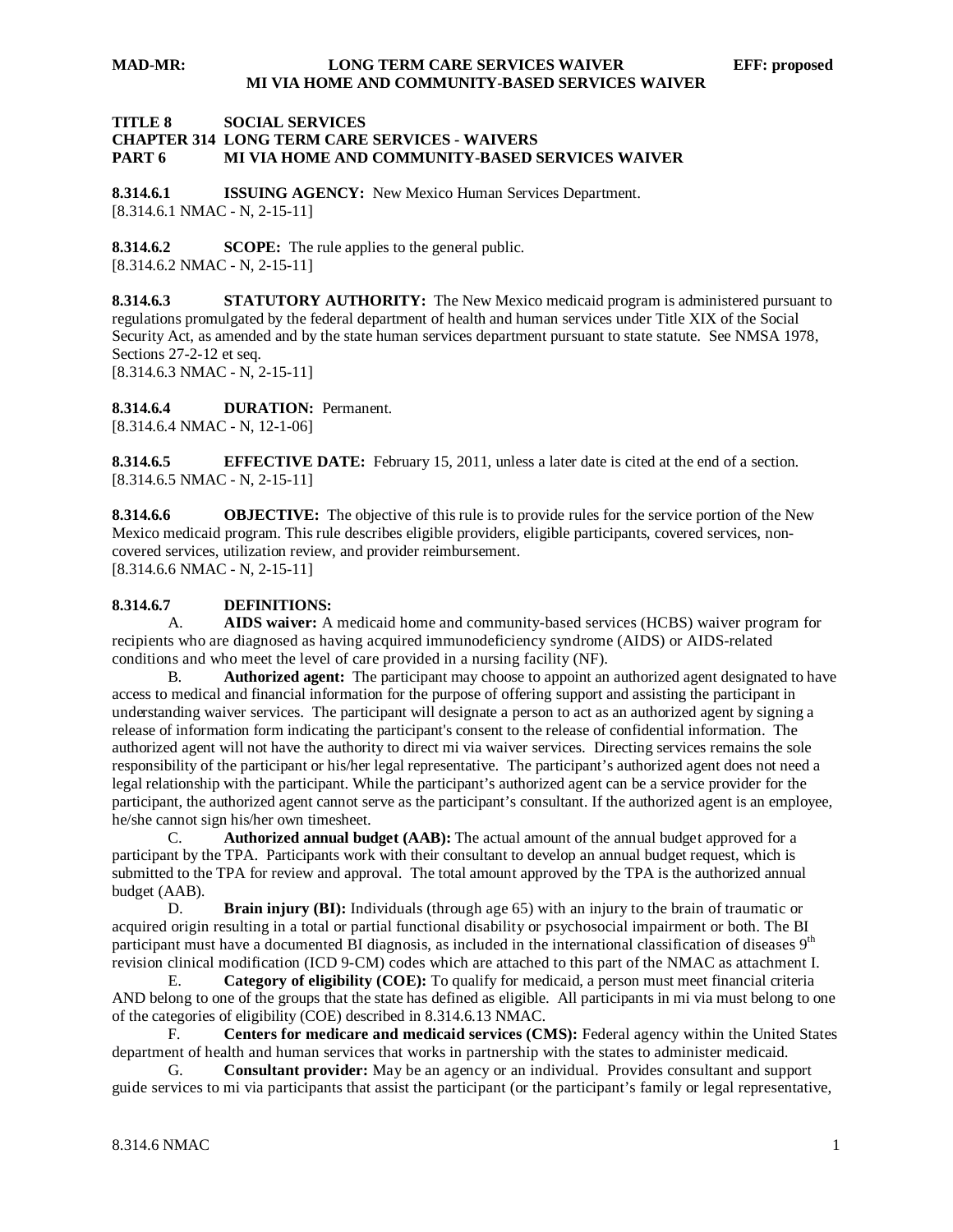as appropriate) in arranging for, directing and managing mi via services and supports, as well as developing, implementing and monitoring the service and support plan (SSP) and AAB.

H. **Employer of record (EOR):** The employer of record (EOR) is the individual responsible for directing the work of mi via employees, including recruiting, hiring, managing and terminating all employees. The EOR tracks expenditures for employee payroll, goods, and services. EORs authorize the payment of timesheets by the financial management agency (FMA). A participant may be his/her own EOR unless the participant is a minor, or has a plenary or limited guardianship or conservatorship over financial matters in place. Participants may also designate an individual of their choice to serve as their EOR, subject to the EOR meeting the qualifications specified in these regulations.

I. **Financial management agency (FMA):** Contractor that tracks expenditures and helps implement the AAB by paying the participant's service providers and tracking expenses.

J. Home and community-based services (HCBS) waiver: Medicaid program that provides alternatives to long-term care services in institutional settings. The federal government waives certain statutory requirements of the Social Security Act to allow states to provide an array of community-based options through these waiver programs.

K. **Individual budgetary allotment (IBA):** The maximum budget allotment available to an individual participant, determined by his/her established level of care (LOC) and category of eligibility. Based on this maximum amount, the participant will develop a plan to meet his/her assessed functional, medical and habilitative needs to enable the participant to remain in the community.

L. **Intermediate care facilities for the mentally retarded (ICF/MR):** Facilities that are licensed and certified by the New Mexico department of health (DOH) to provide room and board, continuous active treatment and other services for eligible medicaid recipients with a primary diagnosis of mental retardation.

M. **Legal representative:** A person that is a legal guardian, conservator, power of attorney or otherwise has a court established legal relationship with the participant. The participant must provide certified documentation to the consultant provider and FMA of the legal status of the representative and such documentation will become part of the participant's file. The legal representative will have access to participant medical and financial information to the extent authorized in the official court documents.

N. **Legally responsible individual (LRI):** A legally responsible individual (LRI) is any person who has a duty under state law to care for another person. This category typically includes: the parent (biological, legal, or adoptive) of a minor child; the guardian of a minor child who must provide care to the child; or a spouse.

O. **Level of care (LOC):** The level of care (LOC) required by an individual in an institution. Participants in the mi via program must be determined to need either the LOC required for admittance to a licensed nursing facility (NF) or an ICF/MR.

P. **Mi via:** Mi via is the name of the Section 1915 (c) medicaid self-directed HCBS waiver program through which eligible participants have the option to access services to allow them to remain in the community.

Q. **Participant:** Individuals meeting the financial and medical LOC criteria who are approved to receive services through the mi via program.

R. **Reconsideration:** Participants who disagree with a clinical/medical utilization review decision or action may submit a written request through a consultant to the Third Party Assessor (TPA) for a re-consideration of the decision.

S. **Self-direction:** Process applied to the service delivery system wherein participants have choices (among the state-determined waiver services and goods) in identifying, accessing and managing the services they obtain to meet their personal assistance and other health-related needs.

T. **Service and support plan (SSP):** Participant plan that includes waiver services that meet the participant's needs to include the projected amount, frequency and duration of the services; the type of provider who will furnish each service; other services that the participant will access; and the participant's available supports that will complement waiver services in meeting his/her needs.

U. **State or state agency:** The mi via waiver program is managed and administered by three state agencies, the aging and long term services department (ALTSD), the department of health (DOH), and the human services department, medical assistance division (HSD/MAD). References to the "state" or "state agency" means these three agencies or other specifically indicated agency as appropriate.

V. **Support guide:** A function of the consultant provider that directly assists the participant in implementing the SSP to ensure access to mi via services and supports and to enhance success with self-direction. Support guide services provide assistance to the participant with employer/vendor functions or with other aspects of implementing his/her SSP.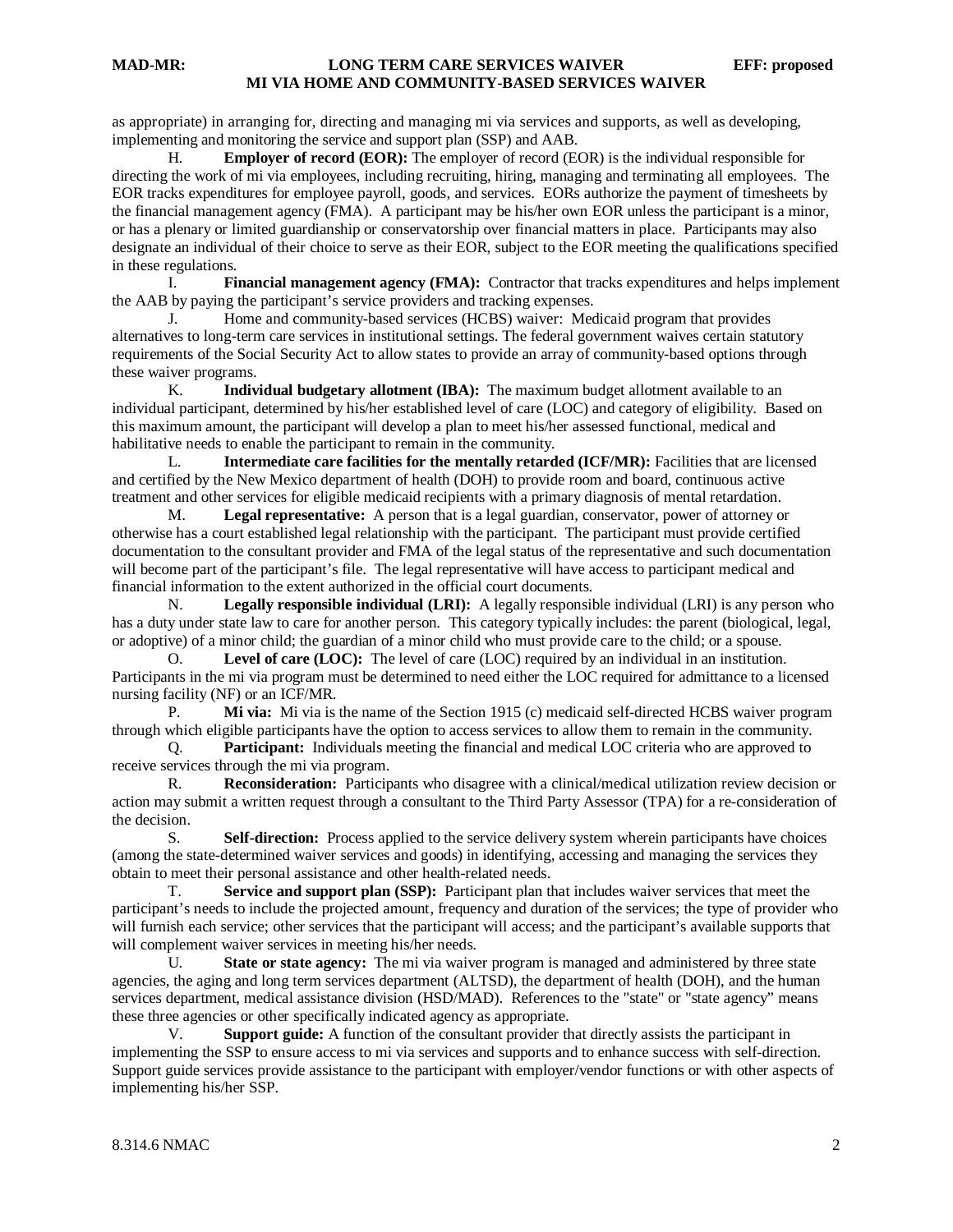W. **Third party assessor (TPA):** The contractor that determines and re-determines LOC and medical eligibility for mi via services. The TPA also reviews each participant's SSP and approves an AAB for each participant. The TPA performs utilization management duties of all waiver services.

X. **Waiver:** A program in which the federal government has waived certain statutory requirements of the Social Security Act to allow states to provide an array of home and community-based service options through medicaid as an alternative to providing long-term care services in an institutional setting.  $[8.314.6.7 \text{ NMAC} - \text{N}, 2-15-11]$ 

**8.314.6.8 MISSION STATEMENT:** To reduce the impact of poverty on people living in New Mexico and to assure low income and individuals with disabilities in New Mexico equal participation in the life of their communities.

[8.314.6.8 NMAC - N, 2-15-11]

**8.314.6.9 MI VIA HOME AND COMMUNITY-BASED SERVICES WAIVER:** Mi via, New Mexico's self-directed waiver program (mi via), is intended to provide a community-based alternative to institutional care that allows eligible participants to have control over services and supports. Mi via provides self-directed home and community-based services to eligible recipients, hereafter referred to as participants, who are living with disabilities (CoLTS (c)), conditions associated with aging (CoLTS (c)), certain acquired brain injuries (BI), acquired immunodeficiency syndrome (AIDS), developmental disabilities (DD), or medically fragile conditions (MF). (See 42 CFR 441.300.)

A. Mi via is comprised of two medicaid home and community-based waivers established under Section 1915(c) of the Social Security Act. One waiver is specifically for eligible individuals who meet the LOC otherwise provided in an NF. The second waiver is specifically for eligible individuals who meet the LOC otherwise provided in an ICF-MR. Both waivers are managed as a single self-directed program and are administered collaboratively by the ALTSD, DOH, and HSD/MAD.

 (1) The ALTSD is responsible for the daily administration of mi via for eligible individuals living with disabilities, conditions associated with aging, and certain acquired brain injuries who meet the LOC for admittance to an NF. The DOH is responsible for the daily administration of mi via for eligible individuals living with developmental disabilities and medically fragile conditions who meet the LOC for admittance to an ICF/MR The DOH also manages the waiver for individuals living with AIDS who meet the LOC for admittance to an NF.

 (2) Enrollment in mi via is limited to the number of federally authorized unduplicated participants and funding appropriated by the New Mexico legislature for this purpose. [8.314.6.9 NMAC - N, 2-15-11]

**8.314.6.10 MI VIA CONTRACTED ENTITIES AND PROVIDERS SUPPORTING SELF-DIRECTED SERVICES:** The following resources and services have been established to assist participants to self-direct services. These include:

A. **Consultant services:** Consultant services are direct services intended to educate, guide and assist the participant to make informed planning decisions about services and supports, to develop a service and support plan (SSP) that is based on the participant's assessed needs and to assist the participant with quality assurance related to the SSP and AAB.

B. **Third-party assessor:** The TPA or HSD/MAD's designee is responsible for determining medical eligibility through an LOC assessment, assigning the applicable individual budgetary allotment (IBA), approving the SSP, and authorizing a participant's annual budget in accordance with mi via regulations. The TPA:

 (1) determines medical eligibility using the LOC criteria in 8.314.6.13 NMAC; LOC determinations are done initially for individuals who are newly allocated to the waiver and at least annually for currently enrolled mi via participants; the LOC assessment is done in person with the participant in his/her home, an agreed upon location or in an inpatient setting; the TPA may re-evaluate the LOC more often than annually if there is an indication that the participant's condition or LOC has changed;

 (2) applies the information from the LOC documentation and the following assessments, long-term care assessment abstract (NF or ICF/MR), the comprehensive individual assessment (CIA), the universal assessment tool (UAT), or other state approved assessment tools, as appropriate for the category of eligibility, to assign the IBA for participants that are medically eligible; and

 (3) reviews and approves the SSP and the annual budget request resulting in an AAB, at least annually or more often if there is a change in the participant's circumstances in accordance with mi via regulations.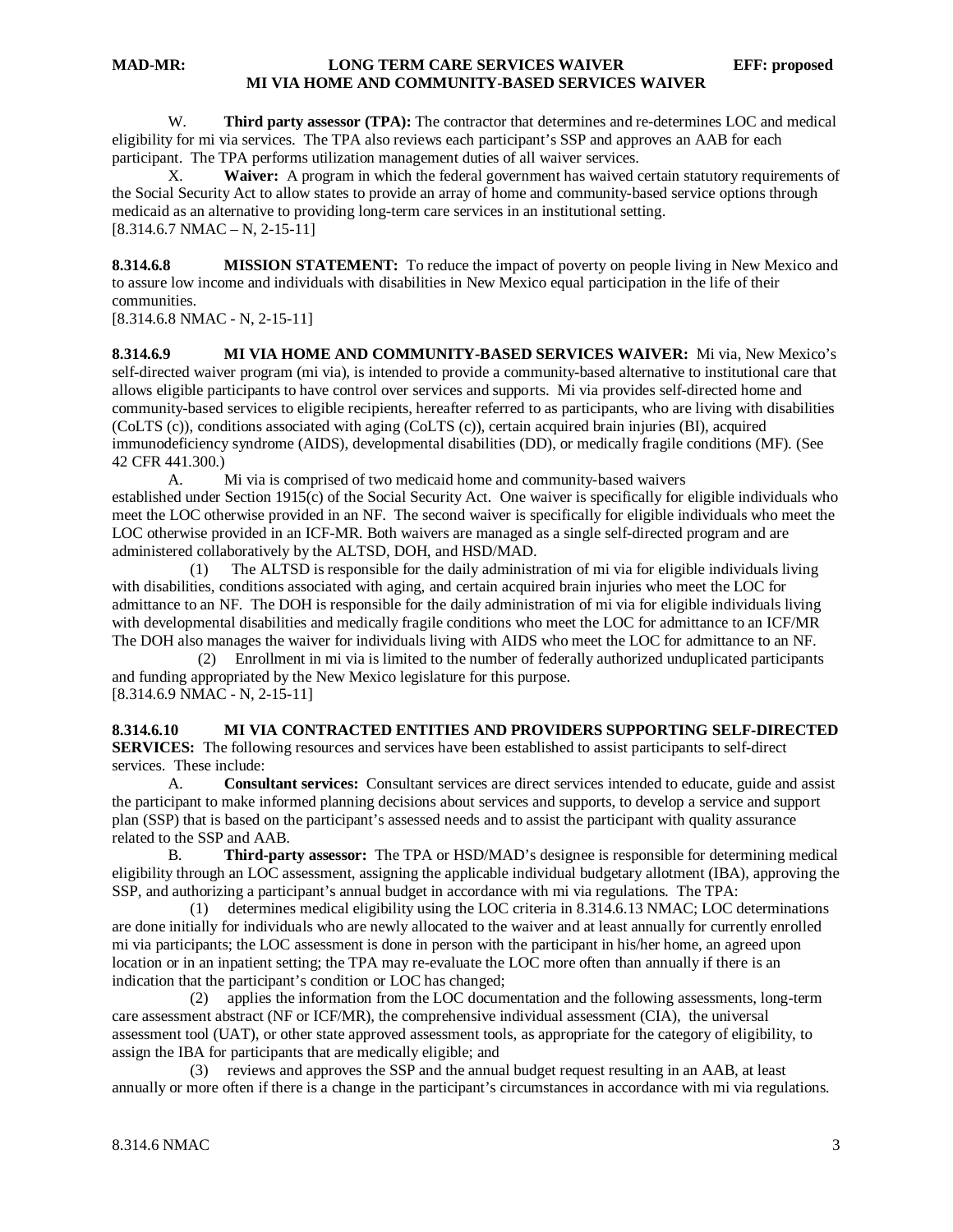C. **Financial management agent:** The FMA acts as the intermediary between the participant and the medicaid payment system and assists the participant or the EOR with employer- related responsibilities. The FMA pays employees and vendors based upon an approved SSP and AAB. The FMA assures participant and program compliance with state and federal employment requirements, monitors, and makes available to participants and the state reports related to utilization of services and budget expenditures. Based on the mi via participant's individual approved SSP and AAB, the FMA must:

(1) verify that mi via participants are eligible for medicaid prior to making payment for services;

 (2) receive and verify that all required employee and vendor documentation and qualifications are in compliance with the mi via regulations;

(3) establish an accounting for each participant's AAB;

 (4) process and pay invoices for goods, services, and supports approved in the SSP and the AAB and supported by required documentation;

(5) process all payroll functions on behalf of participants and EORs including:

(a) collect and process timesheets of employees;

 (b) process payroll, withholding, filing, and payment of applicable federal, state and local employment-related taxes and insurance; and

 (c) track and report disbursements and balances of the participant's AAB and provide a monthly report of expenditures and budget status to the participant and his/her consultant and quarterly and annual documentation of expenditures to the state;

(6) receive and verify provider agreements, including collecting required provider qualifications;

 (7) monitor hours billed for services provided by the an LRI and the total amounts billed for all goods and services during the month;

(8) answer inquiries from participants and solve problems related to the FMA's responsibilities; and

 (9) report any concerns related to the health and safety of a participant or that the participant is not following the approved SSP and AAB to the consultant provider, HSD/MAD, and ALTSD or DOH, as appropriate. [8.314.6.10 NMAC - N, 2-15-11]

#### **8.314.6.11 QUALIFICATIONS FOR ELIGIBLE INIDVIDUAL EMPLOYEES, INDEPENDENT PROVIDERS, PROVIDER AGENCIES, AND VENDORS:**

A. **Requirements for individual employees, independent providers, provider agencies and vendors:** In order to be approved as an individual employee, an independent provider, including non-licensed homemaker/companion workers, a provider agency (excluding consultant providers which are covered in a different sub-section) or a vendor, including those that provide professional services, each entity must meet the general and service specific qualifications set forth in these regulations and submit an employee or vendor enrollment packet, specific to the provider or vendor type, for approval to the FMA. In order to be an authorized provider for mi via and receive payment for delivered services, the provider must complete and sign an employee or vendor provider agreement and all required tax documents. The provider must have credentials verified by the participant/EOR and the FMA. In order to be an authorized consultant provider for the mi via program, the provider must have an approved provider agreement executed by the DOH/developmental disabilities supports division (DDSD) and HSD/MAD.

B. **General qualifications:** Individual employees, independent providers, including non-licensed homemaker/companion workers, and provider agencies (excluding consultant providers) who are employed by a mi via participant to provide direct services shall:

- (1) be at least 18 years of age;
- (2) be qualified to perform the service and demonstrate capacity to perform required tasks;
- (3) be able to communicate successfully with the participant;

 (4) pass a nationwide caregiver criminal history screening pursuant to NMSA 1978, Section 29-17-2 et seq. and 7.1.9 NMAC and an abuse registry screen pursuant to NMSA 1978, Section 27-7a-1 et seq. and 8.11.6 NMAC;

(5) complete training on critical incident, abuse, neglect, and exploitation reporting;

 (6) complete participant specific training. The evaluation of training needs is determined by the participant or his/her legal representative. The participant is also responsible for providing and arranging for employee training and supervising employee performance. Training expenses for paid employees cannot be paid for with the mi via participant's AAB; and

(7) meet any other service specific qualifications, as specified in these regulations.

(8) vendors, including those providing professional services, shall: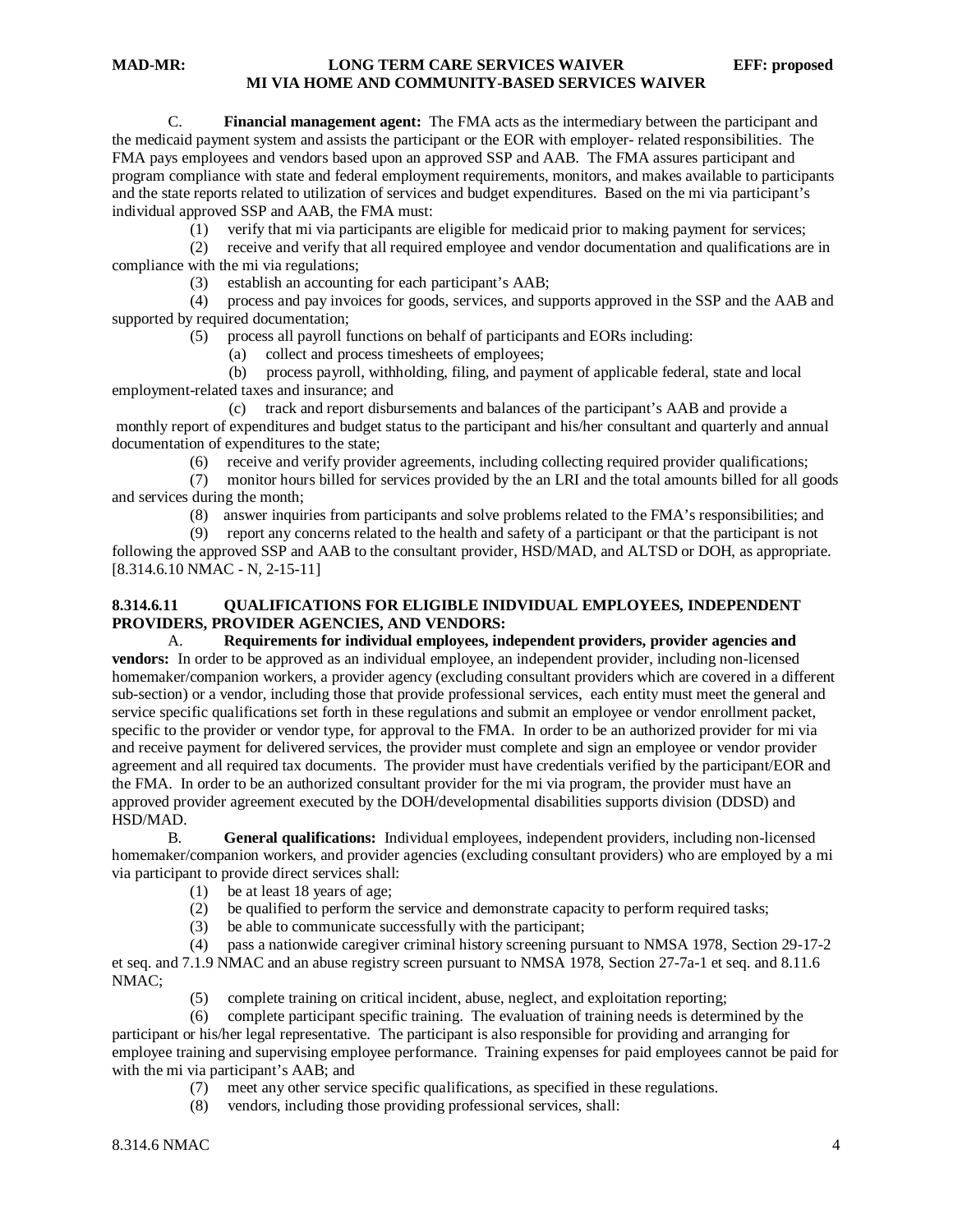- (a) be qualified to provide the service;
- (b) possess a valid business license, if applicable;

 (c) if a professional provider, be required to follow the applicable licensing regulations set forth by the profession; refer to the appropriate New Mexico board of licensure for information regarding applicable licenses;

- (d) if a consultant provider, meet all of the qualifications set forth in 8.314.6.11 NMAC;
- (e) if a currently approved waiver provider, be in good standing with the appropriate state

agency; and

(9) meet any other service specific qualifications, as specified in the mi via regulations.;

 (10) relatives/legal representatives except LRIs (e.g., parents of minor children or spouses) may be hired and paid for provision of waiver services (except consultant/support guide, assisted living, and customized community supports services); payment is made to a participant's relative or legal representative for services provided when the relative/legal representative is qualified and approved to provide the service; the services must be identified in the approved SSP and AAB, and the participant or his/her legal representative is responsible for verifying that services have been rendered by completing, signing and submitting documentation, including the timesheet, to the FMA; relatives/legal representatives must provide services within the limits of the approved SSP and AAB and may not be paid in excess of 40 hours in a consecutive seven-day period; LRIs, legal representatives or relatives may not be both a paid employee for a participant and serve as his/her EOR;

 (11) LRIs, (e.g., the parent [biological, legal or adoptive] of a minor child [under age 18] or the guardian of a minor child) who must provide care to the child, or a spouse of a mi via participant, may be hired and paid for provision of waiver services (except consultant/support guide, assisted living, and customized community supports services) under extraordinary circumstances in order to assure the health and welfare of the participant, to avoid institutionalization and provided that the state is eligible to receive federal financial participation (FFP).

 (a) Extraordinary circumstances include the inability of the LRI to find other qualified, suitable caregivers when the LRI would otherwise be absent from the home and, thus, the caregiver must stay at home to ensure the participant's health and safety.

 (b) LRIs may not be paid for any services that they would ordinarily perform in the household for individuals of the same age who do not have a disability or chronic illness.

(c) Services provided by LRIs must:

 (i) meet the definition of a service or support and be specified in the participant's approved SSP and AAB;

 (ii) be provided by a parent or spouse who meets the provider qualifications and training standards specified in the waiver for that service; and

 (iii) be paid at a rate that does not exceed that which would otherwise be paid to a provider of a similar service and be approved by the TPA.

(d) An LRI who is a service provider must comply with the following:

 (i) a parent, parents in combination, or a spouse, may not provide more than 40 hours of services in a consecutive seven-day period; for parents, 40 hours is the total amount of service regardless of the number of children who receive services under the waiver;

 (ii) planned work schedules must be identified in the approved SSP and AAB, and variations to the schedule must be reported to the participant's consultant and noted and supplied to the FMA when billing;

 (iii) timesheets and other required documentation must be maintained and submitted to the FMA for hours paid; and

 (e) Married individuals must be offered a choice of providers. If they choose a spouse as their service provider and it is approved in writing by ALTSD or DOH, it must be documented in the SSP.

 (f) Children 16 years of age or older must be offered a choice of provider. If a child chooses his or her parent and it is approved in writing by ALTSD or DOH, it must be documented in the SSP.

 (g) The FMA monitors, on a monthly basis, hours billed for services provided by the LRI and the total amounts billed for all goods and services during the month.

 (h) Hiring of LRIs must be approved in writing by ALTSD for CoLTS (c) and BI populations, or DOH for the AIDS, DD and MF populations.

 (12) Once enrolled, providers, vendors and contractors receive a packet of information from the mi via participant or FMA, including medicaid billing instructions, and other pertinent materials. Mi via participants are responsible for ensuring that providers, vendors and contractors have received these materials and for updating them as new materials are received from the state (ALTSD for CoLTS (c), and BI or DOH for AIDS, DD, and MF).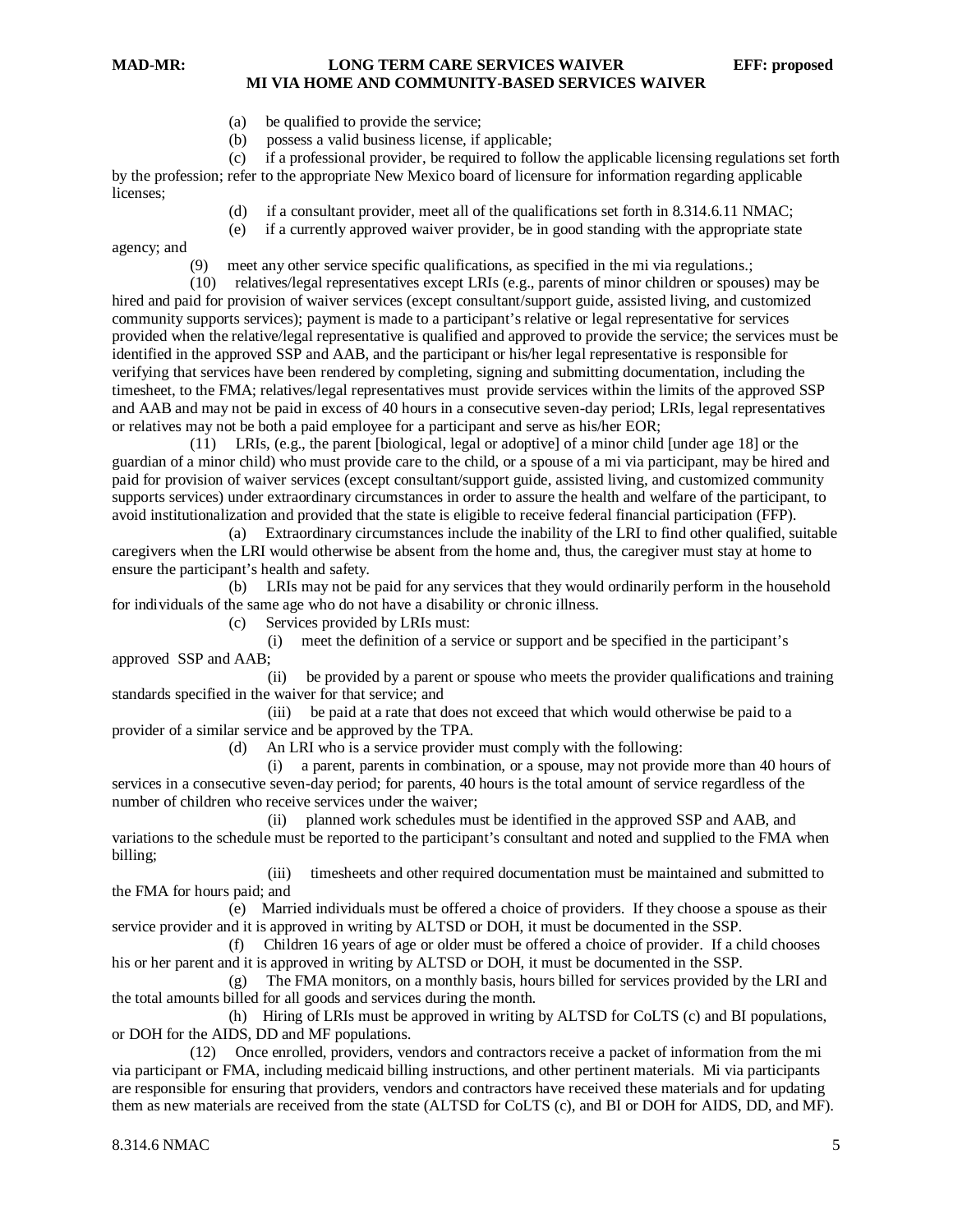(a) No provider of any type may be paid in excess of 40 hours within the established work week for any one participant.

 (b) No provider agency is permitted to perform both LOC assessments and provide any services for mi via participants.

 (c) Mi via providers may market their services, but are prohibited from soliciting participants under any circumstances.

 (13) Employer of Record. The EOR is the individual responsible for directing the work of employees. Mi Via encourages the participant to be the EOR. It is also possible to designate someone else to act as the EOR.

 (a) If a participant is the subject of a plenary or limited guardianship or conservator regarding financial matters, he/she may not be his or her own EOR.

(b) A peson under the age of 18 years may not be an EOR.

 (c) An EOR shall reside within 100 miles of the state border. If the participant wants to have an EOR who resides beyond this radius, he/she must obtain written approval from the appropriate state program manager prior to the EOR performing any duties.

(d) A participant's provider may not also be his/her EOR.

 (e) An EOR whose performance compromises the health, safety or welfare of the participant, may have his/her status as an EOR terminated.

 (f) An EOR may not be paid for any services provided to the participant for whom they are the EOR, whether as an employee of the participant, a vendor, or an employee or contactor of an agency. An EOR makes important determinations about what is in the best interest of a participant, and should not have any conflict of interest. An EOR assists in the management of the participant's budget and should have no personal benefit connected to the services requested or approved on the budget.

C. **Service Specific Qualifications for consultant services providers:** Consultant providers shall ensure that all individuals providing consultant services meet the criteria specified in this section in addition to the general requirements.

(1) Consultant providers shall:

 (a) possess a minimum of a bachelor's degree in social work, psychology, human services, counseling, nursing, special education or a closely related field; and have one year of supervised experience working with seniors or people living with disabilities; or

 (b) have a minimum of six years of direct experience related to the delivery of social services to seniors or people living with disabilities; and be employed by an enrolled mi via consultant provider agency; and

(c) complete all required mi via orientation and training courses.<br>(2) Consultant providers may also use non-professional staff to carry or

 (2) Consultant providers may also use non-professional staff to carry out support guide functions. Support guides provide more intensive supports, as detailed in the service section of these rules. Support guides help the participant more effectively self-direct services when there is an identified need for this type of assistance. Consultant providers shall ensure that non-professional support staff:

(a) are supervised by a qualified consultant as specified in this regulation;

(b) have experience working with seniors or people living with disabilities;

(c) demonstrate the capacity to meet the participant's assessed needs related to the

implementation of the SSP;

 (d) possess knowledge of local resources, community events, formal and informal community organizations and networks;

 (e) are able to accommodate a varied, flexible and on-call type of work schedule in order to meet the needs of participant; and

(f) complete training on self-direction and incident reporting.

D. **Service specific qualifications for personal plan facilitation providers:** A personal plan facilitator agency must hold a current business license, and meet financial solvency, training, records management, and quality assurance rules and requirements. Personal plan facilitators must possess the following qualifications in

addition to the general qualifications: (1) have at least one year of experience working with persons with disabilities; and

- (2) be trained and certified in the planning tool(s) used; and
- 
- (3) have at least one year experience in providing the personal plan facilitation service.

E. **Service specific qualification for LIVING SUPPORTS providers:** In addition to the general qualifications, the following types of providers must meet additional qualifications specific to the type of services provided.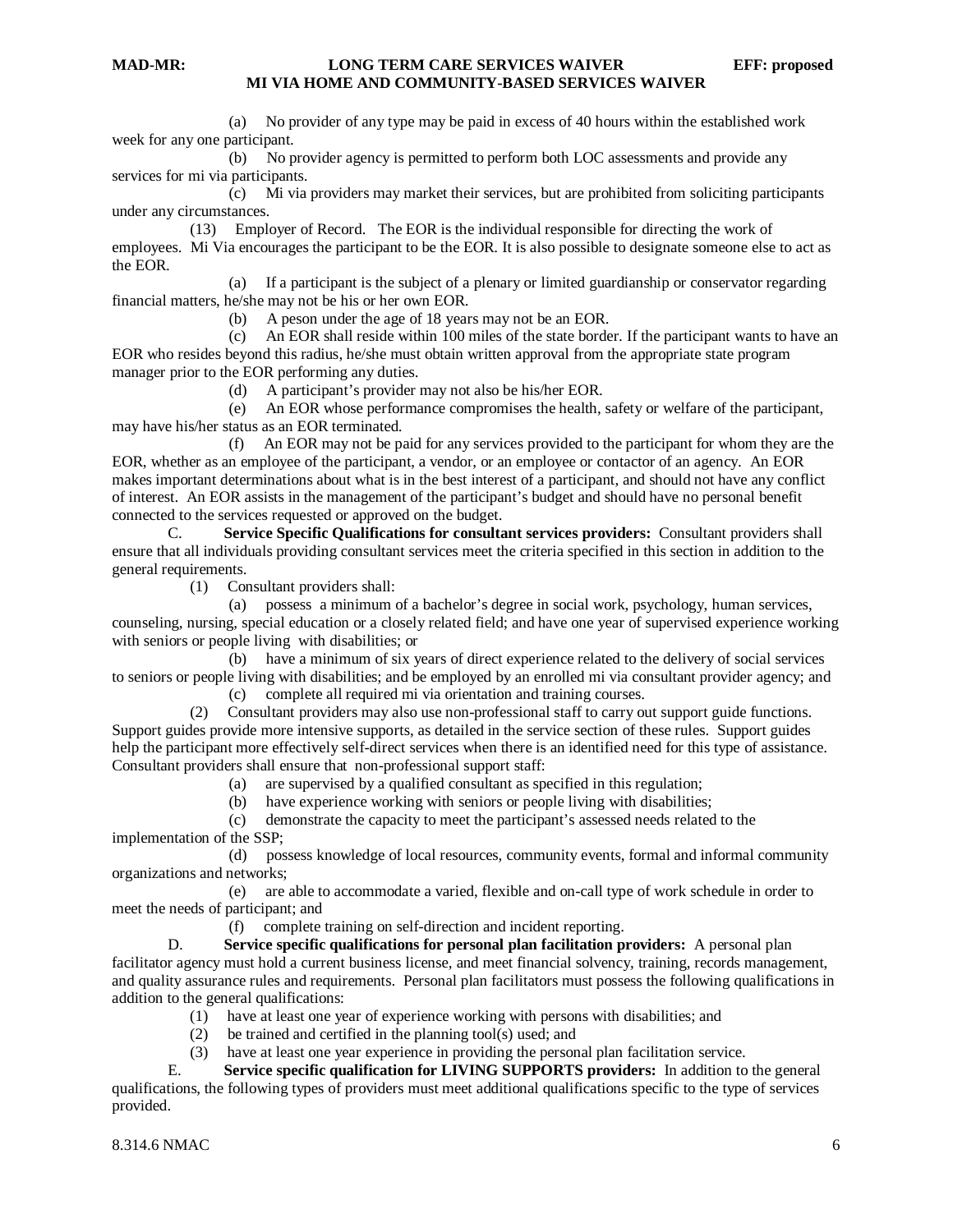(1) **Qualifications of homemaker/direct support service providers:** Homemaker agencies must be certified by the HSD/MAD or its designee. Home health agencies must hold a home health agency license. Homemaker/home health agencies must hold a current business license, and meet financial solvency, training, records management, and quality assurance rules and requirements.

 (2) **Qualifications of home health aide service providers:** Home health agency/homemaker agencies must hold a current home health agency, rural health clinic, or federally qualified health center license. Home health aides must have successfully completed a home health aide training program, as described in 42 CFR 484.36(a)(1) and (2); or have successfully completed a home health aide training program pursuant to 7.28.2.30 NMAC. Home health aides must also be supervised by a registered nurse. Such supervision must occur at least once every 60 days in the participant's home, and shall be in accordance with the New Mexico Nurse Practice Act and be specific to the participant's SSP.

 (3) **Qualifications of assisted living providers:** Assisted living providers must be licensed as an adult residential care facility by DOH pursuant to 7.8.2 NMAC, and meet all the requirements and regulations set forth by DOH as an adult residential care facility pursuant to 7.8.2 NMAC et seq.

 (4) **Qualifications of customized in-home living supports providers:** The individual customized living provider must have at least one year of experience working with people with disabilities. Provider agencies must hold a current business license, and meet financial solvency, training, records management, and quality assurance rules and requirements. Customized living agency staff must have one year of experience working with people with disabilities.

F. **Service Specific Qualifications for COMMUNITY MEMBERSHIP SUPPORT Providers:** In addition to the general qualifications, the following types of providers must meet additional qualifications specific to the type of services provided. Community access provider agencies providing community direct support services must hold a current business license, and meet financial solvency, training, records management, and quality assurance rules and requirements.

#### (1) **Qualificatio**n**s of supported employment providers:**

 (a) Job developers must have experience as a job developer for at least one year; have experience for at least one year developing and using job and task analyses; have experience for at least one year working with the division of vocational rehabilitation (DVR), a traditional DD waiver employment provider, an independent living center or other organization that provides employment supports or services for people with disabilities; and be trained on the purposes, functions and general practices of entities such as the department of workforce solutions navigators, one-stop career centers, business leadership network, chamber of commerce, job accommodation network, small business development centers, retired executives and New Mexico employment institute.

 (b) Job coaches must have experience as a job coach for at least one year in the state of New Mexico; have experience for at least one year using job and task analyses; be trained on the Americans with Disabilities Act (ADA); and be trained on the purpose, function and general practices of the DVR office.

 (2) **Qualifications of customized community supports providers:** Adult habilitation agency staff must have at least one year of experience working with individuals with disabilities. Adult day health provider agencies must be licensed by DOH as an adult day care facility pursuant to 7.13.2 NMAC. Adult day health agency staff must have at least one year of experience working with individuals with disabilities.

G. **Service specific qualifications for providers of HEALTH AND WELLNESS SUPPORTS:** In addition to the general qualifications, the following types of providers must meet additional qualifications specific to the type of services provided.

 (1) **Qualifications of extended state plan skilled therapy providers for adults:** Physical and occupational therapists, speech/language pathologists, and physical therapy assistants must possess a therapy license in their respective field from the New Mexico regulation and licensing department (RLD). Certified occupational therapy assistants must possess an occupational therapy assistant certification from the New Mexico RLD. Speech clinical fellows must possess a clinical fellow license from the New Mexico RLD.

 (2) Q**ualifications of behavior support consultation providers:** Behavior consultant provider agencies shall have a current business license issued by the state, county or city government, if required. Behavior consultant provider agencies shall comply with all applicable federal, state, and waiver regulations, policies and procedures regarding behavior consultation. Providers of behavior support consultation services must possess qualifications in at least one of the following areas: licensed psychiatrist, licensed clinical psychologist, licensed psychologist associate, (masters or Ph.D. level), a licensed independent social worker (LISW), licensed master social worker (LMSW), licensed professional clinical counselor (LPCC), licensed professional counselor (LPC), licensed psychiatric nurse (MSN/RNCS), licensed marriage and family therapist (LMFT), or licensed practicing art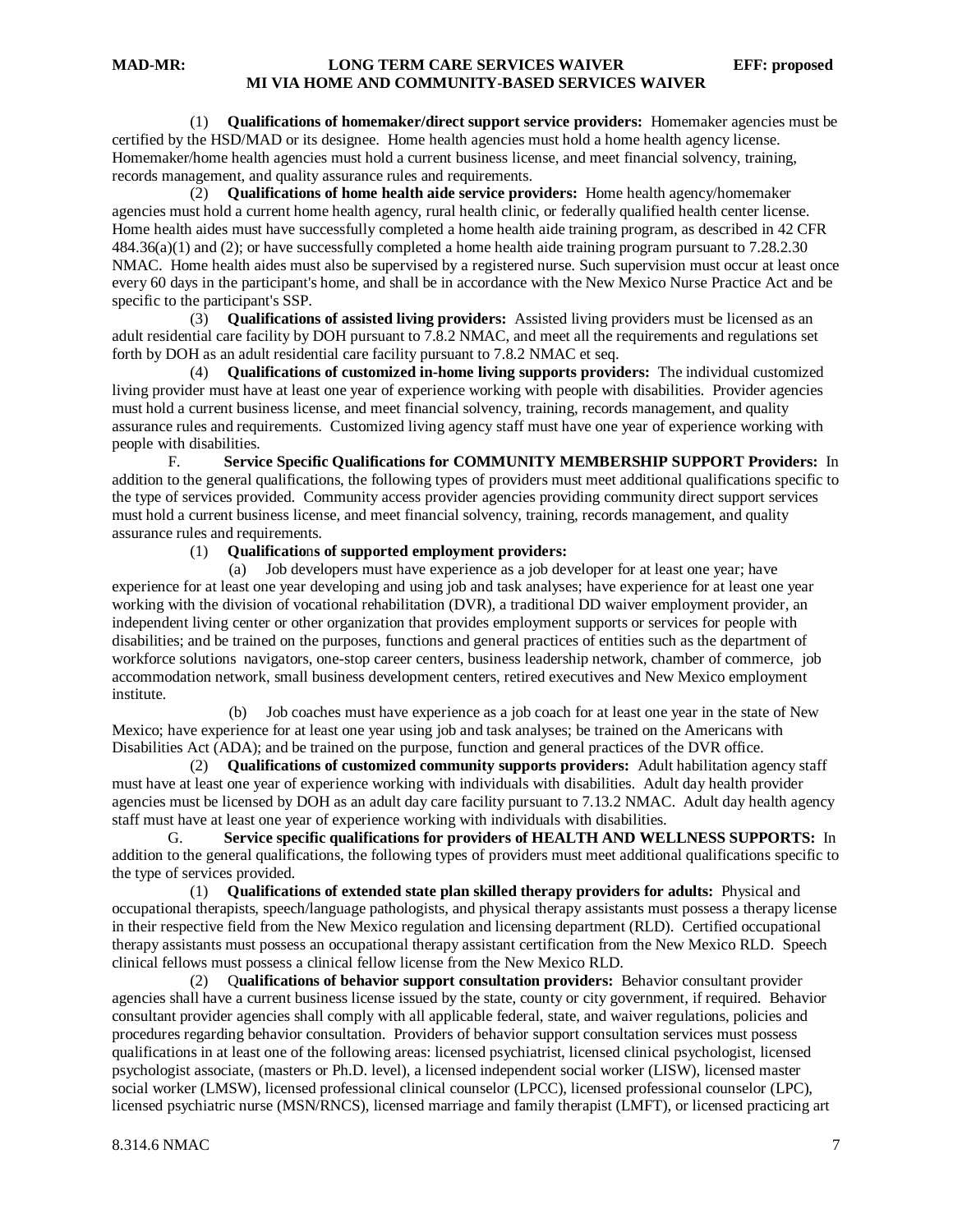therapist (LPAT). Providers of behavior support consultation must maintain a current New Mexico license with the appropriate professional field licensing body.

 (3) **Qualifications of nutritional counseling providers:** Nutritional counseling providers must maintain a current registration as dietitians by the commission on dietetic registration of the American dietetic association.

 (4) **Qualifications of private duty nursing providers for adults:** Direct nursing services are provided by individuals who are currently licensed as registered or practical nurses by the New Mexico state board of nursing.

 (5) Q**ualifications of specialized therapy providers:** Specialized therapy providers must possess a current New Mexico state license, as applicable, in at least one of the following areas:

(a) acupuncture and oriental medicine;

 (b) biofeedback or a health care profession whose scope of practice includes biofeedback, and appropriate specialized training and clinical experience and supervision;

(c) chiropractic medicine;

 (d) cognitive rehabilitation therapy or a health care profession whose scope of practice includes cognitive rehabilitation therapy, and appropriate specialized training and clinical experience and supervision;

 (e) hippotherapy or a health care profession whose scope of practice includes hippotherapy, and appropriate specialized training and experience;

- (f) massage therapy;<br>(g) naprapathic medi
- naprapathic medicine;

 (h) play therapy or a mental health profession whose scope of practice includes play therapy, a master's degree or higher mental health degree, and specialized play therapy training and clinical experience and supervision; or

 (i) Native American healers, or individuals who are recognized as traditional healers within their communities.

H. **Service specific qualifications for OTHER SUPPORTS providers:** In addition to the general qualifications, the following types of providers must meet additional qualifications specific to the type of services provided.

**1. Qualifications of transportation providers:** Individual transportation providers must possess a valid New Mexico driver's license with the appropriate classification, be free of physical or mental impairment that would adversely affect driving performance, have no driving while intoxicated (DWI) convictions or chargeable (at fault) accidents within the previous two years, have current CPR/first aid certification; and be trained on DOH/division of health improvement (DHI) critical incident reporting procedures and have a current insurance policy and vehicle registration. Transportation vendors must hold a current business license and tax identification number. Each agency will ensure drivers meet the following qualifications:

- (1) possess a valid, appropriate New Mexico driver's license;
- (2) be free of physical or mental impairment that would adversely affect driving performance;
- (3) have no DWI convictions or chargeable (at fault) accidents within the previous two years;
- (4) have current CPR/first aid certification;
- (5) be trained on DOH/DHI critical incident reporting procedures;
- (6) have a current insurance policy and vehicle registration; and
- (7) each agency will ensure vehicles have a current basic first aid kit in the vehicle.

J. Q**ualifications of emergency response providers:** Emergency response providers must comply with all laws, rules and regulations of the New Mexico state corporation commission for telecommunications and security systems.<br>K.

K. **Qualifications of respite providers:** Respite services may be provided by eligible individual respite providers; licensed registered (RN) or practical nurses (LPN); or respite provider agencies. Individual RN/LPN providers must be licensed by the New Mexico state board of nursing as an RN or LPN. Respite provider agencies must hold a current business license, and meet financial solvency, training, records management and quality assurance rules and requirements.

L. **Qualifications of related goods vendors:** Related goods vendors must hold a current business license for the locale they are in and a tax ID for the state and federal government.

M. **Qualifications of environmental modifications providers:** Environmental modification providers must possess an appropriate plumbing, electrician, contractor or other appropriate license. [8.314.6.11 NMAC - N, 2-15-11]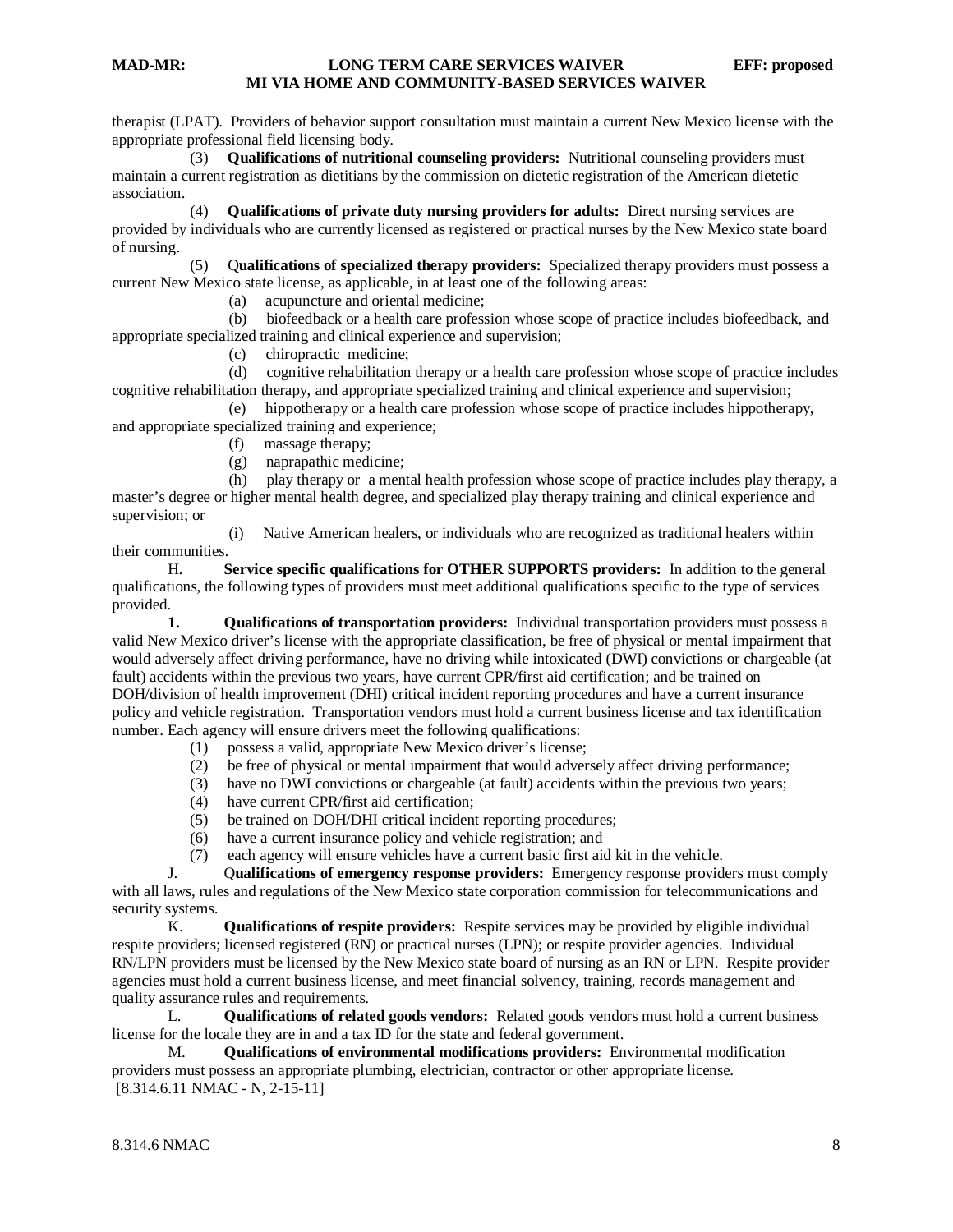**8.314.6.12 RECORDKEEPING AND DOCUMENTATION RESPONSIBILITIES:** Service providers and vendors who furnish goods and services to mi via participants are reimbursed by the FMA and must comply with all mi via regulations. The FMA, consultants and service providers must maintain records, which are sufficient to fully disclose the extent and nature of the goods and services provided to participants, pursuant to 8.302.1.17 NMAC, *record keeping and documentation requirements,* and comply with random and targeted audits conducted by HSD/MAD, ALTSD, and DOH or their audit agents. HSD/MAD or its designee will seek recoupment of funds from service providers when audits show inappropriate billing for services. Mi via vendors who furnish goods and services to mi via participants and bill the FMA must comply with all medicaid participation requirements, including but not limited to 8.302.1 NMAC, *General Provider Policies*. [8.314.6.12 NMAC - N, 2-15-11]

#### **8.314.6.13 ELIGIBILITY REQUIREMENTS FOR PARTICIPANT ENROLLMENT IN MI VIA:**

Enrollment in mi via is contingent upon the applicant meeting the eligibility requirements as described in the mi via regulations, the availability of funding as appropriated by the New Mexico legislature, and the number of federally authorized unduplicated participants. When sufficient funding as well as waiver positions are available, the appropriate state administering agency will offer the opportunity to individuals to apply for mi via.

A. Once an allocation has been offered to the applicant he/she must meet certain medical and financial criteria in order to qualify for enrollment. Applicants must meet the following eligibility criteria:

(1) Financial eligibility criteria determined in accordance with 8.290.500 NMAC, and

 (2) The participant must meet the LOC required for admittance to an NF or an ICF-MR and additional specific criteria as specified in the categories below:

 (a) **Developmental disability:** Individuals who have a severe chronic disability, other than mental illness, that:

 (i) is attributable to a mental or physical impairment, including the result of trauma to the brain, or a combination of mental and physical impairments;

(ii) is manifested before the person reaches the age of 22 years;

(iii) is expected to continue indefinitely;

(iv) results in substantial functional limitations in three or more of the following areas of major life activity: self-care; receptive and expressive language; learning; mobility; self-direction; capacity for independent living; and economic self-sufficiency;

 (v) reflects the need for a combination and sequence of special, interdisciplinary or generic care, treatment or other supports and services that are of life-long or extended duration and are individually planned and coordinated;

 (vi) the individual must have a developmental disability and mental retardation or a specific related condition; related conditions are limited to cerebral palsy, autism (including asperger syndrome), seizure disorder, chromosomal disorders (e.g. down), syndrome disorders, inborn errors of metabolism, and developmental disorders of brain formation; and

(vii) the individual must require an ICF/MR LOC.

 (b) **Medically fragile:** Individuals who have been diagnosed with a medically fragile condition before reaching age 22, and who:

 (i) have a developmental disability or developmental delay, or who are at risk for developmental delay;

 (ii) have a chronic physical condition which results in a prolonged dependency on medical care for which daily skilled (nursing) intervention is medically necessary and is characterized by one or more of the following;

 (iii) have a life-threatening condition, characterized by reasonably frequent periods of acute exacerbation, which requires frequent medical supervision or physician consultation, and which, in the absence of such supervision or consultation, would require hospitalization; or have frequent, time-consuming administration of specialized treatments which are medically necessary; or dependence on medical technology such that without the technology a reasonable level of health could not be maintained; examples include, but are not limited to, ventilators, dialysis machines, enteral or parenteral nutrition support and continuous oxygen; and

(iv) require ICF/MR LOC.

 (c) **Disabled and elderly:** Individuals who are elderly (age 65 or older), blind or disabled, as determined by the disability determination unit utilizing social security disability guidelines, who require NF LOC and either reside in the community, are institutionalized, or are at risk of institutionalization.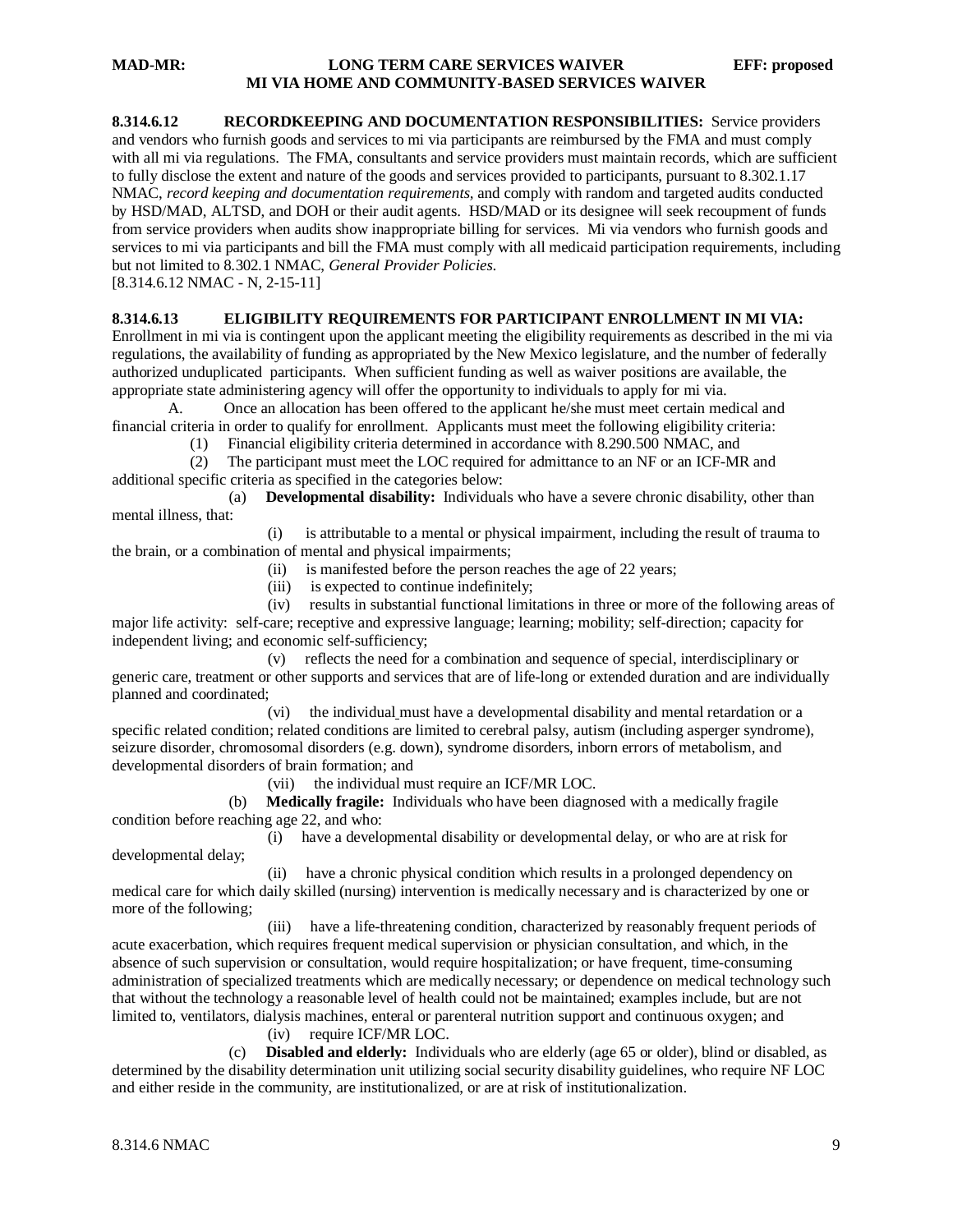(d) **AIDS:** Individuals who have been diagnosed as having AIDS or AIDS-related condition (ARC) and who require NF LOC.

 (e) **Brain-Injury (BI):** Individuals (through age 64) with an injury to the brain of traumatic or acquired origin resulting in total or partial functional disability or psychosocial impairment or both. Additional criteria include:

 (i) the term applies to open and closed head injuries caused by an insult to the brain from an outside physical force, anoxia, electrical shock, shaken baby syndrome, toxic and chemical substances, neardrowning, infections, tumors, or vascular lesions;

 (ii) BI may result in either temporary or permanent, partial or total impairments in one or more areas including, but not limited to: cognition, language, memory, attention, reasoning, abstract thinking, judgment, problem solving, sensory perceptual and motor abilities, psychosocial behavior, physical functions, information processing, and speech;

 (iii) the term "*brain injury"* does not apply to brain injuries that are congenital, degenerative, induced by birth trauma or neurological disorders related to the aging process, or chemically caused brain injuries that are a result of habitual substance abuse; the BI participant must have a documented BI diagnosis contained in the ICD-9-CM document (see Attachment I to these regulations); and

(iv) the individual must require NF LOC.

B. After initial eligibility has been established, on-going eligibility must be re-determined on an annual basis.

[8.314.5.13 NMAC - N, 2-15-11]

**8.314.6.14 PARTICIPANT RESPONSIBILITIES:** Mi via participants have certain responsibilities to participate in the waiver. Failure to comply with these responsibilities or other program rules and regulations can result in termination from the program. The participant and EOR have the following responsibilities:

A. To maintain eligibility a participant must complete required documentation demonstrating medical and financial eligibility both upon application and annually at recertification, meet in person with the TPA for a comprehensive LOC assessment in the applicant/participant's home, an agreed upon location or an inpatient setting, and seek assistance with the application and the recertification process as needed from a mi via consultant.

B. To participate in mi via a participant must:

(1) comply with the rules and regulations that govern the program;

 (2) collaborate with the consultant to determine support needs related to the activities of selfdirection;

 (3) collaborate with the consultant to develop an SSP using the IAB in accordance with mi via program regulations;

 (4) use state funds appropriately by only requesting and purchasing goods and services covered by the mi via program in accordance with program regulations and which are identified on the approved SSP;

(5) comply with the approved SSP and not exceed the AAB;

 (a) If a participant does not adequately allocate the resources contained in the AAB resulting in a premature depletion of the AAB amount during an SSP year due to mismanagement or failure to properly track expenditures, the failure to properly allocate does not substantiate a claim for a budget increase (i.e., if all of the AAB is expended within the first three months of the SSP year, it is not justification for an increase in the budget for the SSP year).

 (b) Revisions to the AAB may occur within the SSP year, and the participant is responsible for assuring that all expenditures are in compliance with the most current AAB in effect. The SSP must be amended first to reflect a change in the participant's needs or circumstances before any revisions to the AAB can be requested. Major budget revisions may not be submitted to the TPA for review during the first 90 days of the participant's budget year, or within the last 60 days of the budget year.

 (c) No mi via program funds can be used to purchase goods or services prior to TPA approval of the SSP and annual budget request.

 (d) Any funds not utilized within the SSP and AAB year cannot be carried over into the following year.

(6) access consultant services based upon identified need(s) in order to carry out the approved SSP;

 (7) collaborate with the consultant to appropriately document service delivery and maintain those documents for evidence of services received;

(8) report concerns or problems with any part of mi via to the consultant;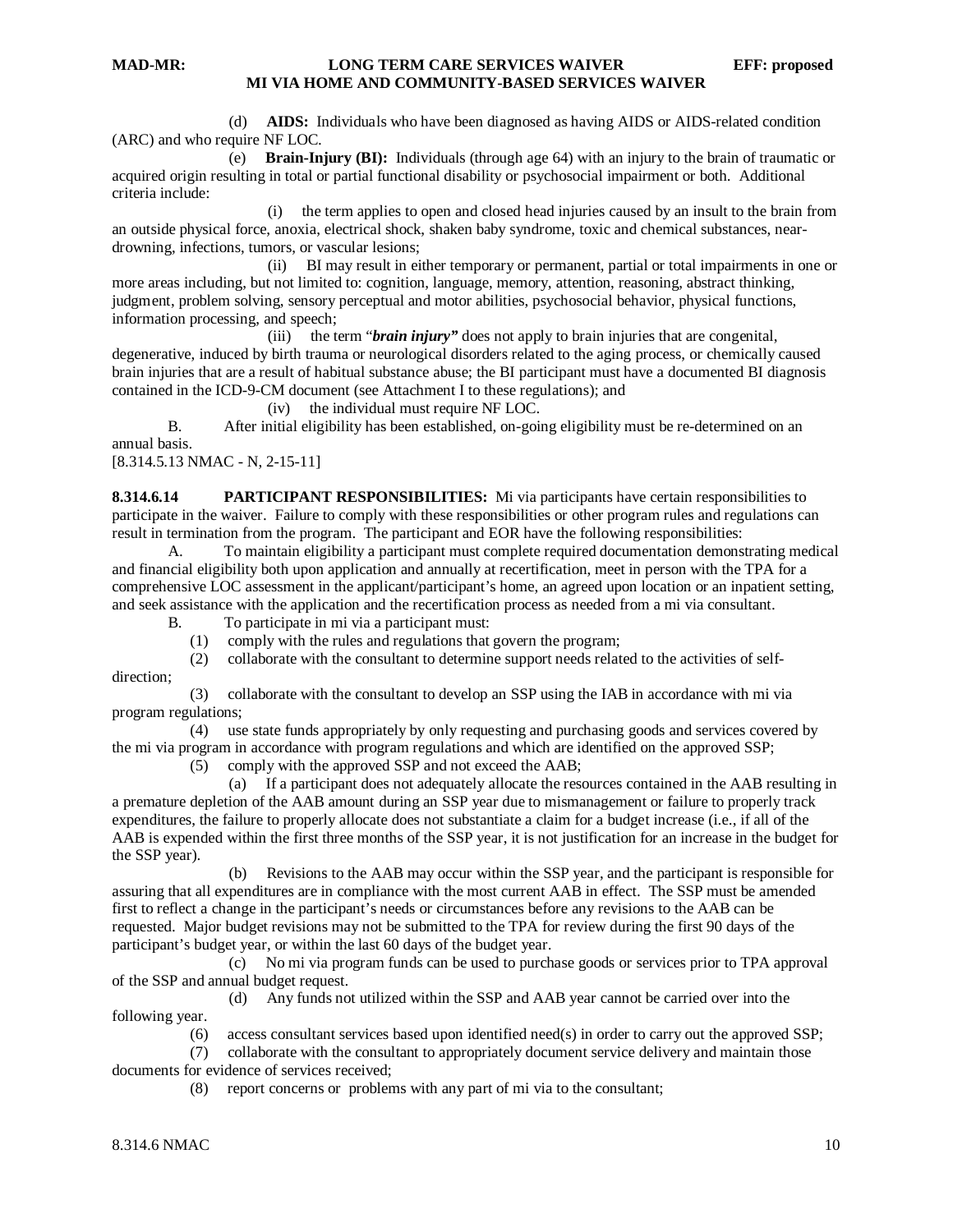(9) work with the TPA agent by attending scheduled meetings, in the participant's home if necessary and providing documentation as requested;

 (10) respond to requests for additional documentation and information from the consultant provider, FMA, and the TPA within the required deadlines;

 (11) report to the local income support division office within 10 days any change in circumstances, including a change in address, which might affect eligibility for the program. Changes in address or other contact information must also be reported to the consultant provider and the FMA within 10 days;

 (12) report to the TPA and consultant provider if hospitalized for more than three nights so that an appropriate LOC can be obtained; and

(13) keep track of all budget expenditures and assure that all expenditures are within the AAB; and

(14) meet monthly and quarterly with the consultant.<br> $C = \text{Additional responsibility of the participant or EC}$ 

Additional responsibilities of the participant or EOR:

 (1) Submit all required documents to the FMA to meet employer-related responsibilities. This includes, but is not limited to documents for payment to employees and vendors and payment of taxes and other financial obligations within required timelines.

(2) Report any incidents of abuse, neglect or exploitation to the appropriate state entity.

(3) Arrange for the delivery of services, supports and goods.

(4) Hire, manage, and terminate employees.

 (5) Maintain records and documentation in accordance with 8.302.1.17 NMAC, related to personnel, payroll and service delivery.

D. **Voluntary termination:** Current waiver participants are given a choice of receiving services through an existing waiver or mi via. Mi via participants, who transition from the current traditional waivers (CoLTS (c), DD, MF, or AIDS) and decide to discontinue self-directing their services, may return to the traditional waiver in accordance with the mi via rules and service standards. Mi via participants who are eligible under the BI category of eligibility and choose to discontinue self-direction may be transitioned to CoLTS services.

E. **Involuntary termination:** A mi via participant may be terminated involuntarily and offered services through another waiver or the medicaid state plan under the following circumstances:

 (1) The participant refuses to follow mi via rules and regulations after receiving focused technical assistance on multiple occasions, support from the program staff, consultant, or FMA, which is supported by documentation of the efforts to assist the participant.

 (2) The participant is in immediate risk to his/her health or safety by continued self-direction of services, (e.g., the participant is in imminent risk of death or serious bodily injury related to participation in the waiver. Examples include but are not limited to:

 (a) The participant refuses to include and maintain services in his/her SSP and AAB that would address health and safety issues identified in his/her medical assessment or challenges the assessment after repeated and focused technical assistance and support from program staff, consultant, or FMA.

 (b) The participant is experiencing significant health or safety needs, and, after having been referred to the state contractor team for level of risk determination and assistance, refuses to incorporate the team's recommendations into his/her SSP and AAB.

(c) The participant exhibits behaviors which endanger him/herself or others.<br>(3) The participant misuses mi via funds following repeated and focused technical

The participant misuses mi via funds following repeated and focused technical assistance and support from the consultant or FMA, which is supported by documentation.

(4) The participant commits medicaid fraud.

 (5) Participant who is involuntarily terminated from mi via may be offered a non self-directed waiver alternative. If transfer to another waiver is authorized by the state and accepted by the participant, he/she will continue to receive the services and supports from mi via until the day before the new waiver services start. This will ensure that no break in service occurs. The mi via consultant and the service coordinator in the new waiver will work closely together with the participant to ensure that the participant's health and safety is maintained. Fair hearing notice and rights apply to the participant.

[8.314.6.14 NMAC - N, 2-11-11]

**8.314.6.15 SERVICE DESCRIPTIONS AND COVERAGE CRITERIA:** The services covered by mi via are intended to provide a community-based alternative to institutional care that allows greater choice, direction and control over services and supports in a self-directed environment. Mi via services must specifically address a therapeutic, rehabilitative, habilitative, health and/or safety need that results from the participant's qualifying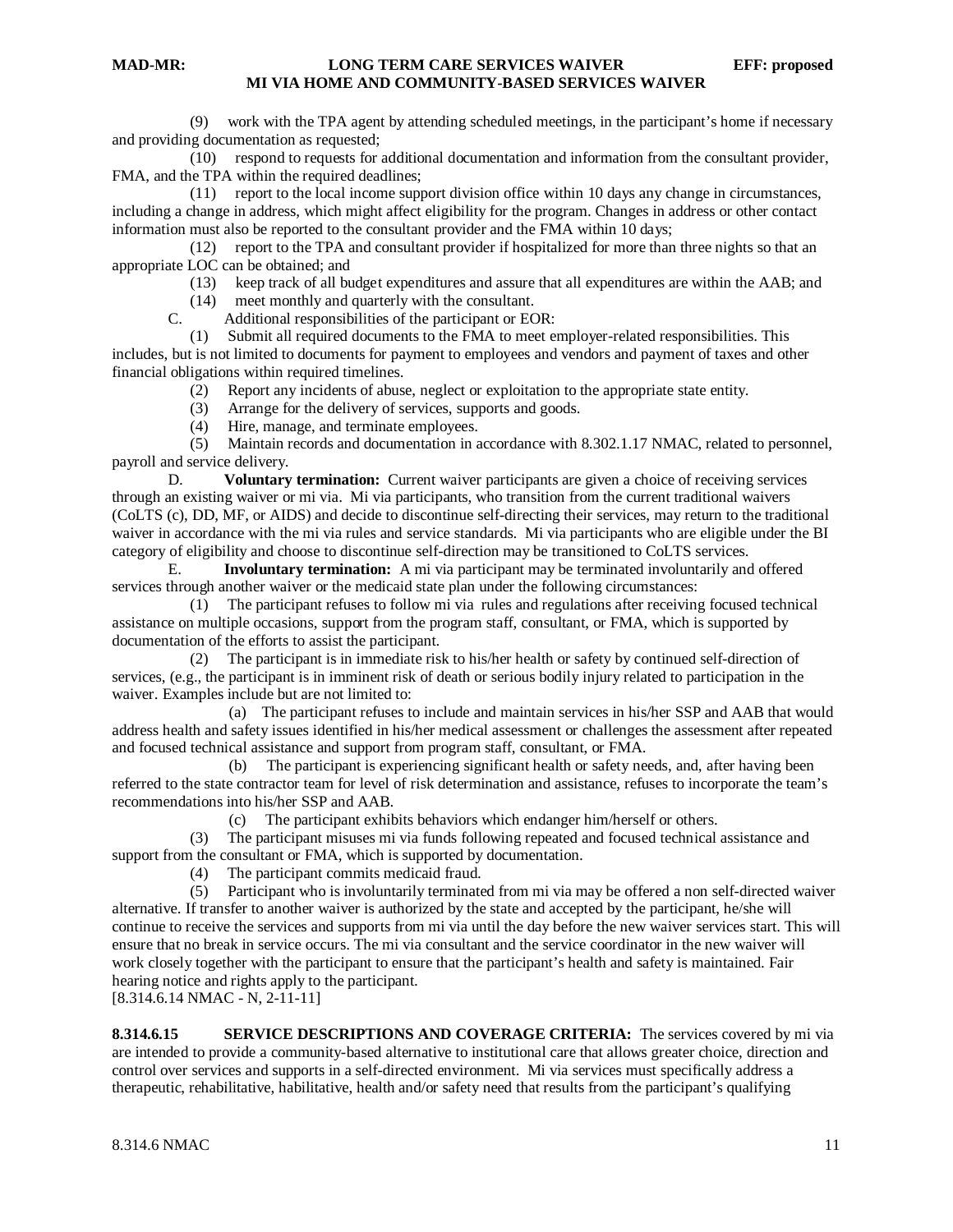condition. The mi via program is the payor of last resort. The coverage of mi via services must be in accordance with the mi via program regulations.

A. **General requirements regarding mi via covered services.** For a service to be considered a covered service under the mi via program, the following criteria must be met. Services, supports and goods must:

- (1) directly address the participant's qualifying condition or disability;
- (2) meet the participant's clinical, functional, medical or habilitative needs;

 (3) be designed and delivered to advance the desired outcomes in the participant's service and support plan; and

(4) support the participant to remain in the community and reduce the risk of institutionalization.

B. **Consultant pre-eligibility/enrollment services:** Consultant pre-eligibility/enrollment services are intended to provide information, support, guidance, and assistance to individuals during the medicaid financial and medical eligibility process. The level of support provided is based upon the unique needs of the individual. When an opportunity to be considered for mi via waiver services is offered to an individual, he/she must complete a primary freedom of choice form. The purpose of this form is for the individual to select a consultant provider. The chosen consultant provider provides pre-eligibility/enrollment services as well as on-going consultant services. Once the individual is determined to be eligible for mi via waiver services, the consultant service provider will continue to provide consultant services to the newly enrolled participant as set forth in the consultant service standards.

C. **Consultant services:** Consultant services are required for all mi via participants to educate, guide, and assist the participant to make informed planning decisions about services and supports. The consultant helps the participant develop the SSP based on his/her assessed needs. The consultant assists the participant with implementation and quality assurance related to the SSP and AAB. Consultant services help the participant identify supports, services and goods that meet his/her needs, meet the mi via requirements and are covered mi via services. Consultant services provide support to participants to maximize their ability to self-direct in mi via.

 (1) **Contact requirements:** Consultant providers shall make contact with the participant in person or by telephone at least monthly for a routine follow-up. Consultant providers shall meet in person with the participant at least quarterly for the following purposes:

- (a) review and document progress on implementation of the SSP;
- (b) document usage and effectiveness of the 24-hour em**e**rgency backup plan;
- (c) review SSP/budget spending patterns (over and under-utilization);

(d) assess quality of services, supports and functionality of goods in accordance with the

quality assurance section of the SSP and any applicable mi via regulations and service standards;

(e) document the participant's access to related goods identified in the SSP;

 (f) review any incidents or events that have impacted the participants' health, welfare or ability to fully access and utilize support as identified in the SSP; and

 (g) other concerns or challenges raised by the participant, legal representative, or authorized representative.

 (2) **Change of consultants:** Consultants are responsible for assisting participants to transition to another consultant provider when requested. Transition from one consultant provider to another can only occur at the first of the month.

 (3) **Critical incident management responsibilities and reporting requirements:** The consultant provider shall provide training to participants regarding recognizing and reporting critical incidents. Critical incidents include abuse, neglect, exploitation, emergency services, law enforcement involvement, environmental hazards and participant deaths. This participant training shall also include reporting procedures for participants, employees, participant representatives or other designated individuals. The consultant provider shall report incidents of abuse, neglect and exploitation as directed by the state. The consultant provider shall maintain a critical incident management system to identify, report, and address critical incidents. The consultant provider is responsible for follow-up and assisting the individual to help ensure health and safety when a critical incident has occurred. Critical incident reporting requirements:

 (a) For mi via participants who have been designated with an ICF/MR level of care, critical incidents should be directed in the following manner.

 (i) The DOH/DHI/ Incident Management Bureau (IMB) receives, triages, and investigates all reports of alleged abuse, neglect, exploitation, and other incidents for mi via services provided by community-based waiver service agencies, to include expected and unexpected deaths. The reporting of incidents is mandated pursuant to 7.1.13 NMAC. Any suspected abuse, neglect, or exploitation must be reported to the children youth and families department (CYFD)/child protective services (CPS) for individuals under the age of 18 or to the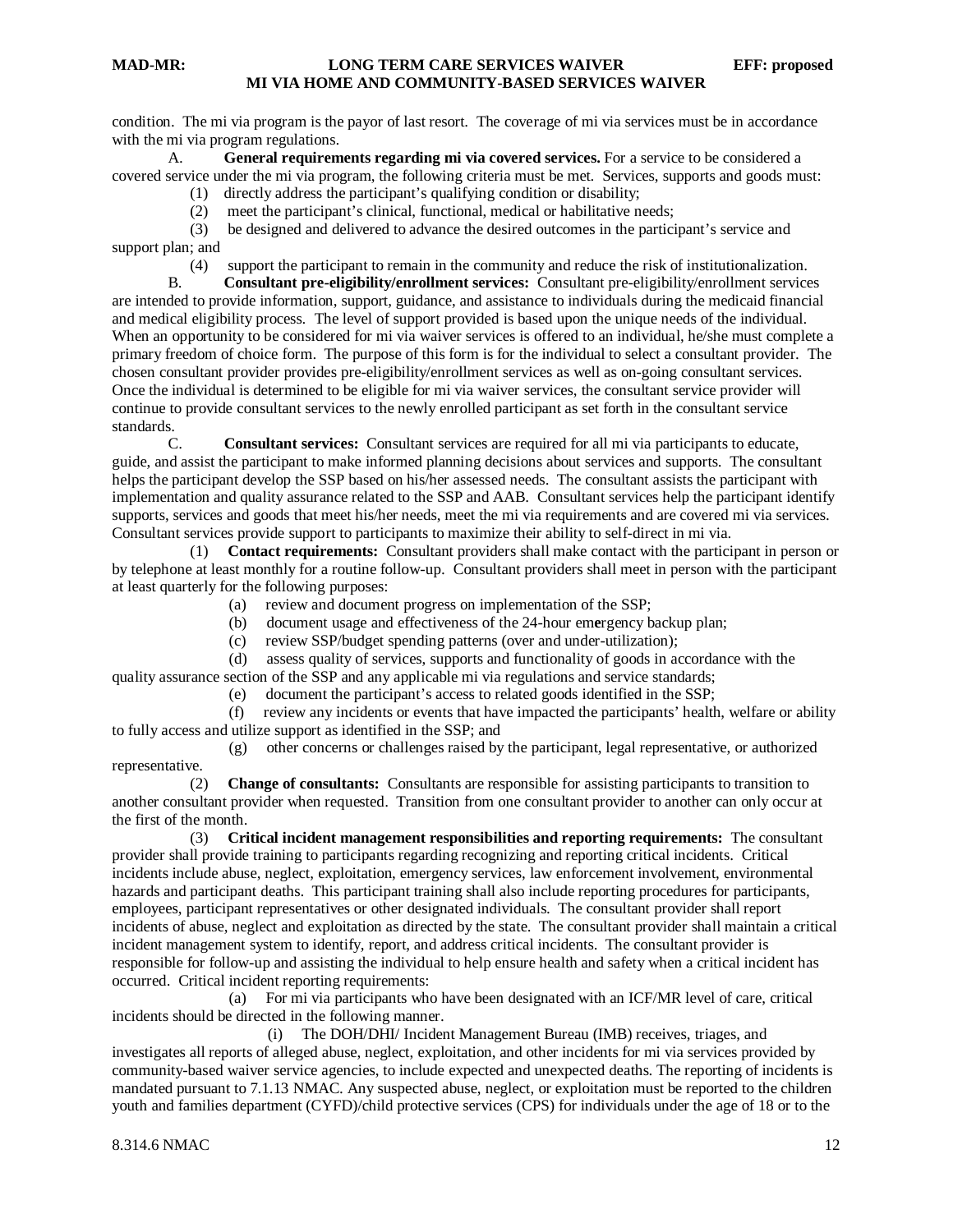ALTSD/adult protective services (APS) for individuals age 18 or older by reporting or faxing an incident report (IR). Additionally, the IR form must be faxed to DOH/DHI within 24 hours of knowledge of an incident or the following business day when an event occurs on a weekend or holiday. Anyone may report an incident; however, the person with the most direct knowledge of the incident is the individual who is required to report the incident.

 (ii) When an incident is reported late, and the mi via service is provided by a communitybased waiver service agency, a letter is sent to the provider stating that an incident report was received beyond the required 24-hour timeline for reporting. The letter further reiterates the requirement to report incidents within 24 hours. The consequences of non-compliance may result in sanctions, as set forth in 7.1.13.12 NMAC.

 (iii) With respect to waiver services provided by any employee, contractor or vendor other than a community-based waiver service agency, any suspected abuse, neglect, or exploitation must be reported to the CYFD/CPS for individuals under the age of 18 or to the ALTSD/APS for individuals age 18 or older by reporting or faxing an incident report. See NMSA 1978, Sections 27-7-14 through 27-7-31 (Adult Protective Services Act) and in NMSA 1978, Sections 32A-4-1 through 32A-4-34 (Child Abuse and Neglect Act).

 (b) For individuals in mi via that have been designated with an NF LOC, critical incidents should be directed to:

 (i) ALTSD/APS for individuals age 18 or older or CYFD/CPS for individual under the age of 18 for critical incidents involving abuse, neglect and/or exploitation; and

 (ii) ALTSD, elderly and disability services division (EDSD) as well as the managed care organization, if applicable. The consultant provider shall fax all critical incidents in the standardized format provided by the state.

D. **Personal plan facilitation:** Personal plan facilitation supports planning activities that may be used by the participant to develop his/her SSP as well as identify other sources of support outside the SSP process. This service is available to participants one time per budget year.

(1) In the scope of personal planning facilitation, the personal plan facilitator will:

 (a) meet with the participant and his/her family (or legal representative, as appropriate) prior to the personal planning session to discuss the process, to determine who the participant wishes to invite, and determine the most convenient date, time and location. This meeting preparation shall include an explanation of the techniques the facilitator is proposing to use or options if the facilitator is trained in multiple techniques. The preparation shall also include a discussion of the role the participant prefers to play at the planning session, which may include co-facilitation of all or part of the session.

- (b) arrange for participation of invitees and location;
- (c) conduct the personal planning session;

 (d) document the results of the personal planning session and provide a copy to the participant, the consultant and any other parties the participant would like to receive a copy.

- (2) Elements of this report shall include:
	- (a) recommended services to be included in the SSP;
	- (b) services from sources other than medicaid to aid the participant;
	- (c) long-term goals the participant wishes to pursue;

 (d) potential resources, especially natural supports within the participant's community that can help the participant to pursue his or her desired outcomes(s)/goal(s); and

(e) a list of any follow-up actions to take, including time lines.

 (3) Provide session attendees, including the participant, with an opportunity to provide feedback regarding the effectiveness of the session.

#### E. **Living supports:**

 (1) **Homemaker/direct support services:** Homemaker/direct support services are provided on an episodic or continuing basis to assist the participant with activities of daily living, performance of general household tasks, and enable the participant to accomplish tasks he/she would normally do for him/herself if he/she did not have a disability. Homemaker/direct support services are provided in the participant's home and in the community, depending on the participant's needs. The participant identifies the homemaker/direct support worker's training needs, and, if the participant is unable to do the training him/herself, the participant arranges for the needed training. Services are not intended to replace supports available from a primary caregiver.

 (a) Two or more participants living in the same residence, who are receiving services and supports from mi via will be assessed both independently and jointly to determine coverage of services and supports that are shared. Services and supports will be approved based on common needs and not individual needs, unless the TPA has assessed that there is an individual need for the services.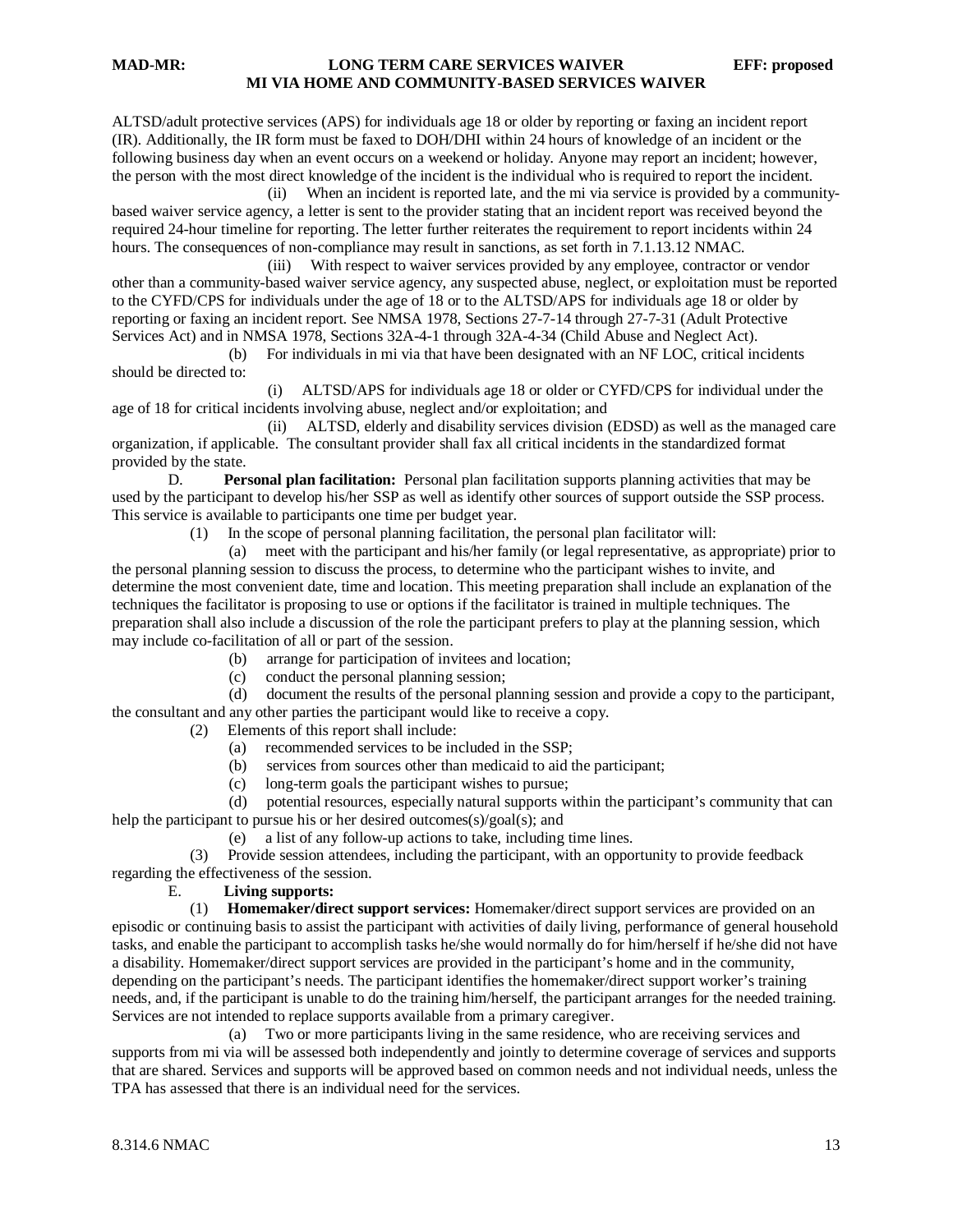(b) Personal care services are covered under the medicaid state plan as expanded EPSDT benefits for waiver participants under age 21.

 (2) **Home health aide services:** Home health aide services provide total care or assist an adult participant in all activities of daily living. Home health aide services assist the participant in a manner that will promote an improved quality of life and a safe environment for the participant. Home health aide services can be provided outside the participant's home. State plan home health aide services are intermittent and provided primarily on a short-term basis. Mi via home health aide services are hourly services for participants who need this service on a more long-term basis. Home health aide services are not duplicative of homemaker services. Home health aides may provide basic non-invasive nursing assistant skills within the scope of their practice. Homemakers do not have this ability to perform such tasks.

 (3) **Assisted living:** A residential service that includes personal care and supportive services (homemaker, chore, attendant services, meal preparation); medication oversight (to the extent permitted under state law); and 24-hour, on-site response capability to meet scheduled or unpredictable participant needs and to provide supervision, safety, and security.

 (a) Services also include social and recreational programming. Coverage does not include 24 hour skilled care or supervision or the cost of room or board.

 (b) Nursing and skilled therapy services are incidental, rather than integral, to the provision of assisted living services.

 (c) Services (other than those included in the bundle of "assisted living" services) provided by third parties must be coordinated with the assisted living provider.

 (d) Participants who access this service cannot utilize mi via homemaker/direct support, environmental modifications, emergency response, customized community supports and customized in-home living supports services because they are provided by assisted living services.

 (4) **Customized in-home living supports:** Customized in-home living supports are related to the participant's qualifying condition or disability and enable him/her to live in his /her apartment or house. This is for homes/apartments owned or leased by the participant. This is not available for a provider's home.

 (a) These services and supports are provided in the participant's home and are individually designed to instruct or enhance home living skills as well as address health and safety.

 (b) Customized in-home living supports include assistance with activities of daily living and assistance with the acquisition, restoration, or retention of independent living skills. This service is provided on a regular basis at least four or more hours per day one or more days per week as specified in the service plan.

 (c) Participants receiving customized in-home living supports may not use homemaker/direct support or home health aide services because they are provided by customized in-home living supports.

## F. **Community membership supports:**

 (1) **Community direct support:** Community direct support providers deliver support to the participant to identify, develop and maintain community connections and access social, educational, recreational and leisure options.

 (a) The community direct support provider may be a skilled independent contractor or a hired employee depending on the level of support needed by the participant to access the community.

 (b) The community direct support provider may instruct and model social behavior necessary for the participant to interact with community members or in groups, provide assistance in ancillary tasks related to community membership, provide attendant care and help the participant schedule, organize and meet expectations related to chosen community activities.

(c) Community direct support services include:

(i) provide assistance to the participant outside of his/her residence and segregated

facilities;

communities;

(ii) promote the development of social relationships and build connections within local

 (iii) support the participant in having frequent opportunities to expand roles in the community to increase and enhance natural supports, networks, friendships and build a sense of belonging; and (iv) assist in the development of skills and behaviors that strengthen the participant's

connection with his or her community.

 (d) The skills to assist someone in a community setting may be different than those for assisting a person at home. The provider will:

 (i) demonstrate knowledge of the local community and resources within that community that are identified by the participant on the SSP; and

8.314.6 NMAC 14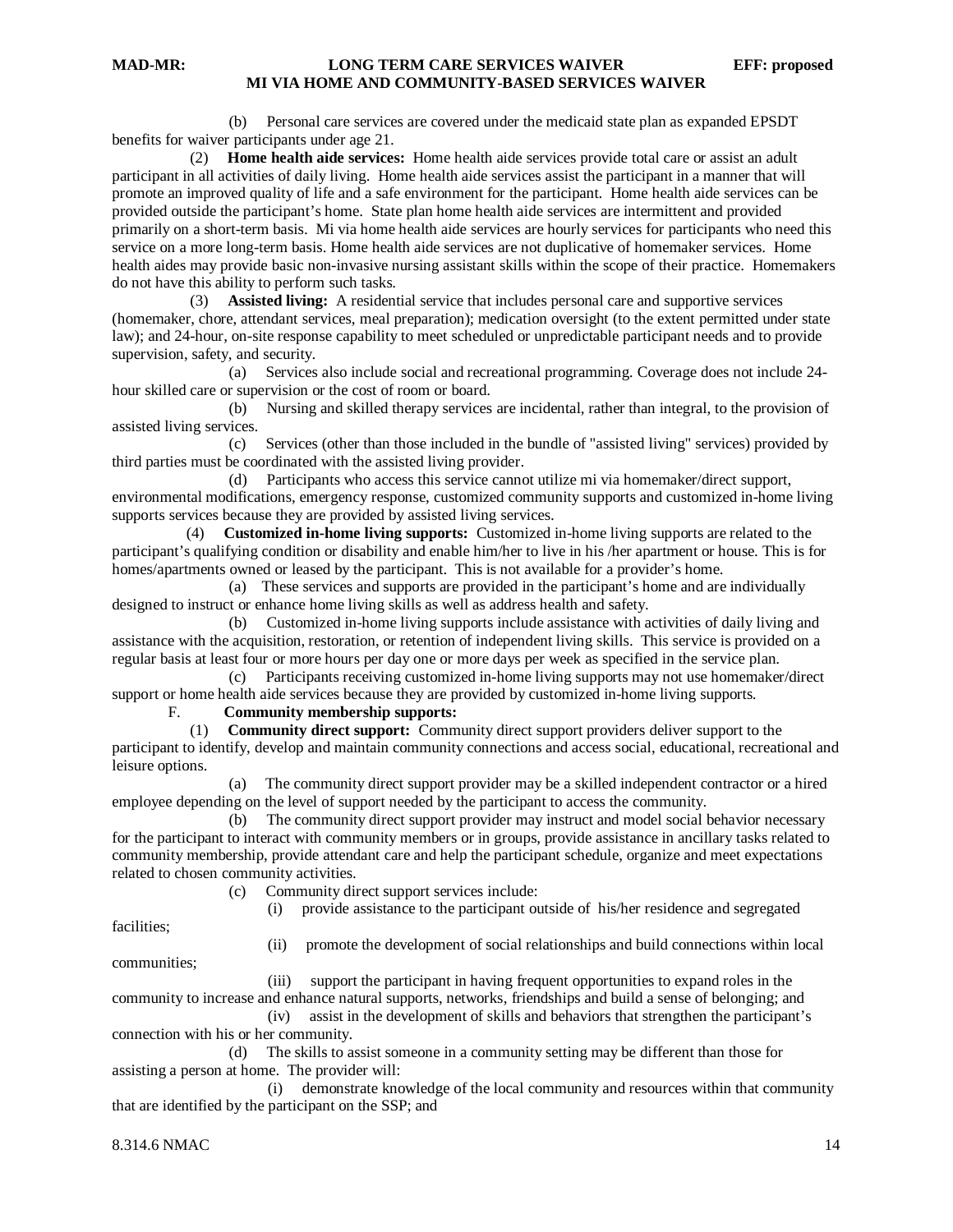(ii) be aware of the participant's barriers to communicating and maintaining health and safety while in the community setting.

 (2) **Employment supports:** Employment supports include job development, support to find a job, and job coaching after available vocational rehabilitation supports have been exhausted. The job coach provides training, skill development, and employer consultation that a participant may require while learning to perform specific work tasks on the job; co-worker training; job site analysis; situational or vocational assessments and profiles; education of the participant and co-workers on rights and responsibilities; and benefits counseling.

 (a) Job development is a service provided to participants by skilled staff. The service has five components:

- (i) job identification and development activities;
- (ii) employer negotiations;
- (iii) job restructuring;
- (iv) job sampling; and
- (v) job placement.

 (b) Employment supports will be provided by staff at current or potential work sites. When supported employment services are provided at a work site where persons without disabilities are employed, payment is made only for the adaptations, supervision and training required by participants receiving waiver services as a result of their disabilities, but does not include payment for the supervisory activities rendered as a normal part of the business setting.

 (c) Documentation is maintained in the file of each participant receiving this service that the service is not available under a program funded under section 110 of the Rehabilitation Act of 1973 or IDEA.

 (d) FFP is not claimed for incentive payments, subsidies, or unrelated vocational training expenses such as the following:

 (i) incentive payments made to an employer to encourage or subsidize the employer's participation in a supported employment program;

- (ii) payments that are passed through to users of supported employment programs; or
- (iii) payments for training that is not directly related to an individual's supported

employment program;

(iv) FFP cannot be claimed to defray expenses associated with starting up or operating a

business.

 (3) **Customized community supports:** Customized community supports can include participation in congregate community day programs and centers that offer functional meaningful activities that assist with acquisition, retention, or improvement in self-help, socialization and adaptive skills. Customized community supports may include adult day habilitation, adult day health and other day support models. Customized community supports are provided in community day program facilities and centers and can take place in non-institutional and non-residential settings. These services are provided at least four or more hours per day one or more days per week as specified in the participant's SSP.

#### **G. Health and wellness:**

 (1) **Extended state plan skilled therapy for adults:** Extended state plan skilled therapy for adults includes physical therapy, occupational therapy or speech language therapy. Services are provided when state plan skilled therapy services are exhausted. Adults on mi via access therapy services under the state plan for acute and temporary conditions that are expected to improve significantly in a reasonable and generally predictable period of time. Therapy services provided to adults in mi via focus on improving functional independence, health maintenance, community integration, socialization, and exercise, or enhance support and normalization of family relationships.

 (a) **Physical therapy:** Diagnosis and management of movement dysfunction and the enhancement of physical and functional abilities. Physical therapy addresses the restoration, maintenance and promotion of optimal physical function, wellness and quality of life related to movement and health. Physical therapy activities do the following:

- (i) increase, maintain or reduce the loss of functional skills;
- (ii) treat a specific condition clinically related to a participant's disability;
- (iii) support the participant's health and safety needs; or

 (v) identify, implement, and train on therapeutic strategies to support the participant and his/her family or support staff consistent with the participant's SSP desired outcomes and goals.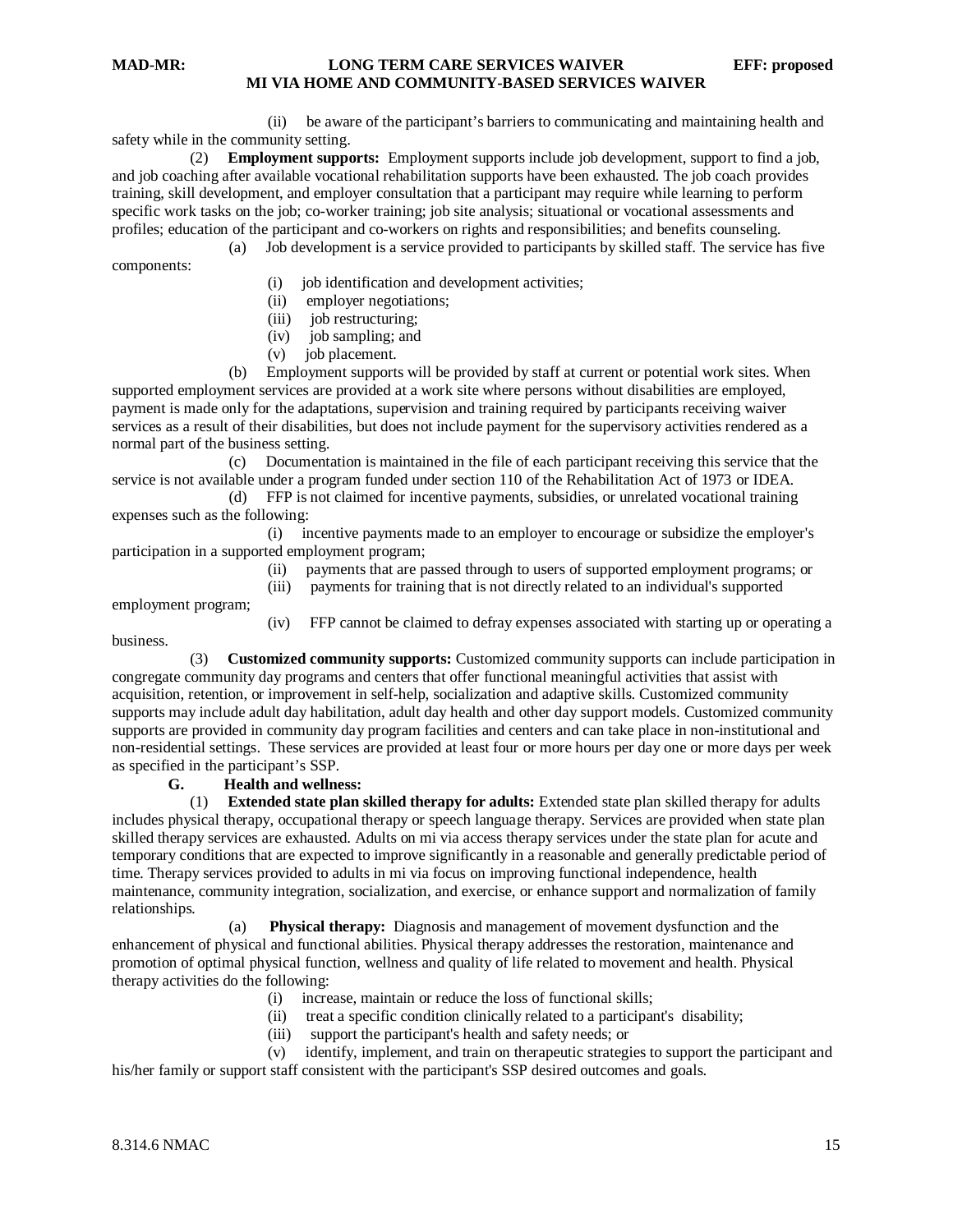(b) **Occupational therapy:** Diagnosis, assessment, and management of functional limitations intended to assist adults to regain, maintain, develop, and build skills that are important for independence, functioning, and health. Occupational therapy services typically include:

activities;

- (i) customized treatment programs to improve the participant's ability to perform daily
	- (ii) comprehensive home and job site evaluations with adaptation recommendations;
	- (iii) skills assessments and treatment;
	- (iv) assistive technology recommendations and usage training;
	- (v) guidance to family members and caregivers;
	- (vi) increasing or maintaining functional skills or reducing the loss of functional skills;
	- (vii) treating specific conditions clinically related to a participant's developmental

disability;

(viii) support for the participant's health and safety needs, and

 (ix) identifying, implementing, and training therapeutic strategies to support the participant and his/her family or support staff consistent with the participant's SSP desired outcomes and goals.

 (c) **Speech and language pathology:** Diagnosis, counseling and instruction related to the development and disorders of communication including speech fluency, voice, verbal and written language, auditory comprehension, cognition, swallowing dysfunction, oral pharyngeal or laryngeal, and sensor motor competencies. Speech language pathology is also used when a participant requires the use of an augmentative communication device. Based upon therapy goals, services may be delivered in an integrated natural setting, clinical setting or in a group. Services are intended to:

 (i) improve or maintain the participant's capacity for successful communication or to lessen the effects of the participant's loss of communication skills; or

 (ii) improve or maintain the participant's ability to eat foods, drink liquids, and manage oral secretions with minimal risk of aspiration or other potential injuries or illness related to swallowing disorders;

 (iii) identify, implement and train therapeutic strategies to support the participant and his/her family or support staff consistent with the participant's SSP desired outcomes and goals.

 (d) **Behavior support consultation:** Behavior support consultation services consist of functional support assessments, treatment plan development, and training and support coordination for a participant related to behaviors that compromise a participant's quality of life. Based on the participant's SSP, services are delivered in an integrated, natural setting, or in a clinical setting. Behavior support consultation:

 (i) informs and guides the participant's service and support employees/vendors toward understanding the contributing factors to the participant's behavior;

 (ii) identifies support strategies to ameliorate contributing factors with the intention of enhancing functional capacities, adding to the provider's competency to predict, prevent and respond to interfering behavior and potentially reducing interfering behavior(s);

(iii) supports effective implementation based on a functional assessment and SSP;

(iv) collaborates with medical and ancillary therapies to promote coherent and

coordinated services addressing behavioral issues, and to limit the need for psychotherapeutic medications; and (v) monitors and adapts support strategies based on the response of the participant and

his/her service and support providers.

 (e) **Nutritional counseling:** Nutritional counseling services include assessment of the participant's nutritional needs, development or revision of the participant's nutritional plan, counseling and nutritional intervention and observation and technical assistance related to implementation of the nutritional plan.

 (f) **Private duty nursing for adults:** Private duty nursing for adults includes activities, procedures, and treatment for a participant's physical condition, physical illness or chronic disability. Services include medication management, administration and teaching, aspiration precautions, feeding tube management, gastrostomy and jejunostomy, skin care, weight management, urinary catheter management, bowel and bladder care, wound care, health education, health screening, infection control, environmental management for safety, nutrition management, oxygen management, seizure management and precautions, anxiety reduction, staff supervision, behavior and self-care assistance.

 (2) **Specialized therapies:** Specialized therapies are non-experimental therapies or techniques that have been proven effective for certain conditions. Experimental or investigational procedures, technologies or therapies and those services covered as a medicaid state plan benefit are excluded. Services in this category include the following therapies: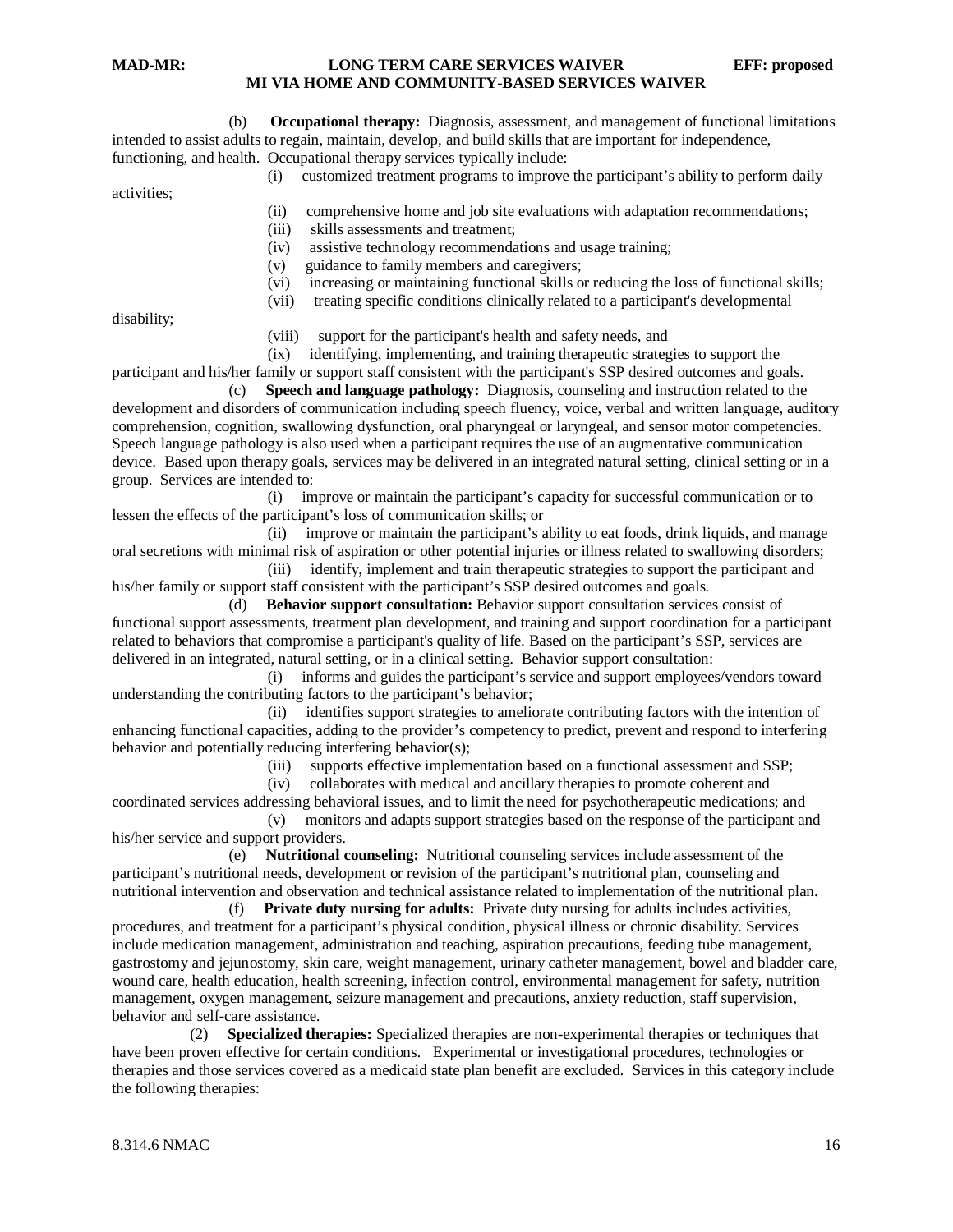(a) **Acupuncture:** Acupuncture is a distinct system of primary health care with the goal of prevention, cure, or correction of any disease, illness, injury, pain or other physical or mental condition by controlling and regulating the flow and balance of energy, form and function to restore and maintain physical health and increased mental clarity. Acupuncture may provide effective pain control, decreased symptoms of stress, improved circulation and a stronger immune system, as well as other benefits. See Acupuncture and Oriental Medicine Practitioners 16.2.1 NMAC.

 (b) **Biofeedback:** Biofeedback uses visual, auditory or other monitors to feed back to patients physiological information of which they are normally unaware. This technique enables an individual to learn how to change physiological, psychological and behavioral responses for the purposes of improving emotional, behavioral, and cognitive health and performance. The use of biofeedback may assist in strengthening or gaining conscious control over the above processes in order to self-regulate. Biofeedback therapy is also useful for muscle re-education of specific muscle groups or for treating pathological muscle abnormalities of spasticity, incapacitating muscle spasm, or weakness.

 (c) **Chiropractic:** Chiropractic care is designed to locate and remove interference with the transmissions or expression of nerve forces in the human body by the correction of misalignments or subluxations of the vertebral column and pelvis, for the purpose of restoring and maintaining health for treatment of human disease primarily by, but not limited to, adjustment and manipulation of the human structure. Chiropractic therapy may positively affect neurological function, improve certain reflexes and sensations, increase range of motion, and lead to improved general health. See Chiropractitioners 16.4.1 NMAC.

 (d) **Cognitive rehabilitation therapy:** Cognitive rehabilitation therapy services are designed to improve cognitive functioning by reinforcing, strengthening, or reestablishing previously learned patterns of behavior, or establishing new patterns of cognitive activity or compensatory mechanisms for impaired neurological systems. Treatments may be focused on improving a particular cognitive domain such as attention, memory, language, or executive functions. Alternatively, treatments may be skill-based, aimed at improving performance of activities of daily living. The overall goal is to restore function in a cognitive domain or set of domains or to teach compensatory strategies to overcome specific cognitive problems.

 (e) H**ippotherapy:** Hippotherapy is a physical, occupational, and speech-language therapy treatment strategy that utilizes equine movement as part of an integrated intervention program to achieve functional outcomes. Hippotherapy applies multidimensional movement of a horse for individuals with movement dysfunction and may increase mobility and range of motion, decrease contractures and aid in normalizing muscle tone. Hippotherapy requires that the individual use cognitive functioning, especially for sequencing and memory. Individuals with attention deficits and behavior problems are redirecting attention and behaviors by focusing on the activity. Hippotherapy involves therapeutic exercise, neuromuscular education, kinetic activities, therapeutic activities, sensory integration activities, and individual speech therapy. The activities may also help improve respiratory function and assist with improved breathing and speech production.

 (f) **Massage therapy:** Massage therapy is the assessment and treatment of soft tissues and their dysfunctions for therapeutic purposes primarily for comfort and relief of pain. It includes gliding, kneading, percussion, compression, vibration, friction, nerve strokes, stretching the tissue and exercising the range of motion, and may include the use of oils, salt glows, hot or cold packs or hydrotherapy. Massage increases the circulation, helps loosen contracted, shortened muscles and can stimulate weak muscles to improve posture and movement, improves range of motion and reduces spasticity. Massage therapy may increase, or help sustain, an individual's ability to be more independent in the performance of activities of daily living; thereby, decreasing dependency upon others to perform or assist with basic daily activities. See Massage Therapists 16.7.1 NMAC.

 (g) **Naprapathy:** Naprapathy focuses on the evaluation and treatment of neuromusculoskeletal conditions, and is a system for restoring functionality and reducing pain in muscles and joints. The therapy uses manipulation and mobilization of the spine and other joints, and muscle treatments such as stretching and massage. Based on the concept that constricted connective tissue (ligaments, muscles, and tendons) interfere with nerve, blood, and lymph flow, naprapathy uses manipulation of connective tissue to open these channels of body function. See Naprapathic Practitioners 16.6.1 NMAC.

 (h) **Native American healers:** Native American healing therapies encompass a wide variety of culturally-appropriate therapies that support participants in their communities by addressing their physical, emotional and spiritual health. Treatments may include prayer, dance, ceremony, song, plant medicines, foods, participation in sweat lodges, and the use of meaningful symbols of healing, such as the medicine wheel or other sacred objects.

**Play therapy:** Play therapy is a variety of play and creative arts techniques ("the play" therapy tool-kit") utilized to alleviate chronic, mild and moderate psychological and emotional conditions in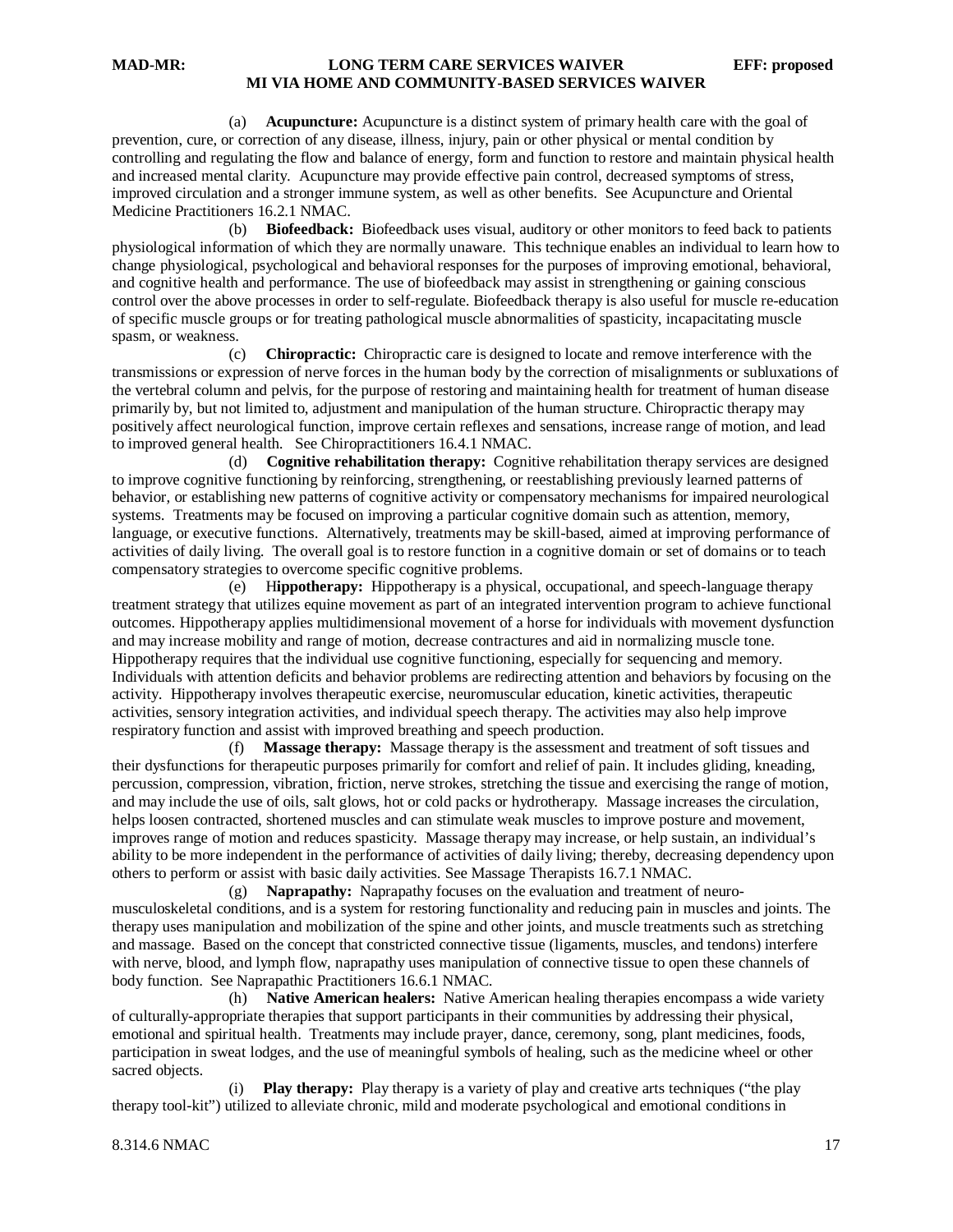children that are causing behavioral problems and/or are preventing children from realizing their potential. The play therapist works integratively using a wide range of play and creative arts techniques, mostly responding to the child's wishes.

#### H. **Other supports:**

 (1) T**ransportation:** Transportation services are offered to enable participants to gain access to services, activities, and resources, as specified by the SSP. Transportation services under the waiver are offered in accordance with the participant's SSP. Transportation services provided under the waiver are non-medical in nature whereas transportation services provided under the medicaid state plan are to transport participants to medically necessary physical and behavioral health services. Payment for mi via transportation services is made to the participant's individual transportation employee or to a public or private transportation service vendor. Payment cannot be made to the participant. Whenever possible, family, neighbors, friends, or community agencies, who can provide this service without charge shall be identified in the SSP and utilized.

 (2) **Emergency response services:** Emergency response services provide an electronic device that enables a participant to secure help in an emergency at home and avoid institutionalization. The participant may also wear a portable help button to allow for mobility. The system is connected to the participant's phone and programmed to signal a response center when a help button is activated. The response center is staffed by trained professionals. Emergency response services include:

- (a) testing and maintaining equipment;
- (b) training participants, caregivers and first responders on use of the equipment;
- (c) 24-hour monitoring for alarms;

#### (d) checking systems monthly or more frequently, if warranted by electrical outages, severe weather, etc.;

- (e) reporting emergencies and changes in the participant's condition that may affect service
- delivery; and
- (f) ongoing emergency response service is covered, but initial set up and installation is not.

 (3) **Respite:** Respite is a family support service, the primary purpose of which is to give the primary caregiver time away from his/her duties. Respite services include assisting the participant with routine activities of daily living (e.g., bathing, toileting, preparing or assisting with meal preparation and eating), enhancing self-help skills, and providing opportunities for leisure, play and other recreational activities; assisting the participant to enhance self-help skills, leisure time skills and community and social awareness; providing opportunities for community and neighborhood integration and involvement; and providing opportunities for the participant to make his/her own choices with regard to daily activities. Respite services are furnished on a short-term basis and can be provided in the participant's home, the provider's home, in a community setting of the family's choice (e.g., community center, swimming pool, and park) or at a center in which other individuals are provided care. FFP is not claimed for the cost of room and board as part of respite services.

 (4) **Related goods:** Related goods are equipment, supplies or fees and memberships, not otherwise provided through mi via, the medicaid state plan, or medicare.

 (a) Related goods must address a need identified in the participant's SSP and meet the following requirements:

- (i) be responsive to the participant's qualifying condition or disability; and
- (ii) meet the participant's clinical, functional, medical or habilitative needs; and
- (iii) supports the participant to remain in the community and reduces the risk for
- institutionalization; and

greater independence; and

(iv) promote personal safety and health; and afford the participant an accommodation for

- (v) decrease the need for other medicaid services; and
- (vi) accommodate the participant in managing his/her household; or
- (vii) facilitate activities of daily living.

Related goods must be documented in the SSP, comply with Paragraph (3) of Subsection D of 8.314.6.17 NMAC, and be approved by the TPA. The cost and type of related good is subject to approval by the TPA. Participants are not guaranteed the exact type and model of related good that is requested. The consultant, TPA or the state can work with the participant to find other (including less costly) alternatives.

 (c) The related goods must not be available through another source and the participant must not have the personal funds needed to purchase the goods.

- (d) These items are purchased from the participant's AAB.
- (e) Experimental or prohibited treatments and goods are excluded.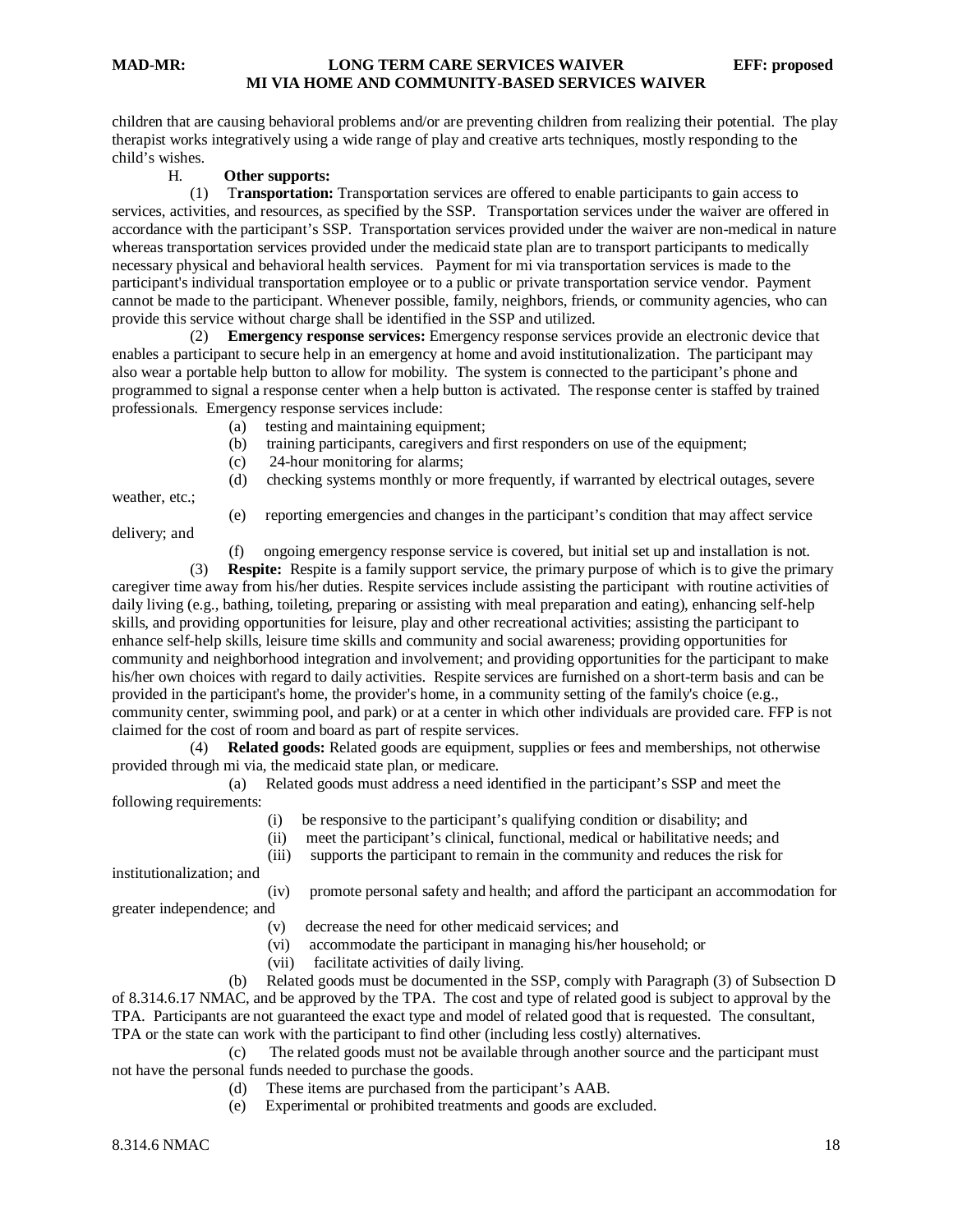(4) **Environmental modifications**: Environmental modification services include the purchase and installation of equipment or making physical adaptations to a participant's residence that are necessary to ensure the health, safety, and welfare of the participant or enhance the participant's level of independence.

 (a) Adaptations include the installation of ramps and grab-bars; widening of doorways/hallways; installation of specialized electric and plumbing systems to accommodate medical equipment and supplies; lifts/elevators; modification of bathroom facilities such as roll-in showers, sink, bathtub, and toilet modifications, water faucet controls, floor urinals and bidet adaptations and plumbing; turnaround space adaptations; specialized accessibility/safety adaptations/additions; trapeze and mobility tracks for home ceilings; automatic door openers/doorbells; voice-activated, light-activated, motion-activated and electronic devices; fire safety adaptations; air filtering devices; heating/cooling adaptations; glass substitute for windows and doors; modified switches, outlets or environmental controls for home devices; and alarm and alert systems or signaling devices.

 (b) All services shall be provided in accordance with applicable federal, state, and local building codes.

 (c) Excluded are those adaptations or improvements to the home that are of general utility and are not of direct medical or remedial benefit to the participant, such as fences, storage sheds or other outbuildings. Adaptations that add to the total square footage of the home are excluded from this benefit except when necessary to complete an adaptation.

 (d) The environmental modification provider must ensure proper design criteria is addressed in planning and design of the adaptation; provide or secure licensed insured and bonded contractor(s) or approved vendor(s) to provide construction/remodeling services; provide administrative and technical oversight of construction projects; provide consultation to family members, waiver providers and contractors concerning environmental modification projects to the participant's residence; and inspect the final environmental modification project to ensure that the adaptations meet the approved plan submitted for environmental adaptation.

 (e) Environmental modifications are managed by professional staff available to provide technical assistance and oversight to environmental modification projects.

 (f) Environmental modification services are limited to \$7,000 every five years. Environmental modifications must be approved by the TPA.

 (g) Environmental modifications are paid from a funding source separate from the AAB. [8.314.6.15 NMAC - N, 2-15-11]

**8.314.6.16 NON-COVERED SERVICES:** Non-covered services include, but are not limited to the following:

A. services covered by the medicaid state plan (including EPSTD), medicaid school-based services, medicare and other third-parties;

B. any service or good, the provision of which would violate federal or state statutes, regulations or guidance;

C. formal academic degrees or certification-seeking education, educational services covered by IDEA or vocational training provided by DVR;

D. room and board, meaning shelter expenses, including property-related costs, such as rental or purchase of real estate and furnishing, maintenance, utilities and utility deposits, and related administrative expenses. Utilities include gas, electricity, propane, fire wood, wood pellets, water, sewer, and waste management;

E. experimental or investigational services, procedures or goods, as defined in 8.325.6 NMAC,

F. any goods or services that a household that does not include a person with a disability would be expected to pay for as a routine household expense;

G. any goods or services that are to be used primarily for recreational or diversional purposes;

H. personal goods or items not related to the disability;

I. service animals and the costs of maintaining service animals, with the exception of training and certification;

J. gas cards and gift cards;

K. purchase of insurance, such as car, health, life, burial, renters, home-owners, service warrantees or other such policies;

L. purchase of a vehicle, and long-term lease or rental of a vehicle;<br>M. purchase of recreational vehicles, such as motorcycles, campers.

purchase of recreational vehicles, such as motorcycles, campers, boats or other similar items;

N. firearms, ammunition or other weapons;

O. gambling, games of chance (such as bingo or lottery), alcohol, tobacco, or similar items;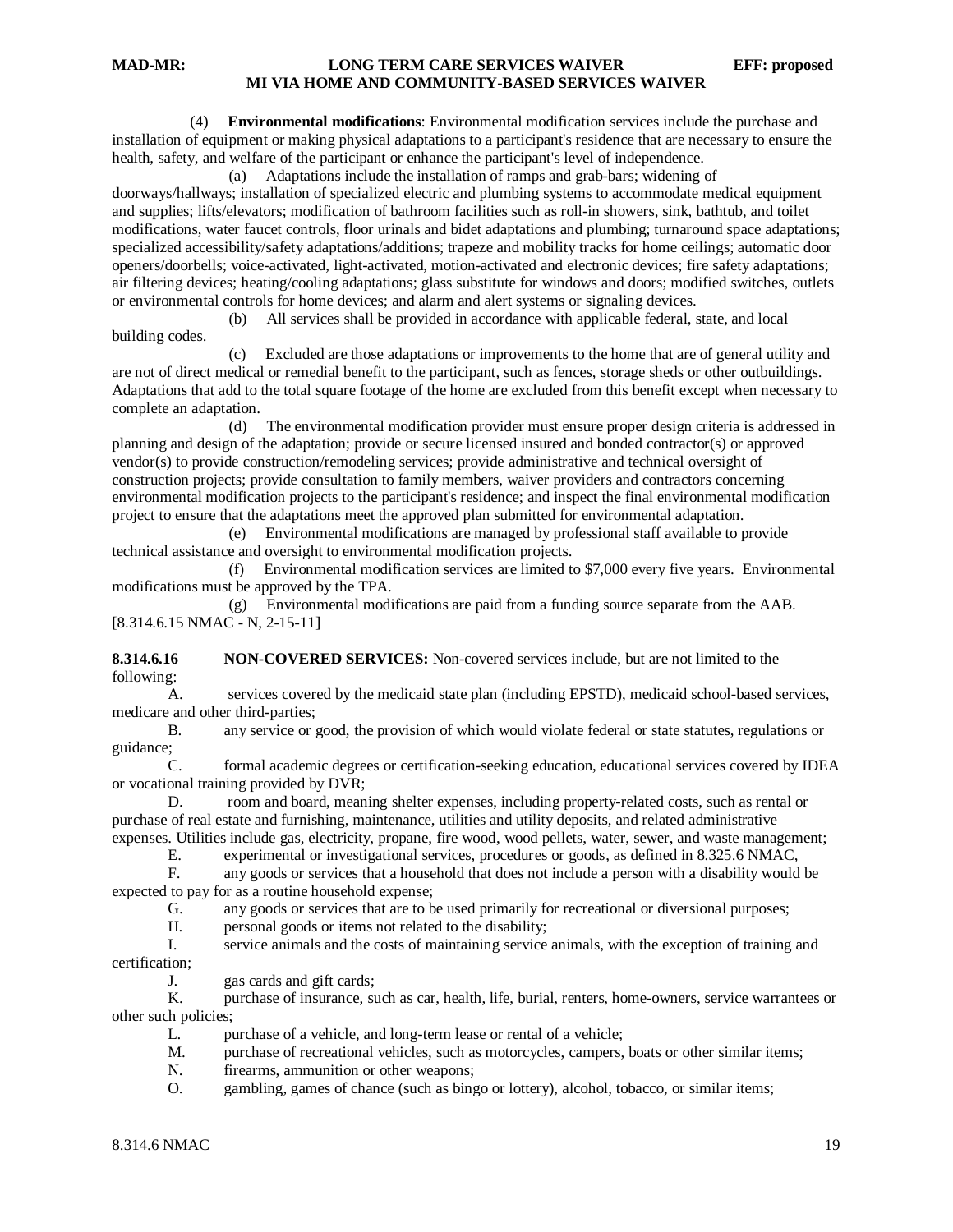P. vacation expenses, including airline tickets, cruise ship or other means of transport, guided tours, meals, hotel, lodging or similar recreational expenses;

Q. purchase of usual and customary furniture and home furnishings, *unless* adapted to the participant's disability or use, or of specialized benefit to the participant's condition. Requests for adapted or specialized furniture or furnishings must include a recommendation from the participant's health care provider and, when appropriate, a denial of payment from any other source;

R. purchase of food, maintenance, routine veterinary visits, medication, grooming and boarding for any therapeutic service or assistance animal;

S. purchase of any pet animal, food, maintenance, routine veterinary visits, medication, grooming and boarding costs associated with maintaining any pet;

T. regularly scheduled upkeep, maintenance and repairs of a home and addition of fences, storage sheds or other outbuildings, *except* upkeep and maintenance of modifications or alterations to a home which are an accommodation directly related to the participant's qualifying condition or disability;

V. regularly scheduled upkeep, maintenance and repairs of a vehicle, or tire purchase or replacement, *except* upkeep and maintenance of modifications or alterations to a vehicle or van, which is an accommodation directly related to the participant's qualifying condition or disability. Requests must include documentation that the adapted vehicle is the participant's primary means of transportation;

W. clothing and accessories, *excluding* specialized clothing based on the participant's disability or condition;<br>X.

training expenses for paid employees;

Y. conference or class fees may be covered for participants or unpaid caregivers, but costs associated with such conferences or class cannot be covered, including airfare, lodging or meals;<br>Z. consumer electronics such as computers, printers and fax machines.

consumer electronics such as computers, printers and fax machines, or other electronic equipment that does not meet the criteria specified in Subsection A of 8.314.6.15 NMAC; and

AA. if a participant requests a good or service, the consultant TPA and the state can work with the participant to find other (including less costly) alternatives.

[8.314.6.16 NMAC - N, 2-15-2011]

#### **8.314.6.17 SERVICE AND SUPPORT PLAN (SSP) AND AUTHORIZED ANNUAL BUDGET(AAB):**

An SSP and an annual budget request are developed at least annually by the mi via participant in collaboration with the participant's consultant and others that the participant invites to be part of the process. The consultant serves in a supporting role to the mi via participant, assisting the participant to understand mi via, and with developing and implementing the SSP the AAB. The SSP and annual budget request are developed and implemented in accordance with the mi via program rules and service standards and submitted to the TPA for final approval. Upon final approval the annual budget request becomes and AAB.

A. **SSP Development Process:** For development of the participant-centered service plan, the planning meetings are scheduled at times and locations convenient to the participant. The state obtains information about participant strengths, capacities, preferences, desired outcomes and risk factors through the LOC assessment and the planning process that is undertaken between the consultant and participant to develop the participant's SSP. If the participant chooses to purchase personal plan facilitation services, that assessment information would also be used in developing the SSP.

#### (1) **Assessments:**

 (a) Assessment activities that occur prior to the SSP meeting assist in the development of an accurate and functional plan. The functional assessments conducted during the LOC determination process address the following needs of a person: medical, adaptive behavior skills, nutritional, functional, community/social and employment. LOC assessments are conducted in person and take place in the applicant/participant's home, an agreed upon location or an inpatient setting.

 (b) Assessments occur on an annual basis or during significant changes in circumstance or at the time of the LOC determination. After the assessments are completed, the results are made available to the participant and his/her consultant for use in planning.

 (c) The participant and the consultant will assure that the SSP addresses the information and concerns, if any, identified through the assessment process.

(d) Participant/employer self assessments are completed prior to SSP meetings

(participant/employer self assessments may be revised during the year to address any life changes). The SSP must address areas of need, as recognized in the participant/employer self assessment.

(2) **Pre-Planning:**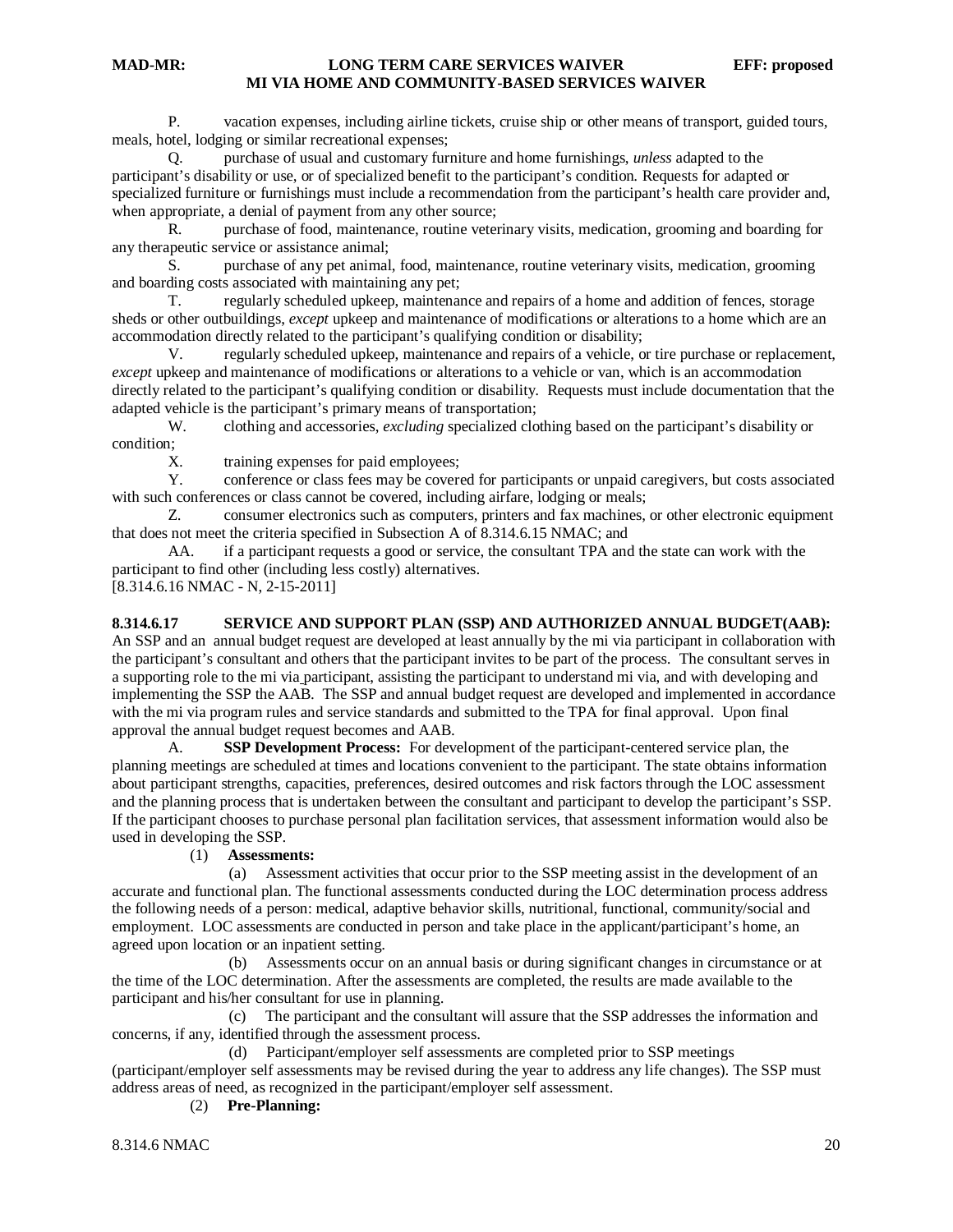(a) The consultant contacts the participant upon his/her choosing mi via to provide information regarding mi via, including the range and scope of choices and options, as well as the rights, risks, and responsibilities associated with self-direction.

 (b) The consultant discusses areas of need to address on the participant's SSP. The consultant provides support during the annual recertification process to assist with completing medical and financial eligibility in a timely manner.

 (c) Personal plan facilitators are optional supports. To assist in pre-planning, the participant is also able to access an approved provider to develop a personal plan.

(3) **SSP components:** The SSP contains:

(a) the waiver services that are furnished to the mi via recipient, the projected amount,

frequency and duration, and the type of provider who furnishes each service;

 (i) the SSP must describe in detail how the services or goods relate to the participant's qualifying condition or disability;

 (ii) the SSP must describe how the services and goods support the participant to remain in the community and reduce his/her risk of institutionalization; and

(iii) the SSP must specify the hours of services to be provided and payment

arrangements;

plan services;

(c) informal supports that complement waiver services in meeting the needs of the recipient;

(b) other services needed by the mi via recipient regardless of funding source, including state

(d) methods for coordination with state plan services and other public programs;

(e) methods for addressing the recipient's health care needs when relevant;

(f) quality assurance criteria to be used to determine if the services and goods meet the

- participants needs as related to his/her qualifying condition or disability;
	- (g) information, resources or training needed by the mi via recipient and service providers;
	- (h) methods to address the recipient's health and safety, such as 24-hour emergency and back-
- up services; and
	- (i) the IAB.

#### (4) **Service and support plan meeting:**

meeting.

the plan;

(b) The participant may begin planning and drafting the SSP utilizing those tools prior to the

(a) The participant receives an LOC assessment and local resource manual prior to the SSP

SSP meeting.

 (c) During the SSP meeting, the consultant assists the participant to ensure that the SSP addresses the participant's goals, health, safety and risks. The participant and the consultant will assure that the SSP addresses the information and concerns identified through the assessment process. The SSP must address the participant's health and safety needs before addressing other issues. The consultant ensures that:

 (i) the planning process addresses the participant's needs and goals in the following areas: health and wellness and accommodations or supports needed at home and in the community;

 (ii) services selected address the participant's needs as identified during the assessment process. Needs not addressed in the SSP will be addressed outside the mi via program;

(iii) the outcome of the assessment process for assuring health and safety is considered in

 (iv) services do not duplicate or supplant those available to the participant through the medicaid state plan or other programs;

(v) services are not duplicated in more than one service code;

 (vi) job descriptions are complete for each provider and employee in the plan; job descriptions will include frequency, intensity and expected outcomes for the service;

 (vii) the quality assurance section of the SSP is complete and specifies the roles of the participant, consultant and any others listed in this section;

- (viii) the responsibilities are assigned for implementing the plan;
- (ix) the back-up plans are complete; and
- (x) the SSP is submitted to the TPA after the SSP meeting, in compliance with mi via

waiver rules.

B. **Individual budgetary allotment (IBA):** Each mi via participant's annual IBA is determined by the state as follows: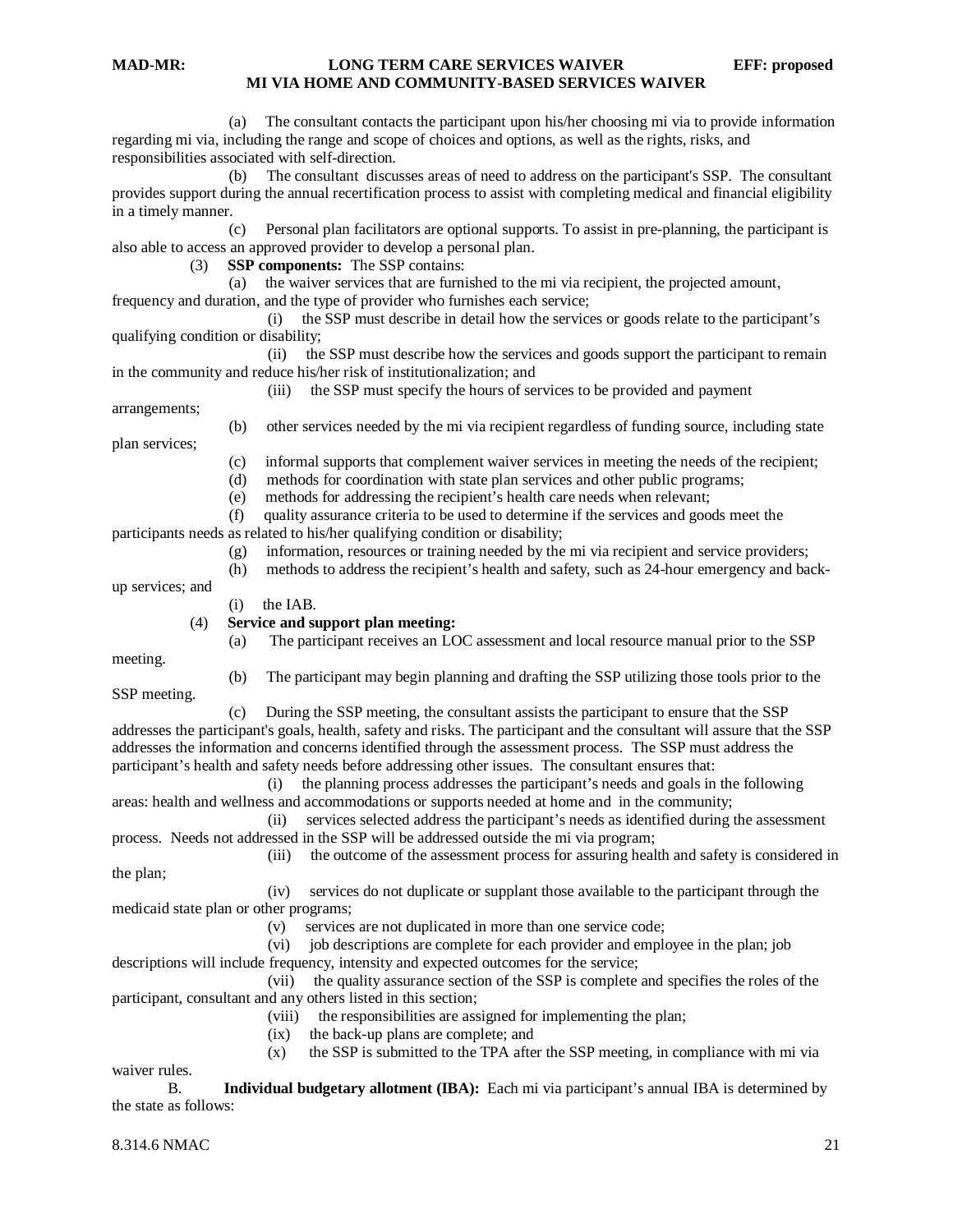(1) budgetary allotments are based on calculations developed by the state for each mi via population group, including AIDS, former Disabled & Elderly (D&E) now CoLTS (c), DD or MF waiver, and BI category of eligibility, utilizing historical traditional waiver care plan authorized budgets within the population, minus the case management costs, and minus a 10 percent discount. The budget metholodogy is attached to this section of the NMAC as Attachment II;

 (2) the determination of each mi via participant's sub-group is based on a comprehensive assessment. The participant then receives the IBA available to that sub-group, according to the participant's age, the IBA for each sub-group is attached to this section as Attachment III;

 (3) a mi via participant has the authority to expend the IBA through an AAB that is to be expended on a monthly basis and in accordance with the mi via rules and program service standards.

The current mi via rate schedule, which is attached to this section as Attachment IV shall be used as a guide in evaluating proposed payment rates for services that are currently covered or similar to currently covered services. The participant must justify in writing the rate that he/she wishes to pay when that rate exceeds the rate schedule. The participant must include this justification with the SSP and annual budget request when it is submitted for approval.

 (b) The AAB shall contain goods and services necessary for health and safety (i.e. direct care services and medically related goods) which will be given priority over goods and services that are non-medical or not directly related to health and safety. This prioritization applies to the IBA, AAB, and any subsequent modifications.

C. **SSP review criteria: S**ervices and related goods identified in the participant's requested SSP may be considered for approval if the following requirements are met:

(1) The services or goods must be responsive to the participant's qualifying condition or disability;

and

- needs; and
- (2) The services or goods must address the participant's clinical, functional, medical or habilitative
- (3) The services or goods must accommodate the participant in managing his/her household; or
- (4) The services or goods must facilitate activities of daily living; or
- (5) The services or goods must promote the participant's personal health and safety; and
- (6) The services or goods must afford the participant an accommodation for greater independence;

and

 (7) The services or goods must support the participant to remain in the community and reduce his/her risk for institutionalization; and

 (8) The services or goods must be documented in the SSP and advance the desired outcomes in the participant's SSP; and

 (9) The SSP contains the quality assurance criteria to be used to determine if the service or goods meet the participant's need as related to the qualifying condition or disability; and

(10) The services or goods must decrease the need for other medicaid services; and

 (11) The participant receiving the services or goods does not have the funds to purchase the services or goods; or

 (12) The services or goods are not available through another source. The participant must submit documentation that the services or goods are not available through another source, such as the medicaid state plan or medicare; and

(13) The service or good is not prohibited by federal and state statutes, regulations and guidance; and

(14) Each service or good must be listed as an individual line item whenever possible; when services

or goods are 'bundled' the SSP must document why bundling is necessary and appropriate.

D. **Budget review criteria:** The participant's proposed annual budget request may be considered for approval, if all of the following requirements are met:

- (1) The proposed annual budget request is within the participant's IBA; and
- (2) The proposed rate for each service is within the mi via range of rates for that chosen service; and

(3) The proposed cost for each good is reasonable, appropriate and reflects the lowest available cost

for that chosen good; and

 (4) The estimated cost of the service or good is specifically documented in the participant's budget worksheets; and

- (5) No employee exceeds 40 hours paid work in a consecutive seven-day period.
- E. **Modification of the SSP:**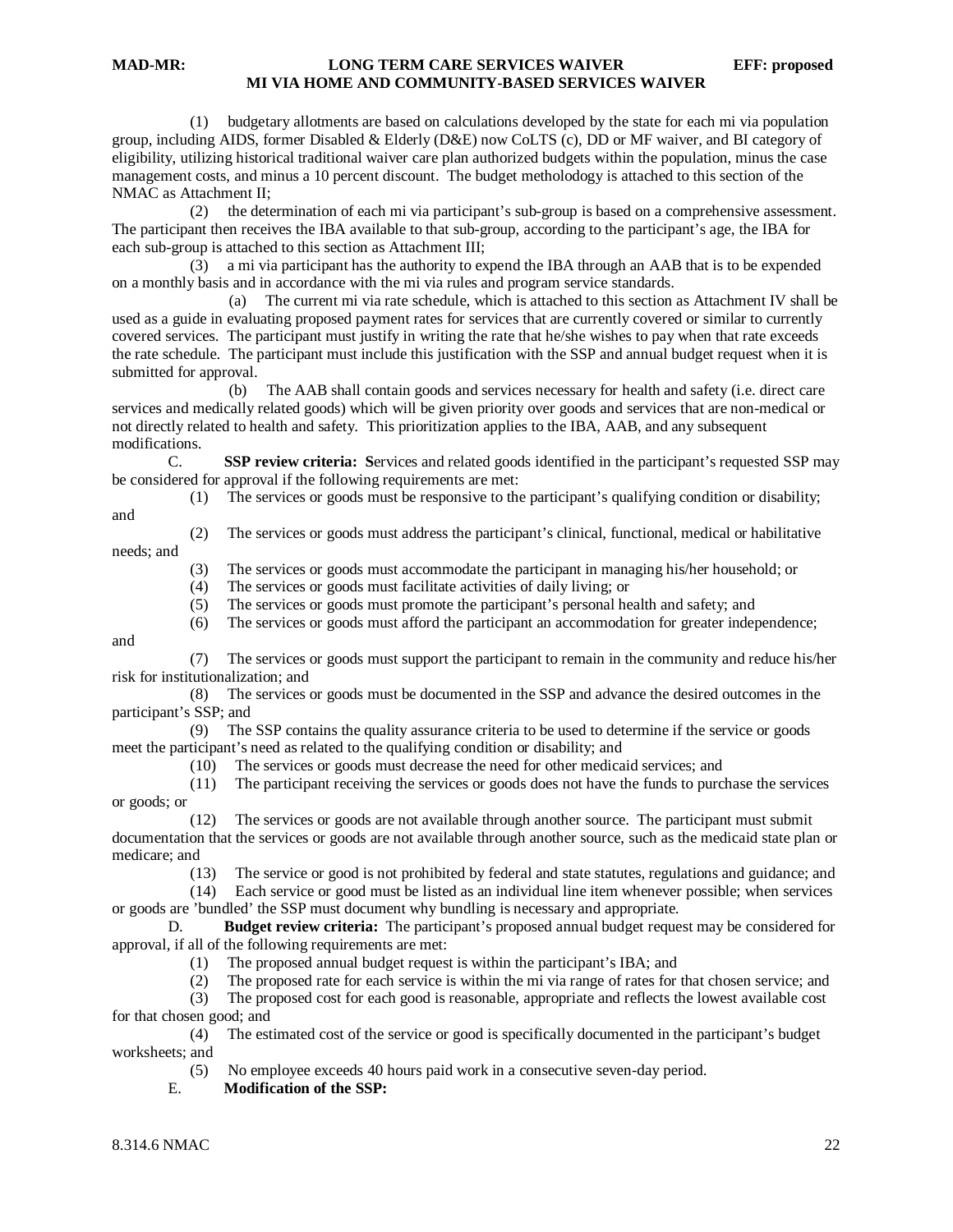(1) The SSP may be modified based upon a change in the participant's needs or circumstances, such as a change in the participant's health status or condition or a change in the participant's support system, such as the death or disabling condition of a family member or other individual who was providing services.

 (2) If the modification is to provide new or additional services than originally included in the SSP, these services must not be able to be acquired through other programs or sources. The participant must document the fact that the services are not available through another source.

 (3) The participant must provide written documentation of the change in needs or circumstances as specified in the mi via service standards. The participant submits the documentation to the consultant. The consultant initiates the process to modify the SSP by forwarding the request for modification to the TPA for review.

(4) The SSP must be modified before there is any change in the AAB.

 (5) The SSP may be modified once the original SSP has been submitted and approved. Only one SSP revision may be submitted at a time, e.g., an SSP revision may not be submitted if an initial SSP request or prior SSP revision request is under initial review by the TPA. This requirement also applies to any re-review or reconsideration of the same revision request. Other than for critical health and safety reasons, neither the SSP nor the AAB may be modified within 90 days of initial approval or within 60 days of expiration of the current SSP.

F. **Modifications to the annual budget:** Revisions to the AAB may occur within the SSP year, and the participant is responsible for assuring that all expenditures are in compliance with the most current AAB in effect. The SSP must be amended first to reflect a change in the participant's needs or circumstances before any revisions to the AAB can be requested.

 (1) Budget revisions involve requests to add new goods or services to a budget or to reallocate funds from any line item to another approved line item. Budget revisions must be submitted to the TPA for review and approval. Other than for critical health and safety reasons, budget revisions may not be submitted to the TPA for review during the first 90 days of the participant's budget year, or within the last 60 days of the budget year;

 (2) The amount of the AAB cannot exceed the participant's annual IBA. The rare exception would be a participant whose assessed or documented needs, based on his/her qualifying condition, cannot be met within the annual IBA, in which case the participant would initiate a request for an adjustment through his/her consultant.

 (3) If the participant requests an increase in his/her budget above his/her annual IBA, the participant must show one of the following circumstances:

 (a) Chronic physical condition: The participant has one or more chronic physical conditions, which are identified during the initial or reevaluation of the LOC, that result in a prolonged dependency on medical services or care, for which daily intervention is medically necessary; the participant's needs cannot be met within the assigned IBA or other current resources, including natural supports, medicaid state plan services, medicare or other sources; and which are characterized by at least one of the following:

 (i) a life-threatening condition with frequent or constant periods of acute exacerbation that places the participant at risk for institutionalization;

 (ii) that could result in the participant's inability to remember to self-administer medications accurately even with the use of assistive technology devices;

 (iii) that requires a frequency and intensity of assistance, supervision, or consultation to ensure the participant's health and safety in the home and/or in the community; or

 (iv) which, in the absence of such skilled intervention, assistance, medical supervision or consultation, would require hospitalization or admission to an NF or ICF/MR.

(b) The need for administration of specialized medications, enteral feeding or treatments

that:

 (i) are ordered by a medical doctor, doctor of osteopathy, certified nurse practitioner or physician's assistant; and

technology.

(ii) require frequent and ongoing management or monitoring or oversight of medical

 (c) Change in physical health status. The participant has experienced a deterioration or permanent change in her/her health status such that the participant's needs for services and supports can no longer be met within the IAB or other current resources, including natural supports, are not covered under the medicaid state plan, medicare or other sources. These are the types of changes that may necessitate an increase in the IAB. The participant now requires the administration of medications via intravenous or injections on a daily or weekly basis. The participant has experienced recent onset or increase in aspiration of saliva, foods or liquids. The participant now requires external feedings, e.g. naso-gastric, percutaneous endoscopic gastrostomy, gastric-tube or jejunostomy-tube. The participant is newly dependent on a ventilator. The participant now requires suctioning every two hours, or more frequently, as needed. The participant now has seizure activity that requires continuous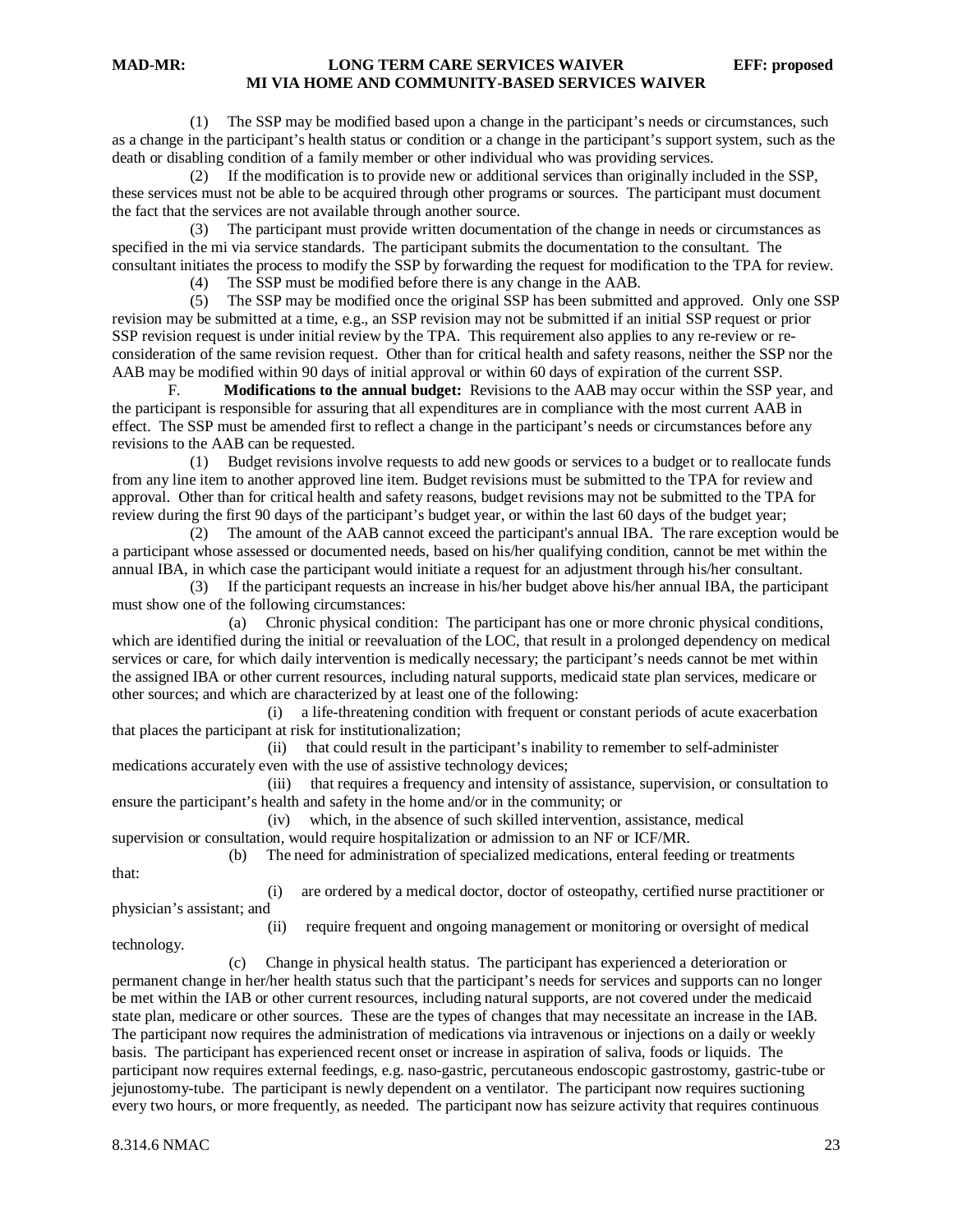monitoring for injury and aspiration, despite anti-convulsant therapy. The participant now requires increased assistance with activities of daily living.

 (i) The participant must submit a written, dated, and signed evaluation or letter from a medical specialist either a medical doctor, doctor of osteopathy, certified nurse practitioner or physician's assistant that documents the change in the participant's health status relevant to the above criteria. The evaluation or letter must have been completed since the last LOC assessment or less than one year from the date the request is submitted, whichever is most recent.

 (ii) The participant may submit additional supportive documentation by others involved in the participant's care, such as a current individual service plan if the participant is transferring from another waiver, a recent evaluation from a specialist or therapist, a recent discharge plan, relevant medical records or other documentation or recent statements from family members, friends or other support individuals.

 (d) Chronic or intermittent behavioral conditions or cognitive difficulties. The participant has chronic or intermittent behavioral conditions or cognitive difficulties, which are identified during the initial or reevaluation LOC assessment, or the participant has experienced a change in his/her behavioral or mental health status, for which the participant requires additional services, supports, assistance, or supervision to address the behaviors or cognitive difficulties in order to keep the participant safe. These behaviors and cognitive difficulties are so severe and intense that they result in considerable risk to the participant, caregivers or the community; require a frequency and intensity of assistance, supervision or consultation to ensure the participant's health and safety in the home or the community; are likely to lead to incarceration or admission to a hospital, NF or ICF-MR; require intensive intervention or medication management by a doctor or mental health practitioner or care practitioner; and cannot be effectively addressed within the IAB or other resources, including natural supports, the medicaid state plan, medicare or other sources.

 (i) Examples of chronic or intermittent behaviors or cognitive difficulties are that the participant injuries him/herself frequently or seriously; has uncontrolled physical aggression toward others; disrupts most activities to the extent that his/her SSP cannot be implemented or routine activities of daily living cannot be carried out; withdraws personally from contact with most others; leaves or wanders away from the home, work or service delivery environment in a way that puts him/herself or others at risk.

 (ii) The participant must submit a written dated and signed evaluation or letter from a medical doctor, doctor of osteopathy, certified nurse practitioner, physician's assistant, psychiatrist or psychologist with a doctorate of psychologist that documents the participant's mental health or behavioral status relevant to the criteria. If the need for additional budgetary allotment is identified during the LOC assessment, it must be reflected in the assessment. If there has been a change in the participant's behaviors or cognitive difficulties, additional documentation is required. With a change in the participant's behavior or cognitive difficulties, the evaluation or letter must have been completed since the last LOC assessment or less than one year from the date the request is submitted, whichever is more recent.

 (iii) The participant may submit additional supportive documentation including a current individual service plan if the participant is transferring from another waiver, a positive behavioral support plan or assessment, recent notes, a summary or letter from a mental health practitioner or professional with expertise in developmental disabilities, brain injury or geriatrics, recent discharge plan, recent recommendations from a rehabilitation facility, any other relevant documentation or recent statements from family members, friends or other support individuals involved with the participant.

 (e) Change in natural supports. The participant has experienced a loss, as a result of situations such as death, illness, or disabling condition, of his/her natural supports, such as family members or other community resources that were providing direct care or services, whether paid or not. This absence of natural supports or other resources is expected to continue throughout the period for which supplemental funds are requested. The type, intensity or amount of care or services previously provided by natural supports or other resources cannot be acquired within the IAB and are not available through the medicaid state plan, medicare, other programs or sources in order for the participant to live in a home and community-based setting.

 (4) A mi via participant is responsible for tracking all budget expenditures and assuring that all expenditures are within the AAB. The participant must not exceed the AAB within any SSP year. A participant's failure to properly allocate the expenditures within the SSP year resulting in the depletion of the AAB, due to mismanagement of or failure to track the funds, prior to the calendared expiration date does not substantiate a claim for a budget increase (i.e, if all of the AAB is expended within the first three months of the SSP year, it is not justification for an increase in the annual budget for that SSP year). Amendments to the AAB may occur within the SSP year and the participant is responsible for assuring that all expenditures are in compliance with the most current AAB in effect. Amendments to the AAB must be preceded by an amendment to the SSP.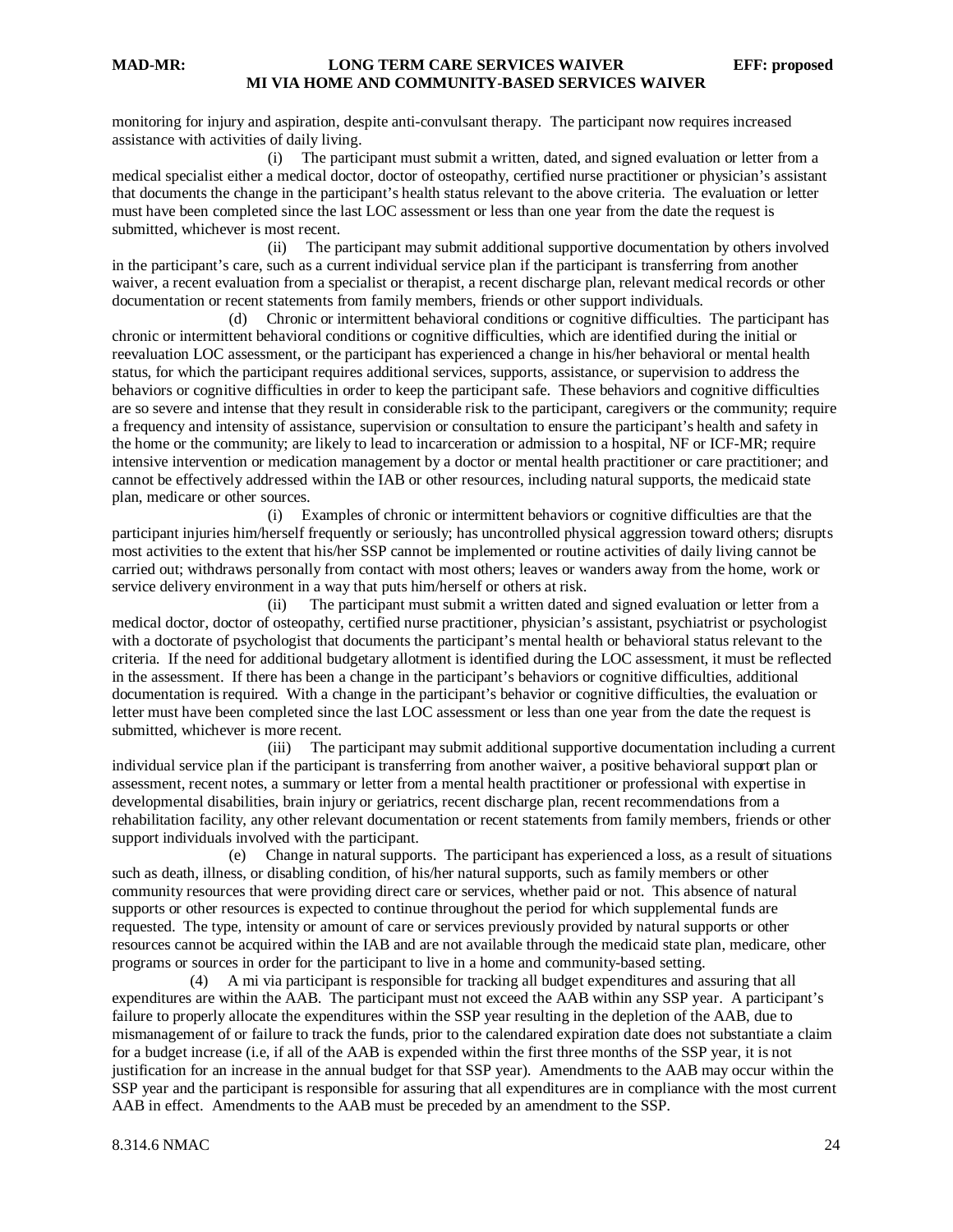(5) The AAB may be revised once the original annual budget request has been submitted and approved. Only one annual budget revision request may be submitted at a time, e.g., an annual budget revision request may not be submitted if a prior annual budget revision request is under initial review by the TPA. The same requirement also applies to any re-review or reconsideration of the same revision request.

**SSP and annual budget supports:** As specified in the mi via program regulations and service standards, the mi via participant is assisted by the consultant in development and implementation of the SSP and AAB. The FMA assists the participant with implementation of the AAB,

H. **Submission for approval:** The TPA must approve the SSP and associated annual budget request (resulting in an AAB). The TPA must approve certain changes in the SSP and annual budget request, as specified in the mi via program rules and service standards and in accordance with 8.302.5 NMAC, *Prior Authorization and Utilization Review.*

(1) At any point during the SSP and associated annual budget utilization review process, the TPA may request additional documentation from the participant. This request must be in writing and submitted to both the participant and the consultant provider. The participant has 15-working days from the date of the request to submit the additional documentation. Failure by the participant to submit the requested information may subject the SSP and annual budget request to denial.

 (2) Services cannot begin and goods may not be purchased before the start date of the approved SSP and AAB or approved revised SSP and revised AAB.

 (3) Any revisions requested within the first 90 days of approval of the SSP and AAB or within 60 days of expiration of the SSP and AAB are subject to denial.

[8.314.6.17 NMAC - N, 2-15-11]

**8.314.6.18 PRIOR AUTHORIZATION AND UTILIZATION REVIEW:** All medicaid services, including services covered under this waiver, are subject to utilization review for medical necessity and program requirements. Reviews by HSD/MAD or its designees may be performed before services are furnished, after services are furnished, before payment is made, or after payment is made in accordance with 8.302.5 NMAC, *Prior Authorization and Utilization Review*.

A. **Prior authorization:** Services, supports, and goods specified in the SSP and AAB require prior authorization from HSD/MAD or its designee. The SSP must specify the type, amount and duration of services. Services for which prior authorization was obtained remain subject to utilization review at any point in the payment process.

B. **Eligibility determination:** To be eligible for mi via program services, participants must require the LOC of services provided in an ICF-MR for recipients identified as DD and MF, or in an NF for recipients identified as Colts (c), diagnosed with AIDS, or BI. Prior authorization of services does not guarantee that applicants/participants are eligible for medicaid.

C. **Reconsideration:** If there is a disagreement with a prior authorization denial or other review decision, the consultant provider on behalf of the participant, can request a reconsideration from the TPA that performed the initial review and issued the initial decision. A reconsideration must be requested within 30-calendar days of the date on the denial notice. Reconsideration requests must be in writing and provide additional documentation or clarifying information regarding the participant's request for the denied services or goods.

D. **Denial of Payment:** If a service, support, or good is not covered under the mi via program, the claim for payment may be denied by HSD/MAD or its designee. If it is determined that a service is not covered before the claim is paid, the claim is denied. If this determination is made after payment, the payment amount is subject to recoupment or repayment.

[8.314.6.18 NMAC - N, 2-15-10]

#### **8.314.6.19 REIMBURSEMENT:**

A. Mi via participants must follow all billing instructions provided by the FMA to ensure payment of service providers and vendors.

B. Claims must be billed to the FMA per the billing instructions. Reimbursement to service providers and vendors in the mi via program is made, as follows:

(1) mi via service providers and vendors must enroll with the FMA;

 (2) mi via participants receive instructions and documentation forms necessary for service providers' and vendors' claims processing;

 (3) mi via participants must submit claims for payment of mi via service providers and vendors to the FMA for processing; claims must be filed per the billing instructions provided by the FMA;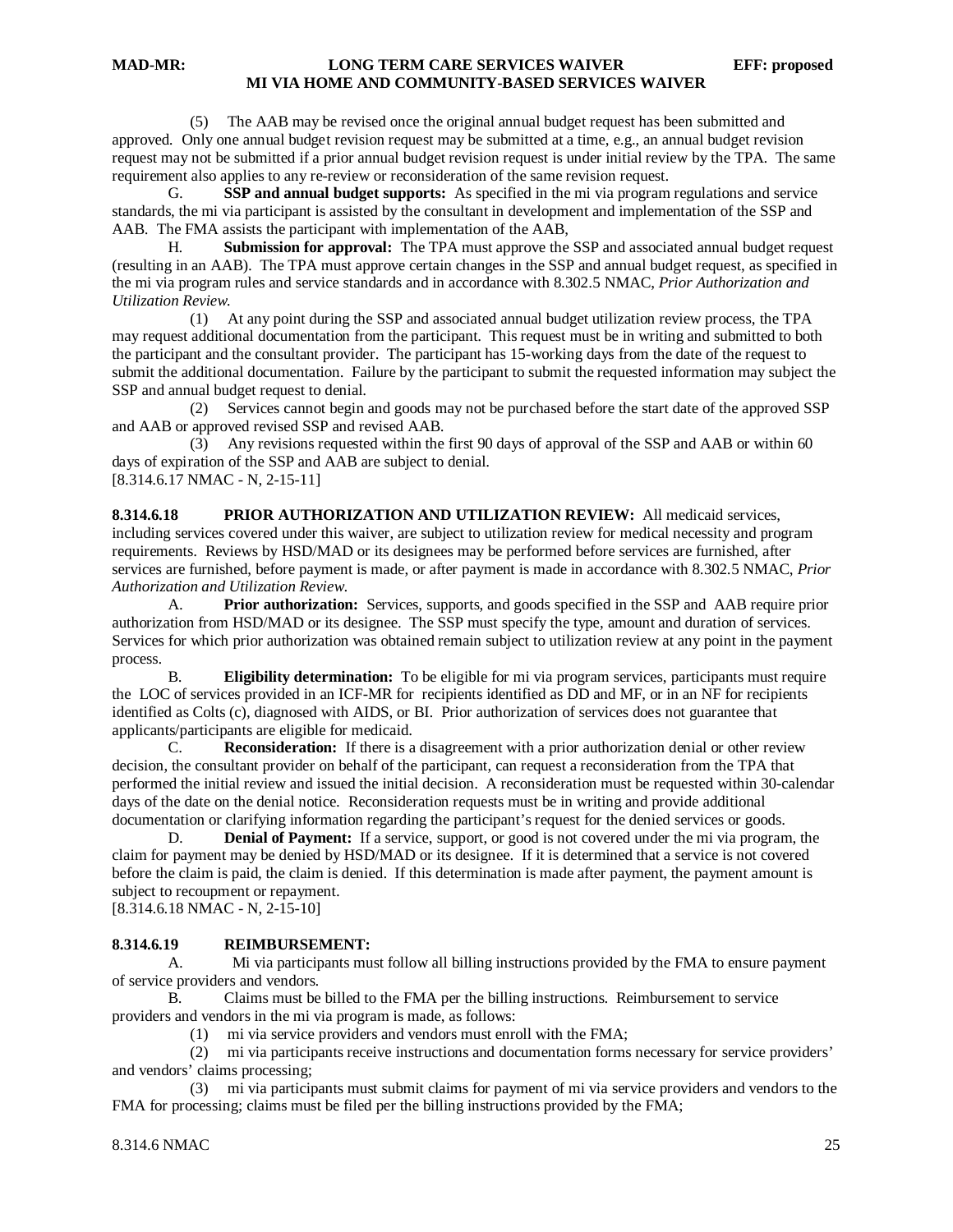(4) mi via participants and mi via service providers and vendors must follow all FMA billing instructions and those contained in 8.302 NMAC; and

 (5) reimbursement of mi via service providers and vendors is made at a predetermined reimbursement rate negotiated by the participant with the service provider or vendor, approved by the TPA contractor, and documented in the SSP and in the provider/vendor agreement; at no time can the total expenditure for services exceed the participant's AAB.

C. The FMA must submit claims that have been paid by the FMA on behalf of mi via participant to the HSD/MAD fiscal contractor for processing.

D. Reimbursement may not be made directly to the participant, either to reimburse him/her for expenses incurred or enable the participant to pay a service provider directly. [8.314.6.19 NMAC - N, 2-15-11]

**8.314.6.20 RIGHT TO A HEARING:** The HSD/MAD must grant an opportunity for an administrative hearing as described in this section in the following circumstances pursuant to 42 CFR Section 431.220(a)(1) and (2), NMSA 1978, Section 27-3-3 and 8.352.2 NMAC:

A. when a mi via applicant has been determined not to meet the LOC requirement for waiver services;

B. when a mi via applicant has not been given the choice of HCBS as an alternative to institutional care;

C. when a mi via applicant is denied the services of his/her choice or the

provider of his/her choice;

D. when a mi via participant's services are denied, suspended, reduced or terminated;

E. when a mi via participant has been involuntarily terminated from the program;<br>F. when a mi via participant's request for a budget adjustment has been denied.

when a mi via participant's request for a budget adjustment has been denied.

G. ALTSD and its counsel, if necessary, shall participate in any fair hearing involving a disabled or elderly participant, or a participant diagnosed with BI. DOH and its counsel, if necessary, shall participate in any fair hearing involving a DD or MF participant, or a participant diagnosed with AIDS. HSD/MAD, and its counsel, if necessary, may participant in fair hearings.

 $[8.314.6.20 NMAC - N, 2-15-11]$ 

### **8.314.6.21 CONTINUATION OF BENEFITS PURSUANT TO TIMELY APPEAL**

A. Continuation of benefits may be provided to participants who request a

hearing within 13 days of the notice. The notice will include information on the right to continued benefits and on the participant's responsibility for repayment if the hearing decision is not in the participant's favor.

B. Once a participant requests a continuation of benefits, his/her AAB that is in place at the time of the request is termed a continuation budget. The continuation budget may not be revised until the conclusion of the fair hearing process unless one of the criteria to modify the budget in Paragraph (3) of Subsection F of 8.314.6.17 NMAC is met.

**8.314.6.22 GRIEVANCE/COMPLAINT SYSTEM**:The HSD/MAD, DOH and ALTSD operate a grievance/complaint system that affords participants the opportunity to register grievances or complaints concerning the provision of services under the mi via program. Any mi via participant may file a grievance with HSD/MAD.

A. ALTSD/EDSD administers the grievance/complaint process. Participants may register complaints with ALTSD/EDSD via e-mail, mail or phone. Participants can also register a complaint with HSD/MAD or DOH/DDSD, which is then referred to ALTSD/EDSD. The participant is informed that filing a grievance or complaint is not a prerequisite or substitute for a fair hearing.

(1) A grievance or complaint is required to be resolved within 30 days from the date it was received.<br>(2) Upon receipt of the grievance or complaint, ALTSD enters it into the complaint tracker and

Upon receipt of the grievance or complaint, ALTSD enters it into the complaint tracker and informs the contractor or provider of the grievance or complaint. ALTSD/EDSD notifies the participant within one day of receipt of the grievance or complaint who will be responsible for resolution of the grievance or complaint.

 (3) ALTSD/EDSD gives the contractor or provider 14 days to resolve the grievance or complaint. If the grievance or complaint contains an issue that may compromise the health or safety of the participant, ALTSD/EDSD remains involved with the parties until the grievance or complaint is resolved.

 (4) The contractor or provider shall notify ALTSD/EDSD of their progress toward resolution of the grievance or complaint. If the grievance or complaint has not been resolved in 14 days, ALTSD/EDSD becomes involved to ensure that resolution occurs within 30 days of receipt of the grievance or complaint.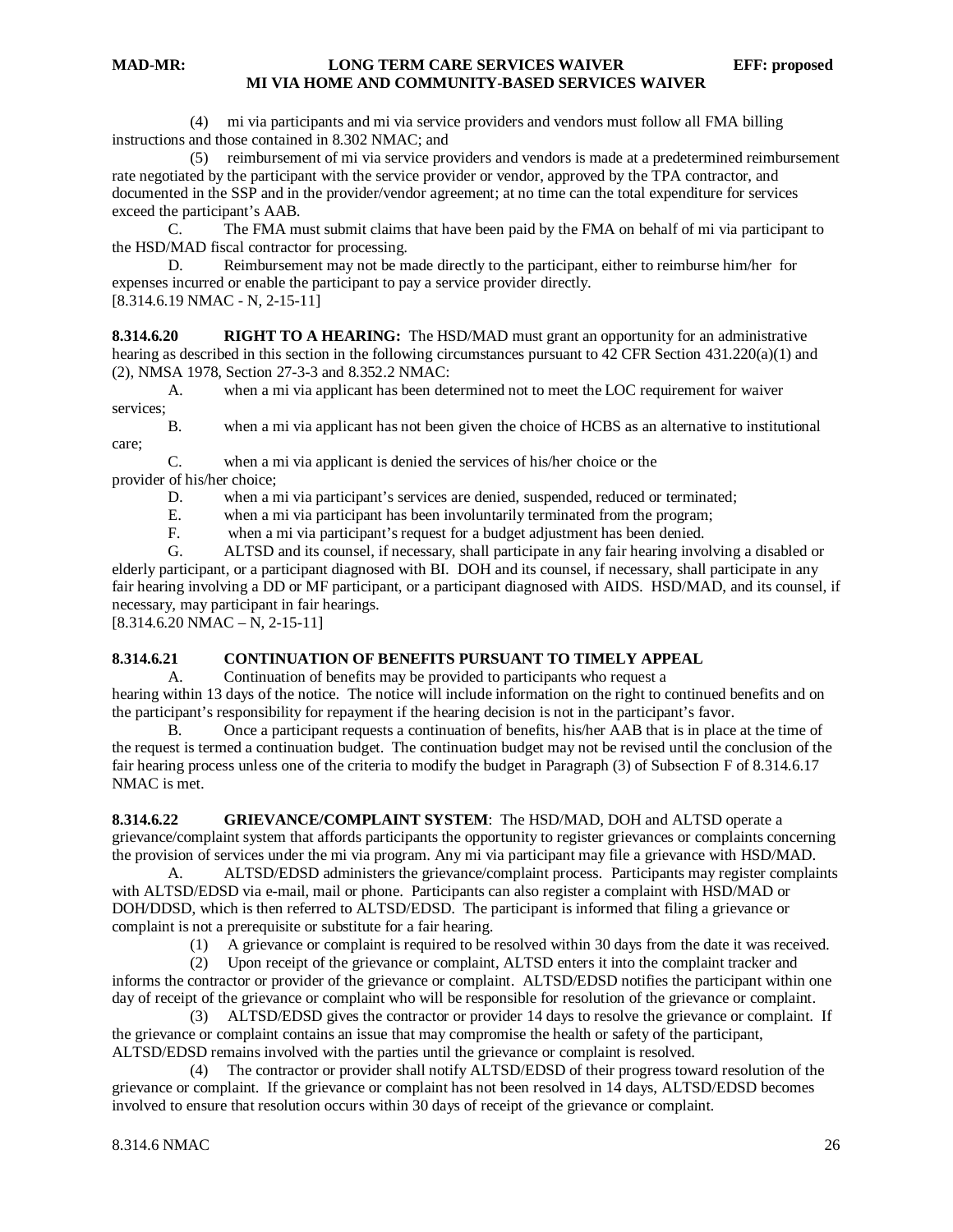B. Participants in the ICF/ MR Waiver may register a complaint or grievance about any program issue with which they are dissatisfied. Participants may register complaints with DOH/DDSD via e-mail, mail, or by phone. The DOH/DDSD utilizes a standardized complaint form and has established a dedicated e-mail address to register complaints. Participants can also register complaints with the ALTSD/EDSD, and HSD/MAD, which is then referred to DOH/DDSD. The participant is informed that filing a grievance or making a complaint is not a prerequisite or substitute for a fair hearing.

 (1) The complaint/grievance is required to be resolved within 14 days from the date the complaint/grievance was filed by the participant.

 (2) Upon receipt of the complaint/grievance, the complaint is entered into the complaint tracker by DOH/DDSD and the appropriate contractor/provider is e-mailed the nature of the complaint/grievance to begin the resolution process.

 (3) The participant is contacted within one business day from the date the complaint/grievance is received by DOH/DDSD to acknowledge receipt of the complaint/grievance.

 (4) On either the fifth or tenth day after the filing of the complaint, the DOH/DDSD follows up with the contractor/provider on the status of the complaint/grievance. The DOH/DDSD enters the status information into the complaint tracker.

(5) No later than the  $14<sup>th</sup>$  day after the complaint was filed, the contractor/provider is required to email the resolution to the DOH/DDSD. The date the e-mail is sent to DOH/DDSD is the date the complaint/grievance is resolved. Once received, the DOH/DDSD enters the resolution into the complaint tracker and calls the participant to verify that resolution occurred. The conversation with the participant is documented into the complaint tracker.

 (6) Contractor/providers may request extensions to resolve issues at least three days prior to the 14 day deadline. Extensions to resolve complaints must occur via e-mail to DOH/DDSD. DOH/DDSD will grant or deny extensions within one business day. If approved by DOH/DDSD, extensions will be granted for an additional 14 days.

 $[8.314.6.22 NMAC - N, 2-15-11]$ 

#### **HISTORY OF 8.314.6 NMAC:** [RESERVED]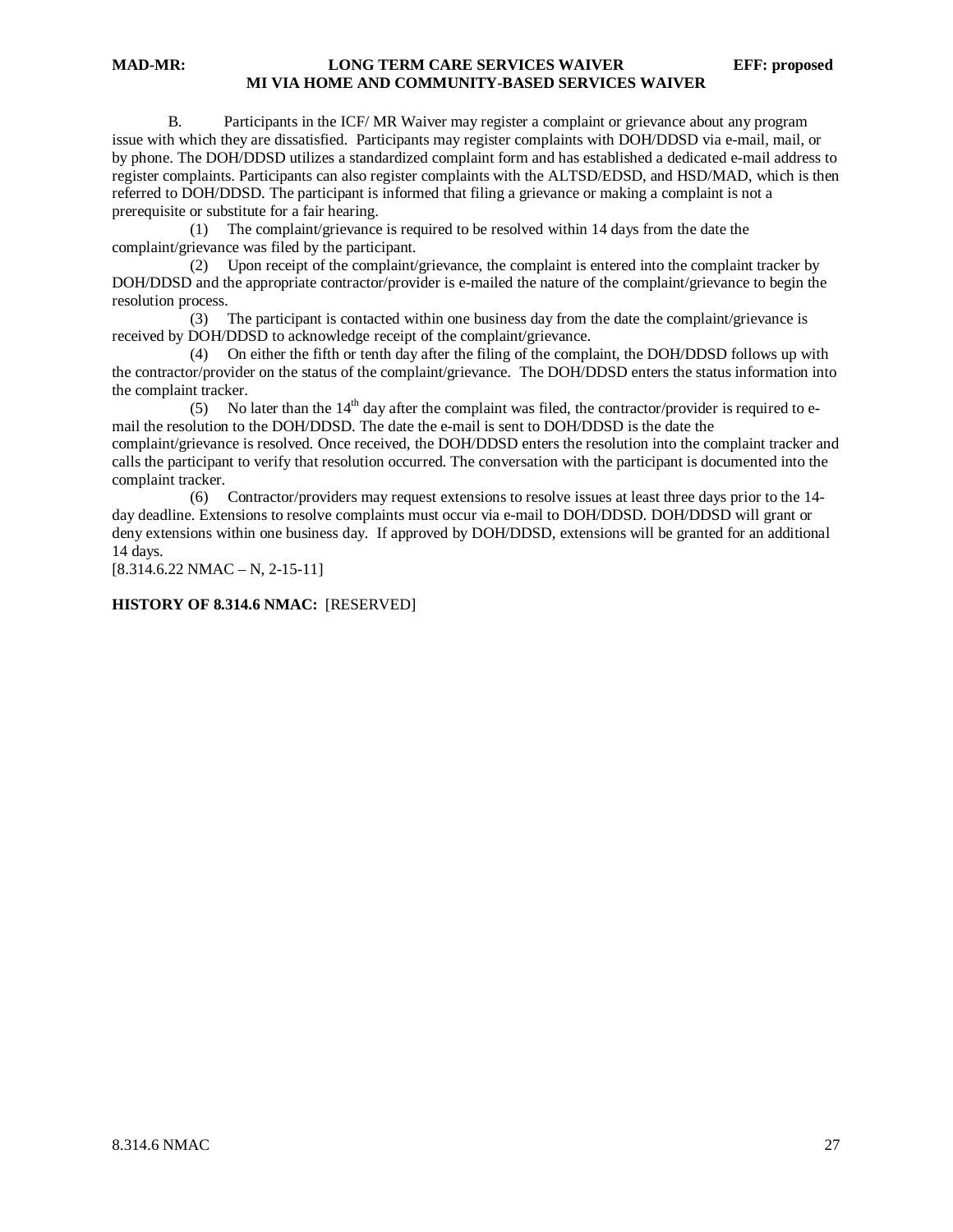To be completed by the individual's physician, psychiatrist, certified nurse practitioner, or physician's assistant as proof of eligibility for Mi Via, Self-Directed Medicaid Waiver services for individuals with brain injury.

> **Confirmation of ICD 9 Code** New Mexico Mi Via Brain Injury Services



I confirm that my patient has a brain injury diagnosis as indicated by the ICD 9 code(s) entered below.

| SS # of Patient | and the company of the company of the company of the company of the company of the company of the company of the                                                                                                                 |
|-----------------|----------------------------------------------------------------------------------------------------------------------------------------------------------------------------------------------------------------------------------|
| ICD 9 Code      |                                                                                                                                                                                                                                  |
| ICD 9 Code      | and the control of the control of the control of the control of the control of the control of the control of the<br>The control of the control of the control of the control of the control of the control of the control of the |
| ICD 9 Code      |                                                                                                                                                                                                                                  |
| Name            | Physician/Psychiatrist-Please print                                                                                                                                                                                              |
| Signature       | Physician/Psychiatrist                                                                                                                                                                                                           |
| Date            |                                                                                                                                                                                                                                  |

On the reverse side of this form you will find a list of ICD 9 codes that may be related to your patient's brain injury. Confirmation of at least one of these ICD 9 codes is a requirement for an individual with brain injury to be found medically eligible for Mi Via Waiver services.

ATTACHMENT I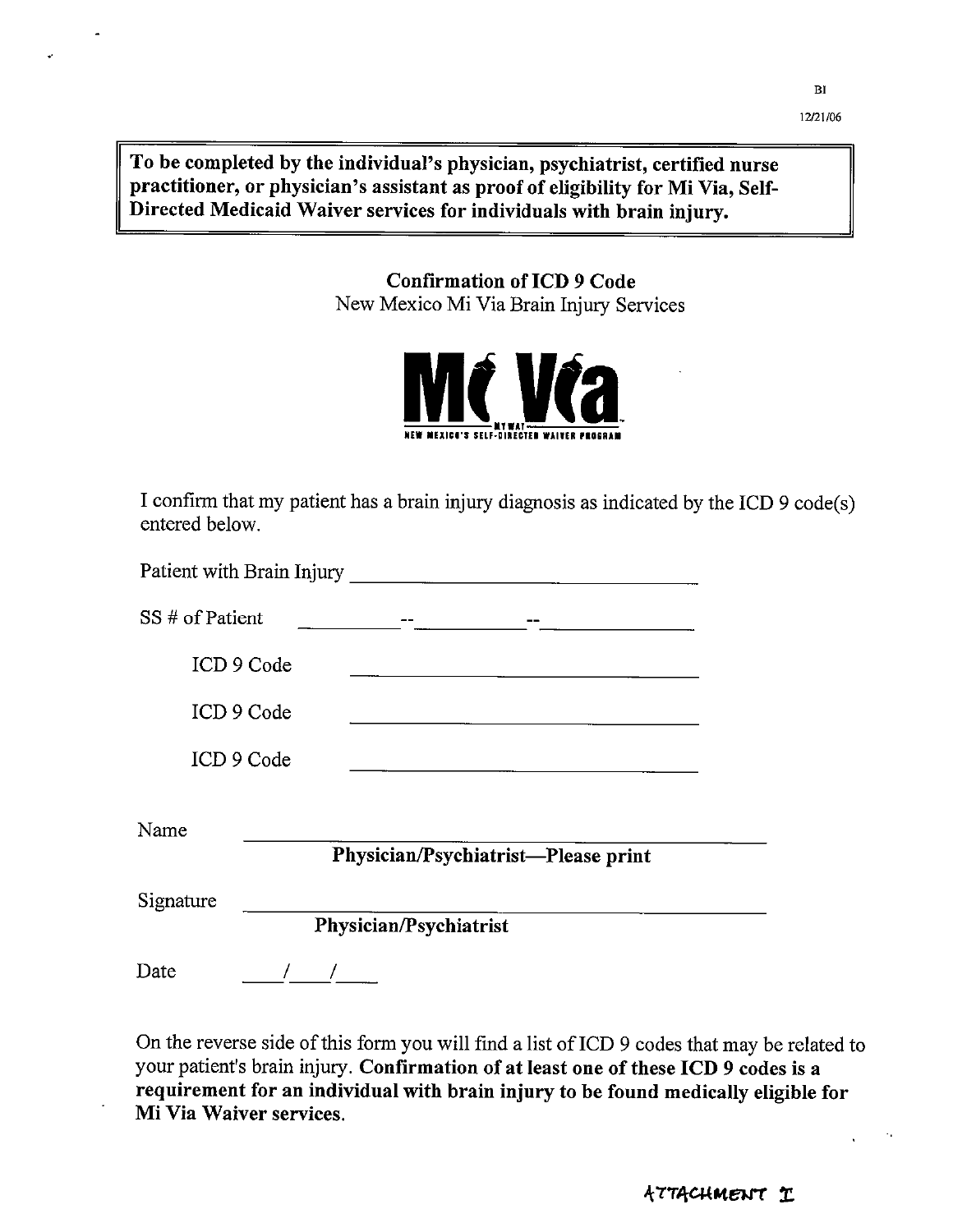# New Mexico Medicaid Mi Via Brain Injury ICD 9 Codes

 $\omega$ 

 $\hat{\boldsymbol{\beta}}$ 

 $\bullet$ 

| ICD 9 Code         | <b>Diagnosis</b>                                                            |  |  |  |
|--------------------|-----------------------------------------------------------------------------|--|--|--|
| $191.0 - 191.8$    | Malignant neoplasms of brain                                                |  |  |  |
| 192.1              | Malignant neoplasms of brain, meninges                                      |  |  |  |
| 192                | Malignant neoplasms of brain, cranial nerves                                |  |  |  |
| 198.3              | Secondary malignant neoplasm of brain                                       |  |  |  |
| 198.4              | Secondary malignant neoplasm of other parts of nervous system               |  |  |  |
| 225                | Benign neoplasm of brain & other parts of nervous system, brain             |  |  |  |
| 225.1              | Benign neoplasm of brain & other parts of nervous system, cranial nerves    |  |  |  |
| 225.2              | Benign neoplasm of brain & other parts of nervous system, cerebral meninges |  |  |  |
| 310.2              | Post Concussion Syndrome                                                    |  |  |  |
| $320.0 - 320.9$    | Bacterial Meningitis                                                        |  |  |  |
| $321.0 - 320.8$    | Meningitis due to other organisms                                           |  |  |  |
| 322.0 - 322.9      | Meningitis of unspecified                                                   |  |  |  |
| $323.0 - 323.9$    | Encephalitis, myelitis, encephalomyelitis                                   |  |  |  |
| 324.0              | Intracranial and Intraspinal abscess                                        |  |  |  |
| 325                | Phlebitis and thromophlebitis of intracranial venous sinuses                |  |  |  |
| 326                | Intracranial and intraspinal abscess                                        |  |  |  |
| 348.1              | Anoxic brain damage                                                         |  |  |  |
| 348.3              | Encephalopathy, unspecified                                                 |  |  |  |
| 430                | Subarachnoid hemorrhage                                                     |  |  |  |
| $852.0 - 852.9$    | Subarachnoid hemorrhage following injury                                    |  |  |  |
| 431                | Intracerebral hemorrhage                                                    |  |  |  |
| 432                | Other and unspecified intracranial hemorrhage                               |  |  |  |
| 433.0 - 433.91     | Occlusion and stenosis of precerebral arteries                              |  |  |  |
| 434.0 - 434.91     | Occlusion of cerebral arteries                                              |  |  |  |
| 435.0 - 435.9      | Transient cerebral ischemia                                                 |  |  |  |
| 436                | Acute, but ill-defined cerebrovascular disease                              |  |  |  |
| 437.0 - 437.9      | Other and ill-defined cerebrovascular disease                               |  |  |  |
| 438.0 - 438.9      | Late effects of cerebrovascular disease                                     |  |  |  |
| 800.0 - 800.95     | Fracture of vault of skull                                                  |  |  |  |
| $ 801.0 - 801.99$  | Fracture of base of skull                                                   |  |  |  |
| $ 803.0 - 803.99 $ | Other and unqualified skull fractures                                       |  |  |  |
| 804.0 – 804.99     | Multiple fractures involving skull or face with other bones                 |  |  |  |
| 850.0 - 850.9      | Concussion                                                                  |  |  |  |
| $ 851.0 - 851.99$  | Cerebral laceration and contusion                                           |  |  |  |
| 852.0 – 852.59     | Subarachnoid, subdural, and extradural hemorrhage following injury          |  |  |  |
| $ 853.0 - 853.19$  | Other and unspecified intracranial hemorrhage following injury              |  |  |  |
| $854.0 - 854.19$   | Intracranial injury of other and unspecified nature                         |  |  |  |
| 905                | Late effect of fracture of skull and face bones                             |  |  |  |
| 907                | Late effect of intracranial injury without mention of skull fracture        |  |  |  |
| 994.1              | Drowning and non-fatal submersion                                           |  |  |  |
| 994.7              | Asphyxiation and strangulation                                              |  |  |  |
| 995.5              | Child maltreatment syndrome                                                 |  |  |  |
| 995.8              | Adult maltreatment syndrome                                                 |  |  |  |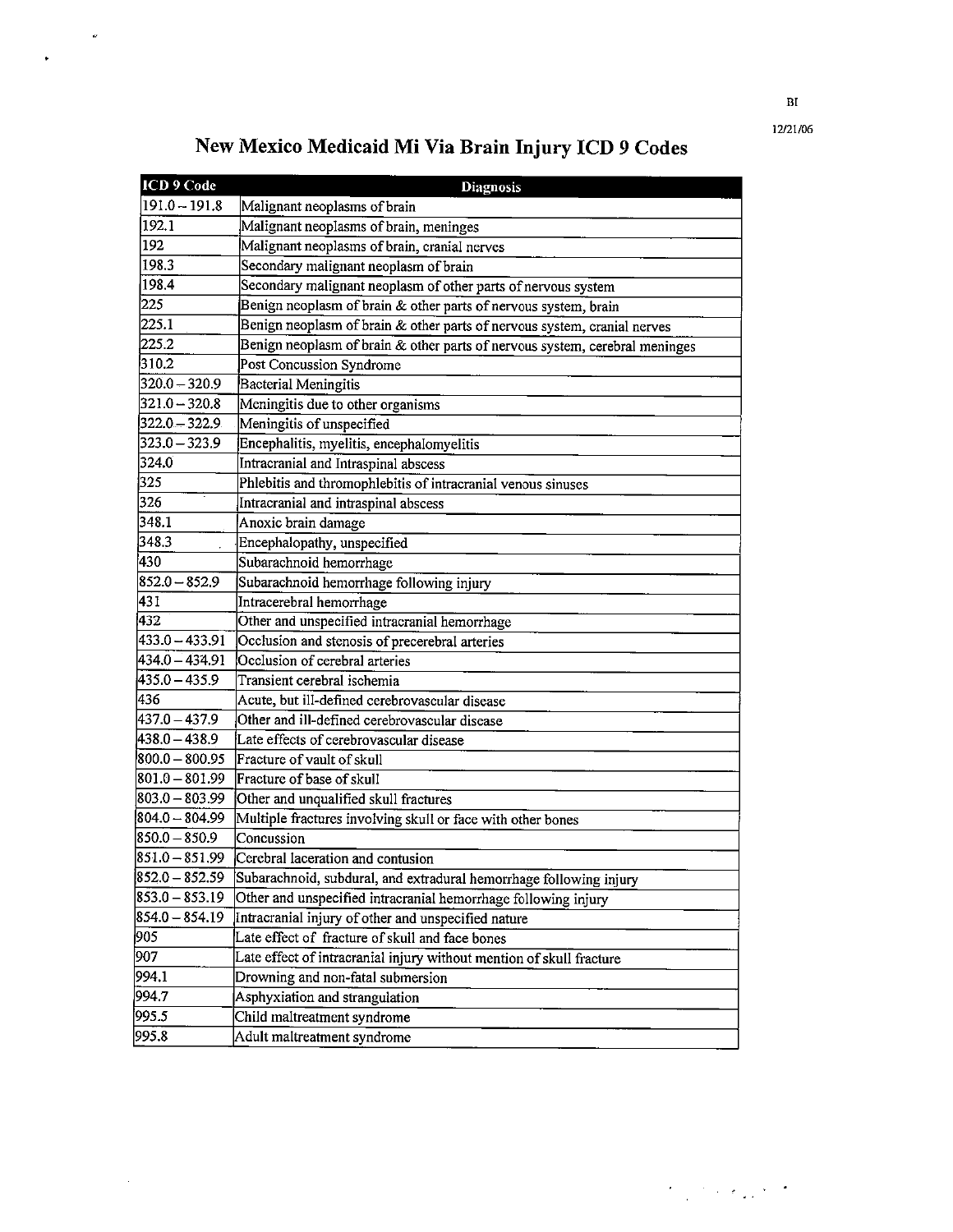#### Attachment II

 $\mu_{\rm e}^{-1}$ 

INDIVIDUAL BUDGETARY ALLOTMENT The state determines an individual budgetary allotment (IBA) for each Mi Via participant. The Mi Via IBA is the annual budget amount available to each participant, which can be utilized to purchase flexible combinations of services, supports and goods. The amount in an IBA is based upon the individual's assessed needs which are documented in a service and support plan (SSP). Services contained in the SSP must be within the scope of services covered within the Mi Via regulations and meet all applicable criteria. For the ICF/MR waiver populations, each participant's annual individual budget is based on the traditional Developmental Disabilities Waiver (DDW) Annual Resource Allotments (ARA) method. The DDW ARAs are determined by an analysis of expenditure and utilization data over a five-year period based on level of care and age of the individuals. The ARAs allow the individual to utilize a flexible combination of services that are identified in the traditional DDW Individual Service Plan (ISP) up to the maximum available amount.

#### A. Adult Budget Methodology

The adult (21 and over) Mi Via non-residential budgets are developed using the ARAs for non-residential services, deducting the cost for case management services and the State applied a 10 percent (10%) discount to the net remaining amount. The ten percent (10%) discount, which reflects administrative/overhead agency costs that are not provided by and included in the reimbursement to self-directed providers, is used to fund the fiscal management role under the self-directed waiver. The State performed this calculation for the remaining adult level of care ARAs. The State then calculated a weighted budget using the new amounts multiplied by the number of participants at the time of calculation in each corresponding level of care category to get a total cost divided by the total number of participants.

For adults that need to receive a Community Living service or enhanced supports similar to those residential options, the State then applied the same methodology to adult residential ARAs. The weighted residential ARA developed is added to the annual cost of the most flexible and community oriented Community Living Service in the traditional DDW, Family Living, to derive the Adult Enhanced Supports Budget allotment for Mi Via. b. Children's  $(0 - 20$  years) Budget Methodology

The same methodology utilizing the DDW ARAs for children was applied. Generally, in New Mexico, children under 18 have residential options available through the Children, Youth and Families Department rather than through Waiver services. However, under the DDW, young adults ages 18-20 are eligible for Community Living Services. Should a young adult require residential or similar supports, a budgetary amount equal to Intensive Independent Living (IIL) under the DDW would be made available. The Intensive Independent Living rate was chosen as it provides assistance to an individual living at home or in his/her own home for 100 to 300 hours per month. This is equivalent to 8-10 hours per day and should provide sufficient support as these individuals are still receiving school services during the day.

The assigned budgets change as the person ages, at the time of the change or at recertification.

#### B. Medically Fragile

The State applies the same methodology to persons on the Medically Fragile Waiver (MFW) that transition to Mi Via, as they also would benefit from services available to other persons with developmental disabilities. The annual Mi Via budget for medically fragile children is calculated by removing case management and the ten percent (10%) discount (as with other Mi Via budget methodologies). The resulting budget, when included in the weighted calculations, is consistent with the weighted average of budgets for other children with developmental disabilities. For medically fragile individuals 21 years and over, the rates developed for Adults with Developmental Disabilities will apply including the opportunity to access community living services or enhanced supports.

Participants in Mi Via have authority to expend waiver funds for services through an authorized annual budget that is to be expended on a monthly basis. Mi Via budget calculations are customized according to three (3) distinct populations served by this waiver: Acquired Immunodeficiency Syndrome (AIDS), Coordination of Long-Term Services (CoLTS), and Brain Injury Category of Eligibility. The budget calculation process is derived either from the AIDS traditional waiver, the former Disabled and Elderly (D&E) traditional waiver, or State General Fund Traumatic Brain Injury (TBI) program. While the budget calculation process is similar, calculations and resulting budget amounts are separated according to the three (3) Mi Via populations served.

ATTACHMENT II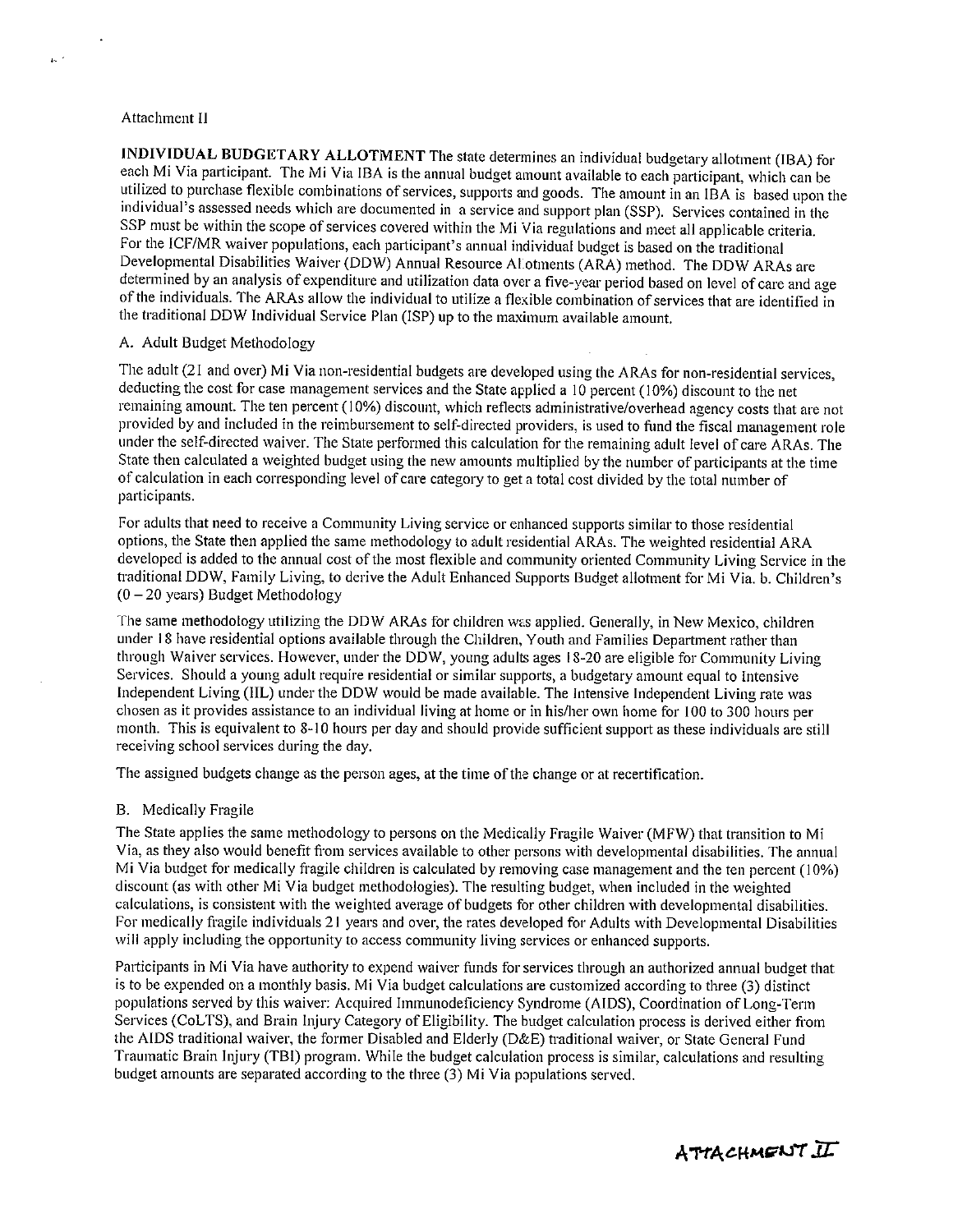For the NF Waiver populations, budget amounts are based on a sampling in February 2007 of average costs of prior authorized units for either the AIDS or former D&E traditional waiver service budgets, minus case management service costs, minus environmental modification costs (for former D&E budgets only), and minus a discount of ten percent (10%). The ten percent (10%) discount, which reflects administrative/overhead agency costs that are not provided by and included in the reimbursement to self-directed providers, is used to fund the fiscal management role under the self-directed waiver. Environmental modification costs are excluded from the budget calculations since the ad hoc nature of this service misrepresents the typical budget cost of the majority of the population (approximately six percent (6%) of the former D&E traditional waiver population used this service). Full traditional waiver case management service costs for AIDS and the former D&E populations are transferred to administration and are used to fund the consultant function in the self-directed waiver. In addition, participants can manage their budgets with the ability to negotiate fees for different providers and rates in accordance with the Mi Via regulations (e.g., hiring individuals directly to provide services), as well as the option to choose a different array of services that better meet their individual need for homemaker/companion services. The State anticipates that individual participants are able to negotiate for more supports and services both in type and volume when they are in control of their purchasing decisions even with 10 percent (10%) less in their individual budget than the State previously experienced through the traditional waivers for the same or similar services. In essence, participants are better able to get the most from their budget dollars when they are empowered to negotiate the best possible rate.

a. Participants eligible for the Mi Via Brain Injury Category of Eligibility

For the Mi Via Brain Injury Category of Eligibility, budget amounts are based on the calculated Mi Via former D&E budgets (described above) as the starting point and are supplemented with supports and services unique to this population identified through the State General Fund TBI program and individual supported employment for adults.

b. Participants eligible for Mi Via through the AIDS Waiver

 $\ddot{\phantom{0}}$ 

For the AIDS Mi Via budgets, AIDS Waiver Individual Service Plans (ISPs) were sampled as of the end of February 2007. ISPs for all traditional AIDS participants are identified and the aggregate group cost is determined. As described above, case management costs are removed from the aggregate group cost and the remainder is further discounted by ten percent (10%). The discounted amount is then divided by the number of ISPs to determine the AIDS Mi Via budget that is allocated to each applicable individual.

c. Participants eligible for Mi Via through the former D&E Waiver, now the CoLTS Waiver

To derive the schedule of budgets for former D&E participants, the costs of prior authorized units are separated by age band: children/young adults aged 0-20, and adults aged 21 and older. The former D&E Waiver average costs of prior authorized units are further broken down into a schedule of compatible case-mix groupings by utilizing a comprehensive individual assessment that determines the participants' level of homemaker need according to a four-tier rating scale.

Within each age band, the costs are sorted according to each participant's assessed need for authorization of homemaker hours: 1) none or mild; 2) moderate; 3) extensive; and 4) not applicable due to an assisted living arrangement. By using the appropriate age band grouping and each individual Mi Via participant's assessment of homemaker level of need (i.e., case mix grouping), an annual individual budget is established, as follows:

CoLTS Adults (Age 21 and over) For the CoLTS adult (21 and over) Mi Via budgets, last available former D&E waiver ISPs were sampled as of the end of February 2007.

As one example, there were 950 adults assessed as moderate in their need for homemaker hours. The aggregate ISP cost of all former D&E waiver services for this group was \$23,704,013. After removing case management and environmental modification costs, the aggregate cost was \$21,208,053, at an average cost of \$22,324 per person. Discounting this by 10 percent resulted in an average cost of \$20,092 per person.

Based on the comprehensive individual assessment rating for homemaker need, each of the case-mix budgets for adults (Mild or None, Moderate, Extensive and Assisted Living) were calculated using the same methodology as the example above. A single budget amount was determined for each of the case-mix levels and allocated to each applicable Mi Via participant within the case-mix.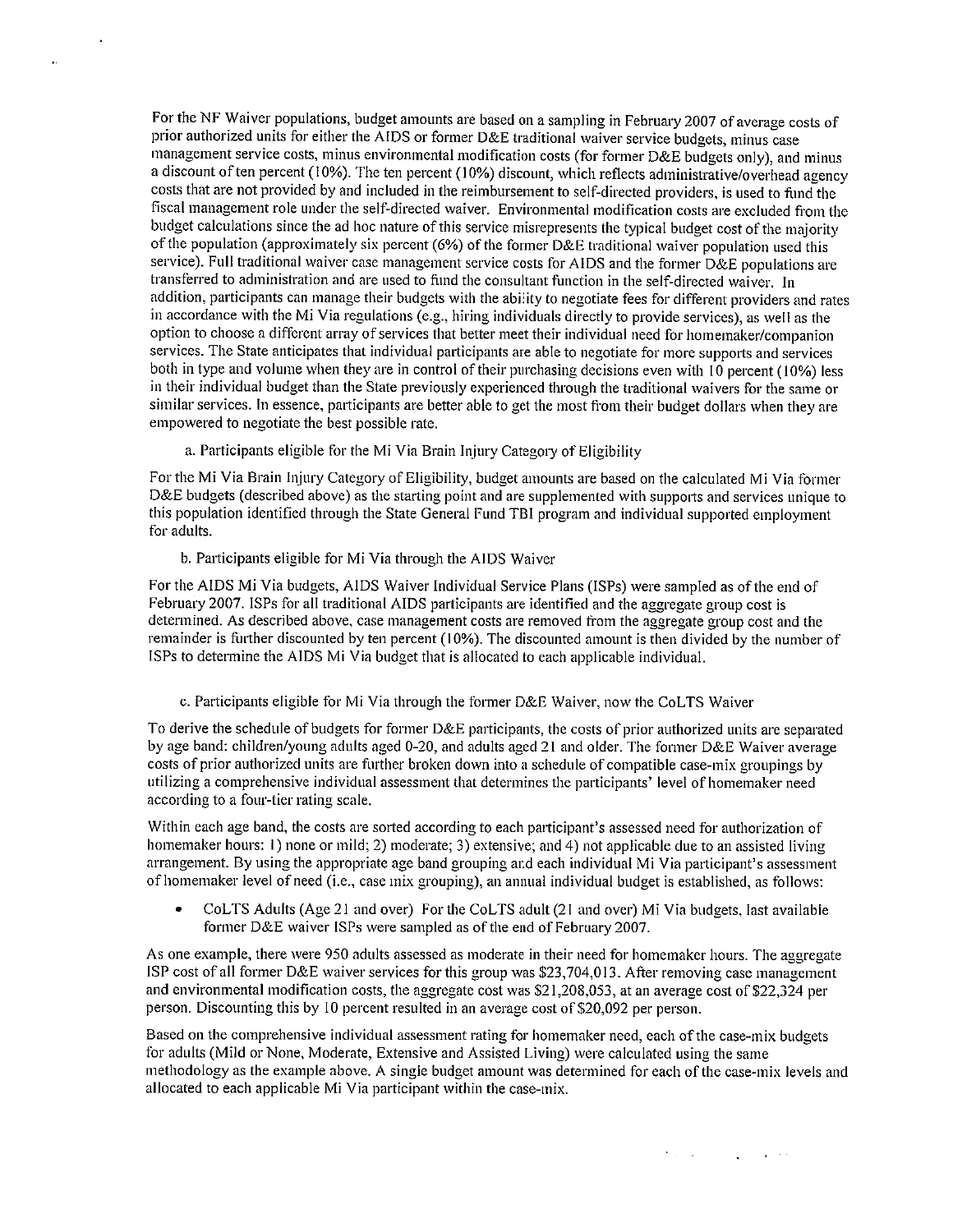CoLTS Children and Young Adults (Ages 0 - 20) For children and young adults aged 0 - 20, existing prior authorized former D&E Waiver service plans include service types or portions of units now covered by Early Periodic Screening, Diagnosis and Treatment (EPSDT) services. For this age group, an alternative cost basis for Mi Via participant budgets has been established by constructing a reasonable composite of services that are conducive to sustaining a child with special needs through Mi Via, including skilled therapies that support community integration, community access, and respite.

Services delivered by a licensed physical therapist, occupational therapist or speech language pathologist fulfill therapy needs not covered by the State plan under EPSDT requirements or by an Individual Education Plan (IEP) through the public schools. Community access activities are also not covered by the State plan under EPSDT or by the IEP through the public schools. Respite care is available in the CoLTS Waiver, but requests for prior authorization of this service have been omitted in many of the sampled 2007 care plans due to similar former waiver services previously available to this age group. When calculating the Mi Via children's budgets, pricing per unit for these services is based on similar former traditional waiver services discounted by ten percent (10%).

Three tiers of service need are identified according to the former D&E waiver comprehensive individual assessment rating for homemaker need: Mild or None; Moderate; and Extensive. Although the homemaker service is not part of the typical cost basis for this age group, the assessment rating method is used as an indicator to determine case-mix grouping bias.

A single budget allocation is determined for each of the three service tiers (Mild/None, Moderate, Extensive) that is allocated to each applicable child. The single budget for each tier includes the following:

Discounted cost of Respite services of 14 days per year for Mild/None, 21 days per year for Moderate and 28 days per year for Extensive;

- Discounted cost of Non-EPSDT Skilled Therapy services single amount of \$4,050 for each tier; and  $\bullet$
- . Discounted cost of Community Access services single amount of \$3,978 for each tier.

#### d. Participants Eligible for Mi Via through the Brain Injury Category of Eligibility

Mi Via budgets for individuals with Brain Injury start with the base cost calculations used for Mi Via former D&E budgets with the same case-mix groupings by age band and assessed rating for homemaker need: Mild or None; Moderate; Extensive; and Assisted Living, Specific to this population, the costs are supplemented based on services authorized and utilized in New Mexico's State General Fund TBI program and individual supported employment for adults. The TBI program in State Fiscal Year 2006 was sampled, identifying the costs of TBI services that are not in the Medicaid State plan including alternative therapies and activities of daily living (ADL) skills coaching. (Alternative therapies and ADL skills coaching can be accessed under Mi Via through Participant Delegated Goods and Services.)

An average annualized cost per person of \$1,550 is calculated for alternative therapies, \$2,295 for ADL skills coaching and \$9,600 for supported employment. The supplemental cost for alternative therapies discounted by 10 percent (10%) is applied to all case-mix groups, and the supplemental cost for ADL skills coaching and supported employment, discounted by 10 percent (10%), are applied to adults over 20.

Using this methodology 11 specific budget allocations are determined for the age groups listed. The age below are further broken down by the assessed rating for homemaker need: Mild/None, Moderate, Extensive, and **Assisted Living** 

- Aged 0-18 years (Mild/None, Moderate and Extensive);  $\bullet$
- Aged 19-20 years (Mild/None, Moderate, Extensive, and Assisted Living); and  $\ddot{\phantom{a}}$
- Aged Adults 21-64 (Mild/None, Moderate, Extensive, and Assisted Living).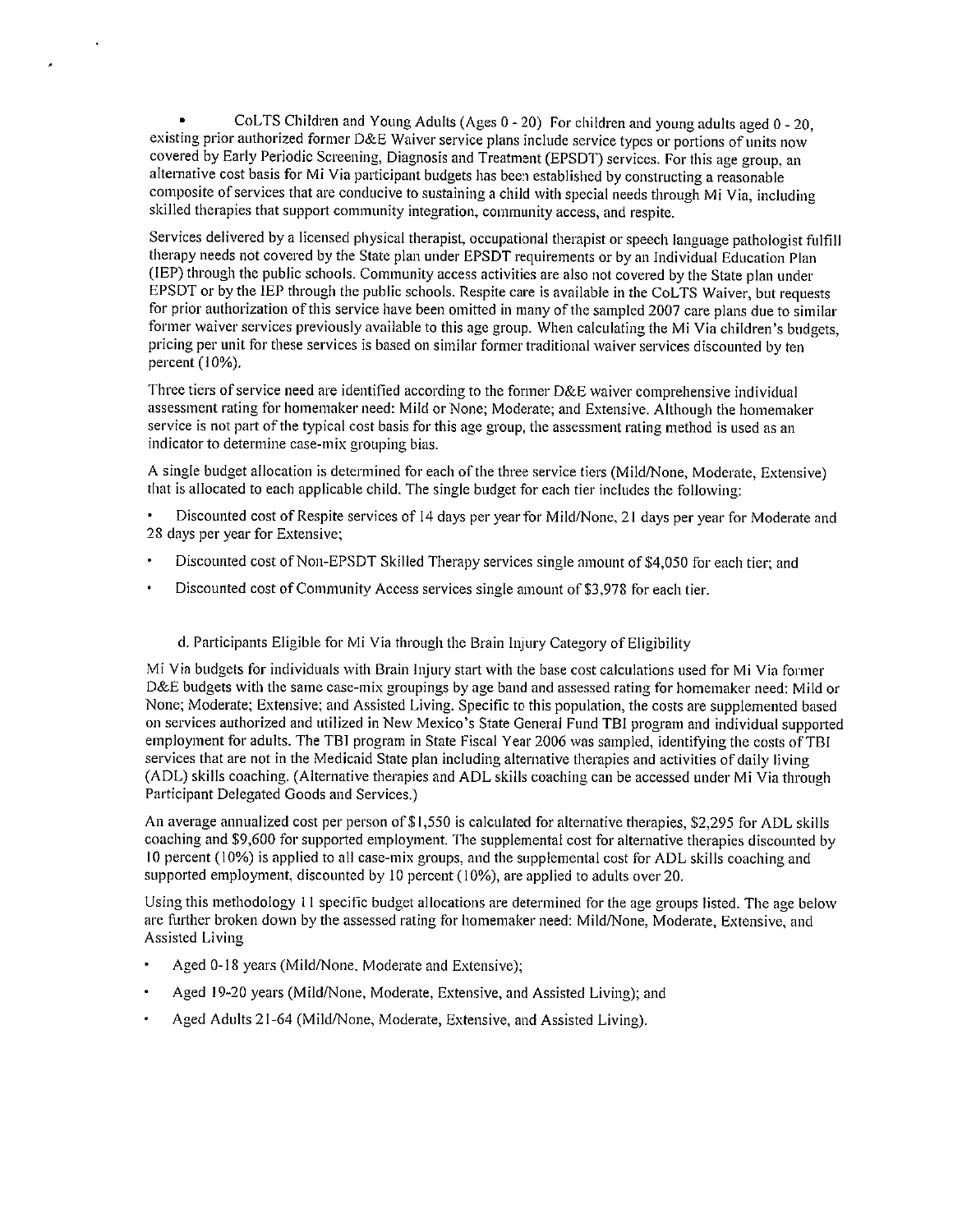| State of New Mexico   | Mi Via Schedule of Participant Budgets |                                                  | Updated<br>March 2009                 |
|-----------------------|----------------------------------------|--------------------------------------------------|---------------------------------------|
| Waiver group AGE BAND |                                        | Further Breakout By Assessed Category of<br>Need | <b>Mi Via Annual</b><br><b>Budget</b> |
| <b>AIDS</b>           | Any age                                | No further breakout for AIDS                     | \$36,249                              |
|                       |                                        | Rated need for homemaker care hours              |                                       |
|                       |                                        | Mild                                             | \$13,522                              |
|                       | $0 - 20$                               | Moderate                                         | \$16,148                              |
|                       |                                        | Extensive                                        | \$18,775                              |
| D&E                   |                                        | Participant in Assisted Living<br>Otherwise      | \$18,276                              |
|                       | 21 and older                           | Mild                                             | \$12,179                              |
|                       |                                        | Moderate                                         | \$20,695                              |
|                       |                                        | Extensive                                        | \$33,065                              |
|                       |                                        | Rated need for homemaker care hours              |                                       |
|                       | $0 - 18$                               | Mild                                             | \$14,959                              |
|                       |                                        | Moderate                                         | \$17,585                              |
|                       |                                        | Extensive                                        | \$20,212                              |
|                       | 19-20                                  | Mild                                             | \$25,986                              |
|                       |                                        | Moderate                                         | \$28,612                              |
| Brain Injury          |                                        | Extensive                                        | \$31,239                              |
|                       | 21 and older                           | Participant in Assisted Living                   | \$30,740                              |
|                       |                                        | Otherwise                                        |                                       |
|                       |                                        | Mild                                             | \$24,643                              |
|                       |                                        | Moderate                                         | \$33,159                              |
|                       |                                        | <b>Extensive</b>                                 | \$45,529                              |
|                       |                                        | <b>Need for Enhanced Support</b>                 |                                       |
| DD and                | $0 - 20$                               | Without Enhanced Support                         | \$23,443                              |
| Medically             | 18-20 as needed                        | With Enhanced support included                   | \$54589*                              |
| Fragile               |                                        | Without Enhanced Support                         | \$34,553                              |
|                       | 21 and older                           | With Enhanced support included                   | \$72,710                              |

 $\bar{z}$ 

\*\$68,589 only if using trad. Family Living model

 $\bar{\mathcal{A}}$ 

 $\sim$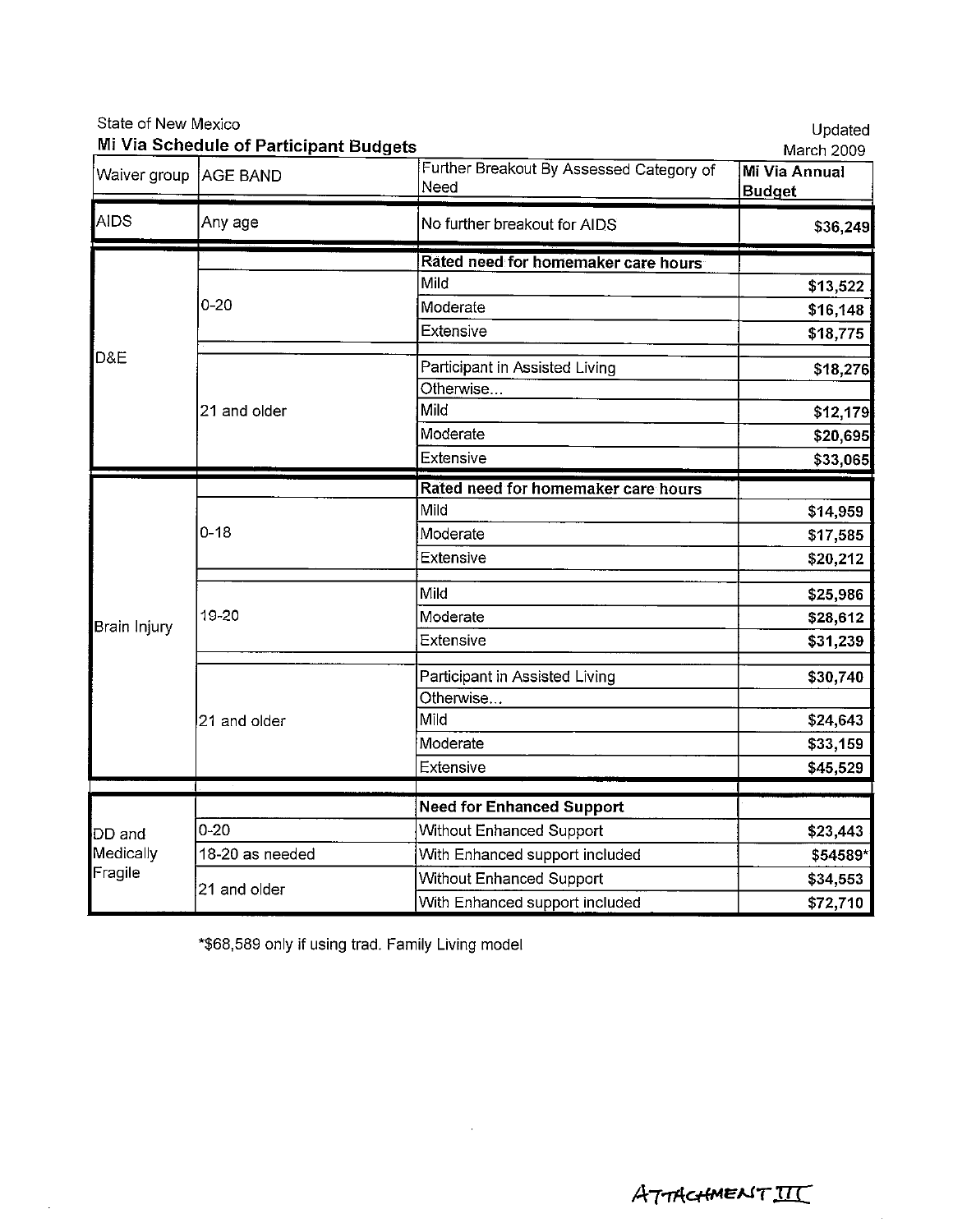# **MEDICAID MI VIA WAIVER RANGE OF RATES AND CODES**

 $\sim$ 

| <b>MI VIA WAIVER</b>                  | Code           | <b>UNIT</b>      | <b>PAYMENT RATES*</b>        |
|---------------------------------------|----------------|------------------|------------------------------|
| <b>SERVICE</b>                        |                |                  |                              |
| Homemaker/Companion*                  | 99509          | Hour             | $$13.51 - $14.60$            |
| Physical Therapy*                     | G0151          | 15 min.          | $$13.51 - $24.22$            |
| Occupational Therapy*                 | G0152          | 15 min.          | $$12.74 - $23.71$            |
| Speech/Language                       | G0153          | 15 min.          | $$16.06 - $24.22$            |
| Pathology*                            |                |                  |                              |
| <b>Intensive Case</b>                 | G9002          | Hour             | \$49.97 - \$51.49            |
| Management *                          |                |                  | Please note that this        |
|                                       |                |                  | service will no longer be    |
|                                       |                |                  | available for new Mi Via     |
|                                       |                |                  | participant SSP's or for     |
|                                       |                |                  | revisions to SSP's effective |
|                                       |                |                  | 12/1/10.                     |
| Respite-Standard*                     | T1005RS        | 15 min.          | \$1.88-\$3.38                |
| Respite RN*                           | <b>T1005RN</b> | 15 min.          | $$.01 - $10.90$              |
| Respite-LPN*                          | T1005LPN       | 15 min.          | $$.01 - $6.79$               |
| <b>Respite-Home Health</b>            | T1005HHA       | 15 min.          | $$.01 - $4.08$               |
| Aide*                                 |                |                  |                              |
| <b>Community Access*</b>              | H2021          | 15 min.          | $$0.99 - $15.48**$           |
| <b>Behavior Support</b>               | H2019          | 15 min.          | $$12.24 - $20.65$            |
| Consultation*                         |                |                  |                              |
| <b>Emergency Response,</b>            | S5160          | Each             | <b>Negotiated Rate***</b>    |
| <b>Testing and</b>                    |                |                  |                              |
| <b>Maintenance</b>                    |                |                  |                              |
| <b>Emergency Response,</b>            | S5161          | <b>Month</b>     | $$36.71 - $40.79$            |
| <b>Monthly Service Fee *</b>          |                |                  |                              |
| Environmental                         | S5165          | Each             | <b>Based on approved</b>     |
| <b>Modifications</b>                  |                |                  | estimate                     |
|                                       |                |                  | (maximum of \$7,000          |
|                                       |                |                  | every 5 years)               |
| <b>Nutritional Counseling -</b>       | S9470          | Hour             | $$.01 - $42.83$              |
| Adults *                              | T1002          | 15 min.          | $5.01 - $10.90$              |
| <b>Private Duty Nursing -</b>         |                |                  |                              |
| Adults-RN*                            | T1003          | $15 \text{ min}$ | $$.01 - $6.79$               |
| Private Duty Nursing -<br>Adults-LPN* |                |                  |                              |
| Supported Employment*                 | T2019          | 15 min.          | $$2.15 - $6.93$              |
| Supported Employment*                 | T2018          | Day              | \$24.26                      |
|                                       |                |                  | Please note that this        |
|                                       |                |                  | service will no longer be    |
|                                       |                |                  | available for new Mi Via     |
|                                       |                |                  |                              |

 $\sim$ 

Revised 7/1/2010, effective 10/25/10\_updated 11/10/10

ATTACHMENT IV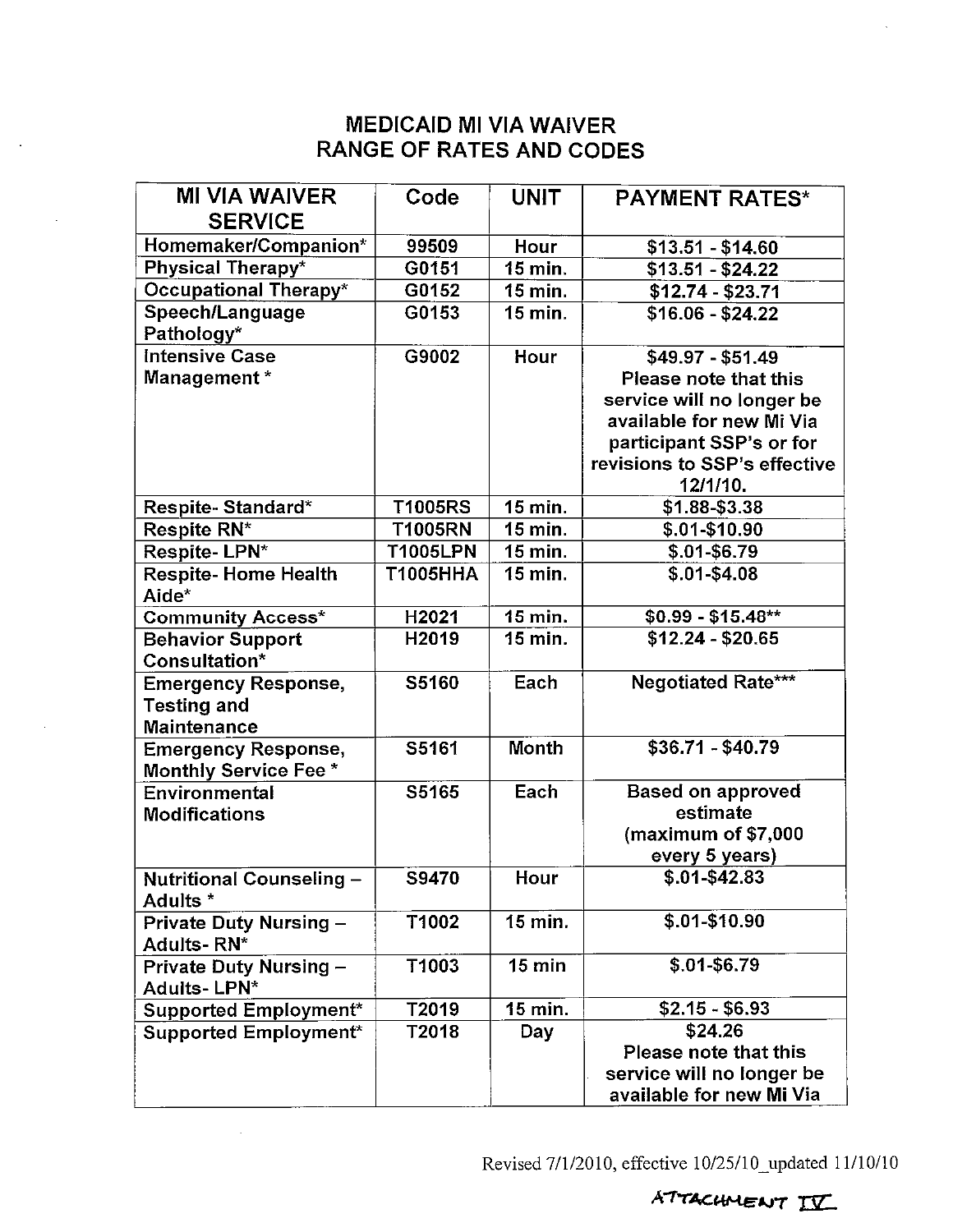|                                                                     |                  |                 | participant SSP's or for                                            |
|---------------------------------------------------------------------|------------------|-----------------|---------------------------------------------------------------------|
|                                                                     |                  |                 | revisions to SSP's effective                                        |
|                                                                     |                  |                 | 10/1/10.                                                            |
| <b>Adult Day Habilitation*</b>                                      | T2021            | 15 min.         | $$2.27 - $3.90$                                                     |
| Adult Day Health*                                                   | S5100            | 15 min.         | $$1.36 - $2.04$                                                     |
| <b>Family Living</b>                                                | <b>T2033FL</b>   | Day.            | \$100.25                                                            |
| Substitute Care*                                                    | T1005SC          | $15$ min        | \$3.50                                                              |
| <b>Supported Living *</b>                                           | T2033SL          | Day             | $$42.57 - $316.69$                                                  |
| <b>Assisted Living *</b>                                            | T2031            | Day             | \$51.49                                                             |
| Independent Living*                                                 | T2030            | <b>Month</b>    | $\overline{$1,866 - $2,668.60}$                                     |
| <b>Transportation/Driver</b>                                        | T1999TD-H        | Hour            | Negotiated***                                                       |
| <b>Transportation/Driver</b>                                        | T1999TD-I        | Each            | Negotiated***                                                       |
| <b>Transportation</b>                                               | <b>T1999MILE</b> | <b>Per Mile</b> | \$0.34                                                              |
| <b>Community Participation</b>                                      | T1999CP-<br>H    | Hour            | Negotiated***                                                       |
| <b>Community Participation</b><br>Item/Invoice                      | T1999CP-I        | Item            | Negotiated***                                                       |
| <b>Household Related</b><br>Goods and Services (ie.<br>lawn mowing) | T1999HG-<br>н    | Hour            | Negotiated***                                                       |
| <b>Household Related</b><br><b>Goods and Services</b>               | T1999HG-I        | Each            | Negotiated***                                                       |
| <b>Coaching/education for</b>                                       | T1999CE-         | Hour            | Negotiated***                                                       |
| parents, spouse or                                                  | н                |                 | Please note that this                                               |
| others                                                              |                  |                 | service will no longer be                                           |
|                                                                     |                  |                 | available for new Mi Via                                            |
|                                                                     |                  |                 | participant SSP's or for                                            |
|                                                                     |                  |                 | revisions to SSP's effective                                        |
|                                                                     |                  |                 | 12/1/10.                                                            |
| <b>Coaching/education for</b>                                       | T1999CE-I        | Each            | Negotiated***                                                       |
| parents, spouse or                                                  |                  |                 | Not available for paid                                              |
| others                                                              |                  |                 | caregivers effective12/1/10.                                        |
| <b>Resource Facilitation</b>                                        | T1999RF-H        | Hour            | Negotiated***                                                       |
|                                                                     |                  |                 | Please note that this                                               |
|                                                                     |                  |                 | service will no longer be                                           |
|                                                                     |                  |                 | available for new Mi Via                                            |
|                                                                     |                  |                 | participant SSP's or for<br>revisions to SSP's effective            |
|                                                                     |                  |                 | 12/1/10.                                                            |
|                                                                     |                  |                 |                                                                     |
|                                                                     |                  |                 |                                                                     |
|                                                                     |                  |                 |                                                                     |
| <b>Resource Facilitation</b>                                        | T1999RF-I        | Each            | Negotiated***<br>Please note that this<br>service will no longer be |

Revised 7/1/2010, effective 10/25/10\_updated 11/10/10<br>Page 2

 $\mathcal{L}(\mathcal{A})=\mathcal{L}(\mathcal{A})$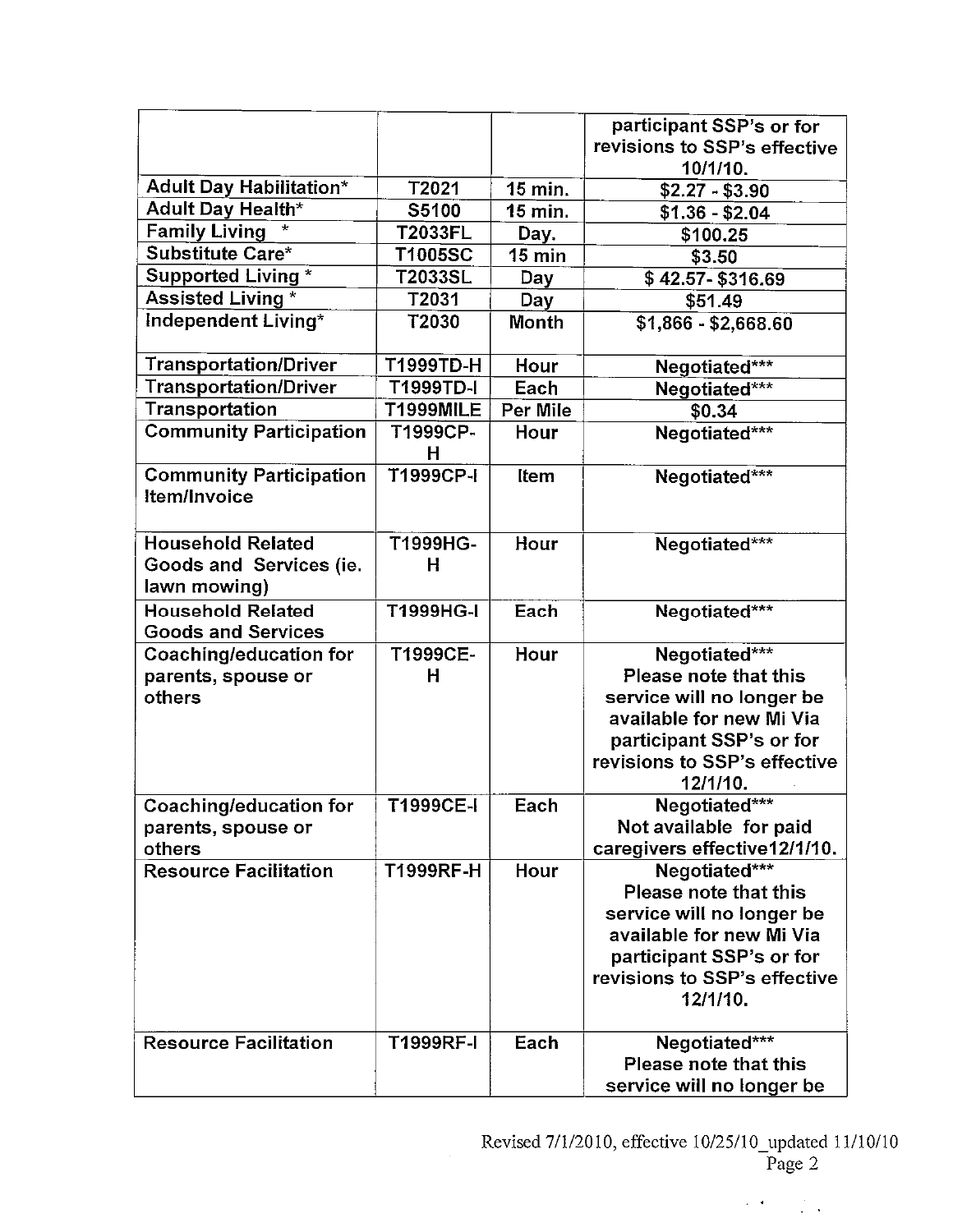|                                                     |                |      | available for new Mi Via<br>participant SSP's or for<br>revisions to SSP's effective<br>$12/1/10$ . |
|-----------------------------------------------------|----------------|------|-----------------------------------------------------------------------------------------------------|
| <b>Technology for Safety</b><br>and Independence    | <b>T1999TS</b> | Each | Negotiated***                                                                                       |
| <b>Alternative Medicine and</b><br><b>Therapies</b> | T1999AMT       | Each | Negotiated***                                                                                       |
| Health-Related services,<br>equipment and supplies  | T1999HR-I      | Each | Negotiated***                                                                                       |

\*Range of rates that are paid by the New Mexico Medicaid program to provider agencies for services provided to participants in the Traditional Home and Community-Based Services Waivers (Disabled and Elderly, Developmental Disabilities, Medically Fragile and AIDS Waivers). These rates are inclusive of taxes with the exception of those services marked with an\*. These rates may include additional gross receipts tax if the services are provided by an approved traditional waiver provider subject to gross receipts taxes. (for -profit provider). The consultant must indicate the inclusion of gross receipts tax as a note on the goal to alert the TPA. Additional costs of workers compensation insurance costs, where applicable, are attached in a separate table. Actual amount to be paid for these services in Mi Via is based on these suggested ranges of rates and negotiated and established by the participant with the service provider. Mi Via participants can decide to pay less or, with justification, more than these rates. Justification for paying more than these rates more must be submitted for consideration and approval in writing along with the Service and Support Plan and budget.

\*\*Substitute Care can only be utilized in conjunction with the traditional waiver Family Living Service and is limited to 4000 units (1000 hours) per year. Charges for this service code would be submitted on a Payment Request Form (PRF) with an attached invoice from the provider detailing the charge. This service will be paid only at the per unit rate of \$3.50. PRF/Invoices reflecting a different rate will be retuned for correction.

\*\*\* Paid according to the amount negotiated between the participant and the service provider or vendor.

Request for payment is made by the Mi Via participant to the Financial Management Agent (FMA) for traditional waiver services and participant-delegated goods and services, according to the Mi Via participant's approved Service and Support Plan and budget. When the service is to be provided by an employee, payment is rendered upon submission of an employee's timesheets to the FMA; or, when the service provider is an independent contractor or when an item is purchased from a vendor, upon submission of an invoice to the FMA. Please refer to FMA payment instructions.

## Justification for paying more than these rates must be submitted for consideration and approval in writing along with the Service and Support Plan and budget.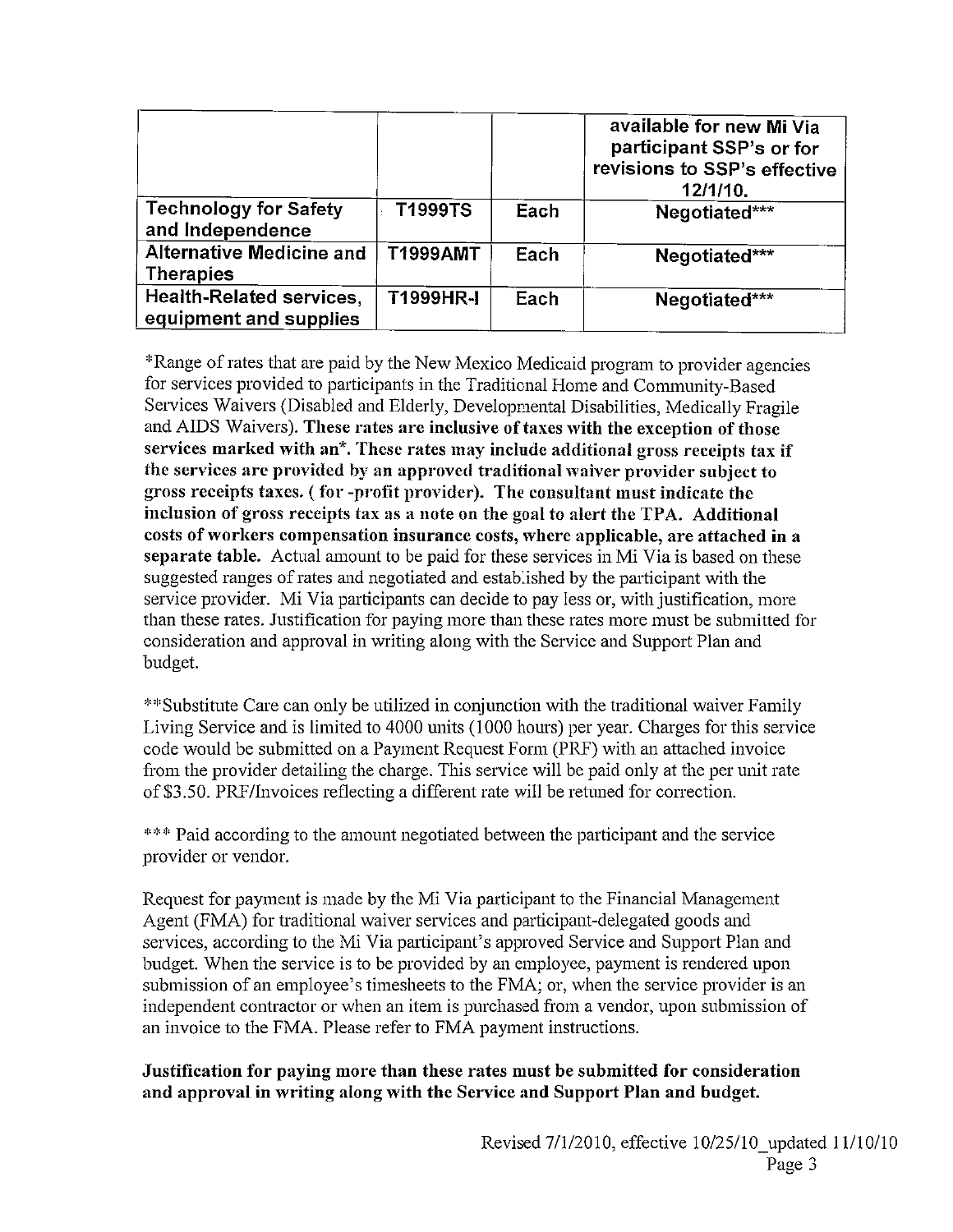## **New Mexico Minimum Wage**

## Each participant (or Employer of Record) is responsible for researching and ensuring payment of minimum wage, both state, federal, or in some instances, "living wage." Please refer to state website for further information: http://www.workforceconnection.state.nm.us

Minimum wage is the lowest hourly wage that businesses may legally pay to employees or workers. Recent legislation (SB 324) changed the state minimum wage law effective January 1, 2008. The federal government has also passed a higher federal minimum wage. Both the federal and state minimum wage increases are phased in on different dates.

Most New Mexico businesses will see the state minimum wage increase and will be required to pay a minimum wage of:

. \$7.50 per hour effective January 1, 2009

Federal minimum wage increases:

\$7.25 per hour effective July 24, 2009

## For questions on minimum wage, please contact Wage and Hour Bureau at:

· 301 West DeVargas Street, Santa Fe, NM 87501 [Phone: 827-7441 | Fax: 827-74741

 $\cdot$  501 Mountain Road, Albuquerque, NM 87102 [ Phone: 222-4667 | Fax: 222-4666 ]

· 500 South Main, Suite 10200, Las Cruces, NM 88001 [Phone: 524-6195 | Fax: 524-61941

For more information on Federal Law on minimum wage visit the US DOL website at http://www.dol.gov/dol/topic/wages/minimumwage.htm